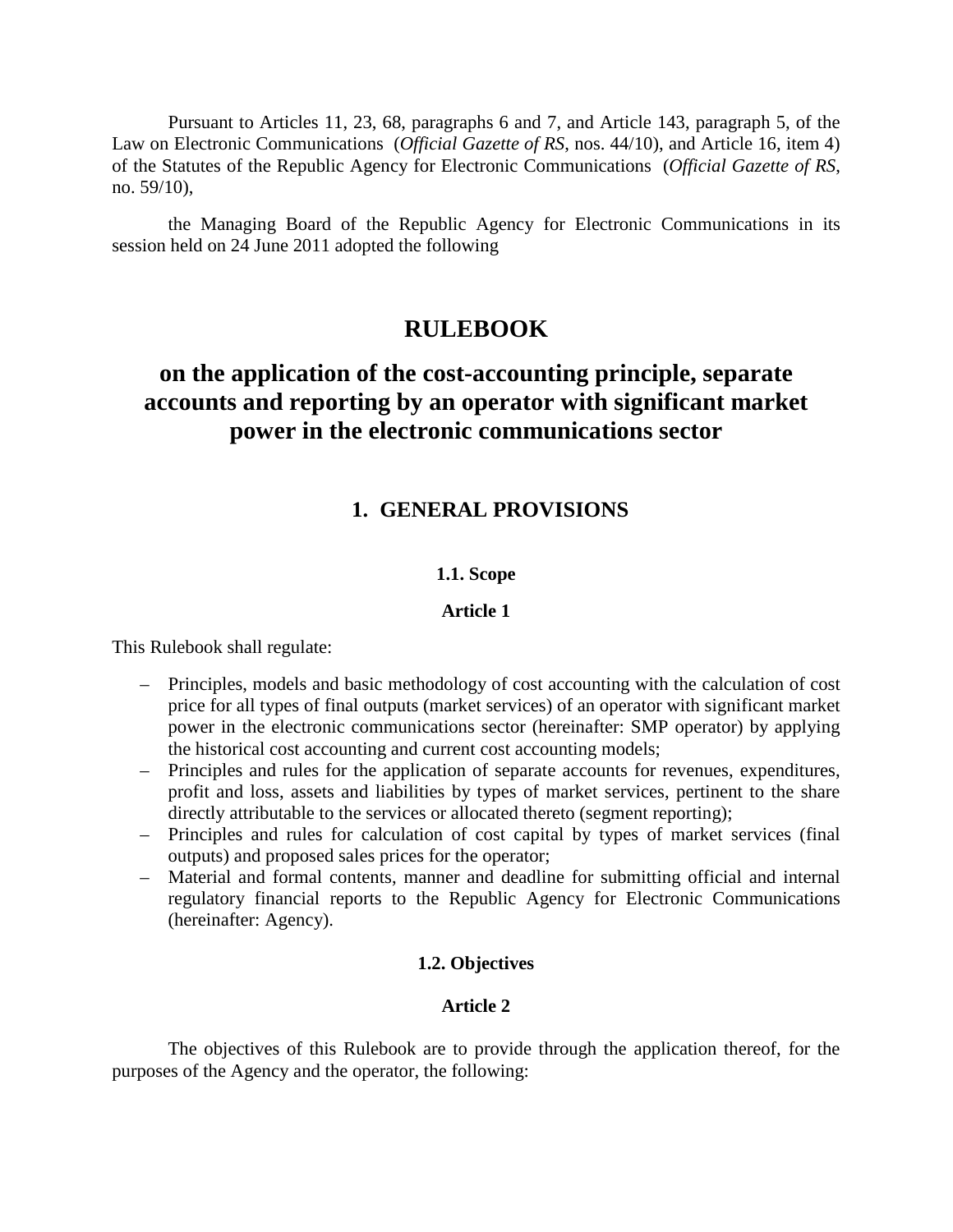- appropriate business-financial information basis for planning and control of the activities oriented towards creating and maintaining the relations in the market for electronic communications services pursuant to the relevant regulations;
- reliable information on costs, revenues, profits (or losses) and assets (capital employed) by all types of market services of an SMP operator, as if the services were produced and sold by separate legal entities, for the purpose of determining a separate tariff regime for the services under exclusive business competence of the operator according to "costs plus" method, and/or unit costs of such services increased by appropriate return on assets employed in service production and sales, recognizing legitimate business interest of the operator, protection of the service users' interests and prevention of cost or price subsidizing between those services in markets where the operator has significant market power and the services offered in the open competitive market;
- complete system of reliable, verifiable and transparent calculations of semi-final outputs (internal services) of the cost centres, and/or types or groups of activities whose costs are internally reallocated, and final performance (market services) of the operator;
- the obligation of creating an appropriate internal accounting system, primarily Cost and Performance Accounting (Class 9 of Chart of Accounts), but also appropriate analytic aspects (account separation of assets and liabilities and/or capital employed) in Financial Accounting, as well as the obligation of coordinating the system with the Agency and making it available to the Agency.

# **1.3. Costs and Performances Accounting Principles and Models with Calculation**

# **Article 3**

Cost and performance accounting with calculation, i.e. application of cost-accounting principle and accounting separation by types of services with the operator providing several types of telecom services shall be based on the following principles:

– **completeness principle**, which refers to accounting and reporting of all primary and secondary costs and acknowledged performances by all cost centres (units), and/or all activities or groups of activities and by all cost origins (products and services) in terms of an overall reporting on revenues, expenses and acknowledged performances by all market services and/or by geographic areas, should the operator or the Agency decide to do so, in terms of an overall reporting on capital employed, measured by the value of assets employed, by all types of market services, furthermore always disclosing non-allocated amounts and total amounts of the operator, as well;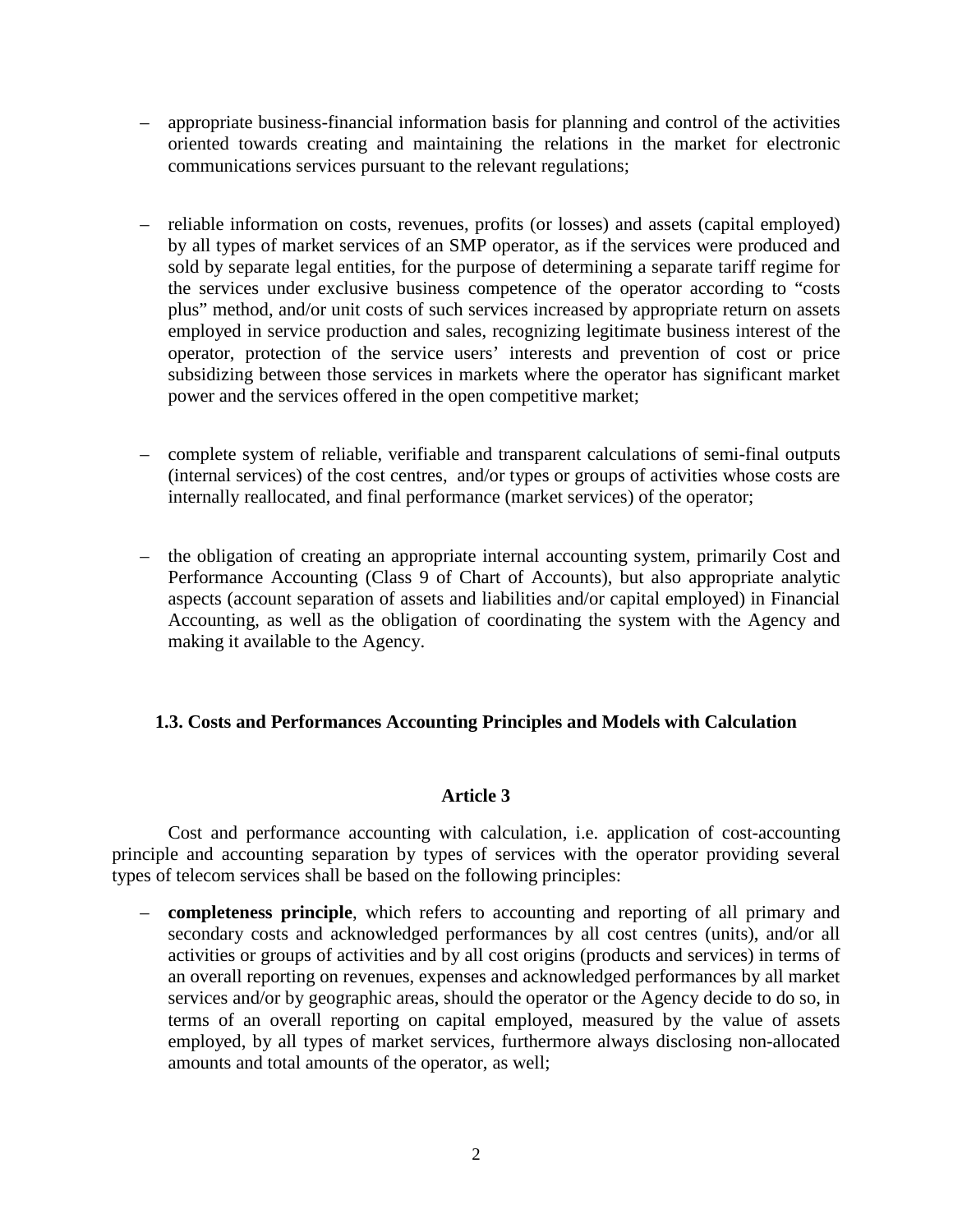- **correlation principle**, which refers to comparing the revenues made in a certain period from the sales of market services (invoiced sales) with the relevant expenses from the same period;
- **causation principle**, which refers to attributing the costs as accurately as possible to the cost origins and/or operator's market services that incurred them, both directly (direct costs of final outputs) and indirectly (through cost centres and/or an activity or group of activities (general costs from the viewpoint of cost origins and/or operator's market services), which implies a causal allocation of this type of primary costs by cost units and/or activities or group of activities, directly when the costs are attributable to these units or indirectly by means of appropriate cost drivers, as a causal reallocation of secondary costs (values of internal outputs and/or services) between the cost units and/or activities or group of activities;
- **consistency principle**, which refers to consistent application of selected cost and performance accounting procedures in time, in order to ensure an inter-periodic information comparability and a reliable inference thereupon, not excluding the openness of the system for feasible accounting innovations harmonized by and between the Agency and the operator;
- **transparency principle**, which refers to periodic and annual reporting to the Agency by the SMP operator regarding the capital employed, revenues, expenses and results by types of market services, such as to enable the Agency to prevent potential noncompetitive behaviour in the pricing policy in timely manner, as well as to familiarize itself with the business operations in order to take steps to boost the development of the operator;
- **data verifiability principle**, which refers to reliance of all reports of the operator with for the needs of the Agency on the applied accounting system of the operator, including authentic documentation sources and protected software solutions, with a possibility for the Agency's departments in charge to access this system for monitoring purposes;
- **feasibility principle**, which refers to a gradual introduction of possible models and procedures of cost and performance accounting into the accounting information system of the operator, given the comprehensiveness and complexity of the venture;
- **multi-purpose principle**, which refers to defining models and procedures for the implementation of the cost-based principle and reporting by segments (types of services) as a solution designed for providing information to both the Agency and the operator's management;
- **confidentiality principle**, which refers to the obligation of the Agency to use the information obtained through the reports on costs, service price calculation and reports on capital employed, revenues, expenses and results by types of services only for the purpose of preventing anti-competitive behaviour;
- **co-operation principle**, which refers to complete trust, openness and cooperation between the operator and the Agency in the implementation of cost-accounting principle and separate balance sheets and income statement accounts by types of market services.

# **1.4. Definitions**

# **Article 4**

Definitions given herein shall have the following meaning: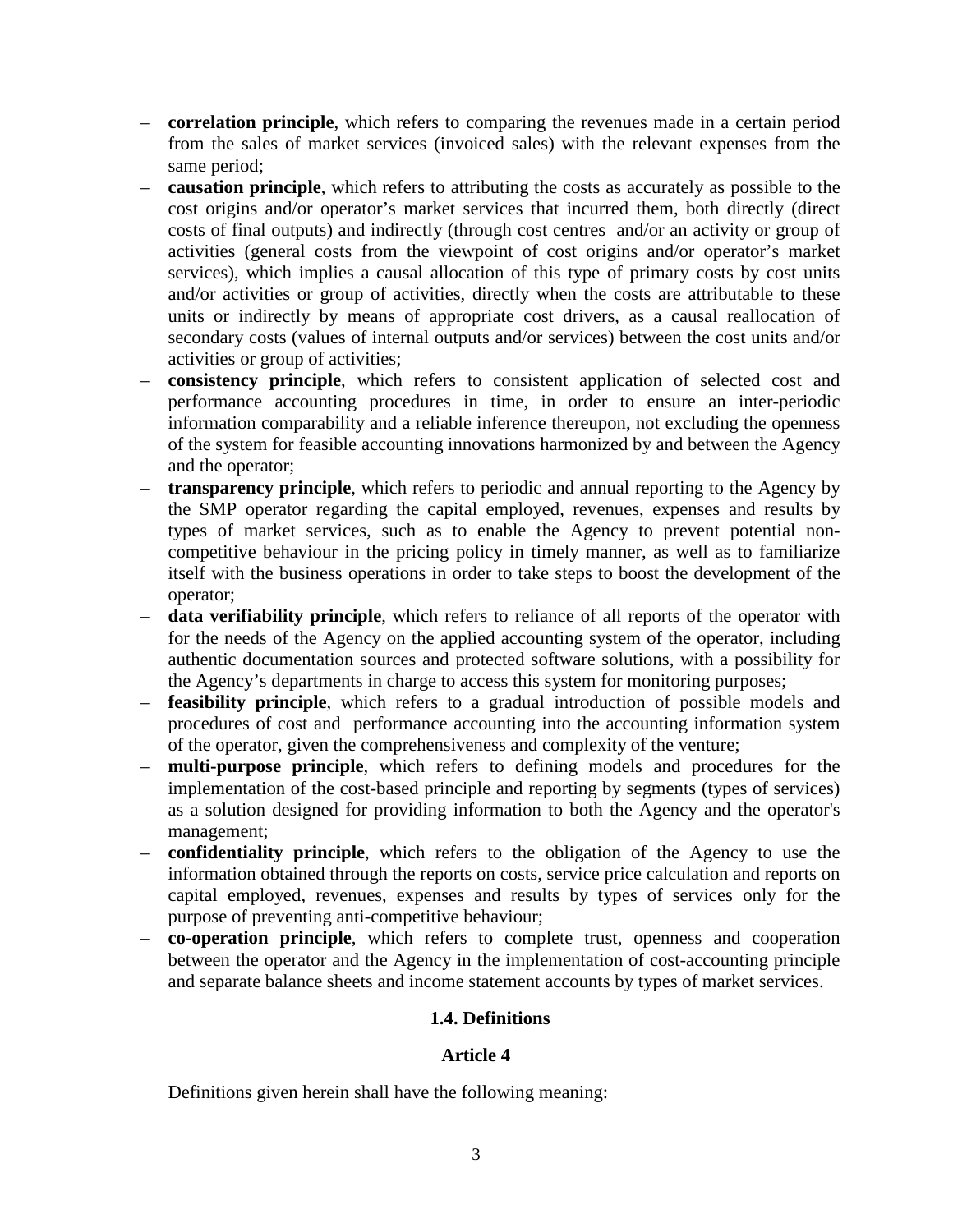**Cost and performance accounting** is a part of the accounting information system dedicated to the analytic monitoring of costs, revenues and profits in order to provide reliable basis for cost price calculation, cost control and accounting separation by type of service and, if applicable, geographic areas.

**Outputs (performances) are** the result of the business activity of the operator and its units.

**Final outputs** are the operator's products and services intended for external market or activation (inclusion into property) and consumption within the company itself, for the needs of creating future outputs.

**Semi-final outputs** are results of business activities of the company's organization units and intended directly for final outputs or other organization units for consumption in the period of creation thereof (internal output).

**Cost origins (CO)** or cost objects are final outputs of the operator.

**Calculation** is a unit cost accounting of final and semi-final outputs.

**Cost centre (CC)** is a set of related and/or homogenous activities consolidated as a smaller organization part of the operator, department, function, geographic area etc. for which the costs and partial performances are calculated for the sake of reliable calculations for the final outputs of the operator (cost centres), cost control and accounting separation by type of services.

**Previous cost centres** are those cost centres wholly or mainly giving their outputs (internal services) to other cost centres which spend them in the same period, whereby they may have cost origins if producing outputs activated for the proper needs of the operator (e.g. internally handled investment activities).

**Final cost centres** are those cost centres wholly or mainly giving their outputs (services) to the final outputs of the operator (cost origins), whereby they may give a portion of their outputs to other cost centres as semi-final outputs (services).

**Activities** are analytical descriptions (results of the accounting break-down) of the operator's activities used for the needs of the activity based costing (ABC) mechanism;

**Group of activities** (GA) is a set of related activities formed according to the criteria of general costs homogeneity in terms of the possibility of finding a common cost driver for further cost allocation.

**Conventional (functional) approach to cost accounting** is a two-step accounting where the *first step* involves the selection of cost centres, allocation of direct costs to cost origins, allocation of general costs to cost centres, internal reallocation of costs from the previous cost centres and setting rates for final costs centres according to their performance units (cost drivers), whereas the *second step* involves allocation of the costs of the final cost centres to final outputs (products and services) of the operator by applying single pools cost quotas (rates) to the quantity of their performance units (cost drivers) used by individual cost origins (products and services).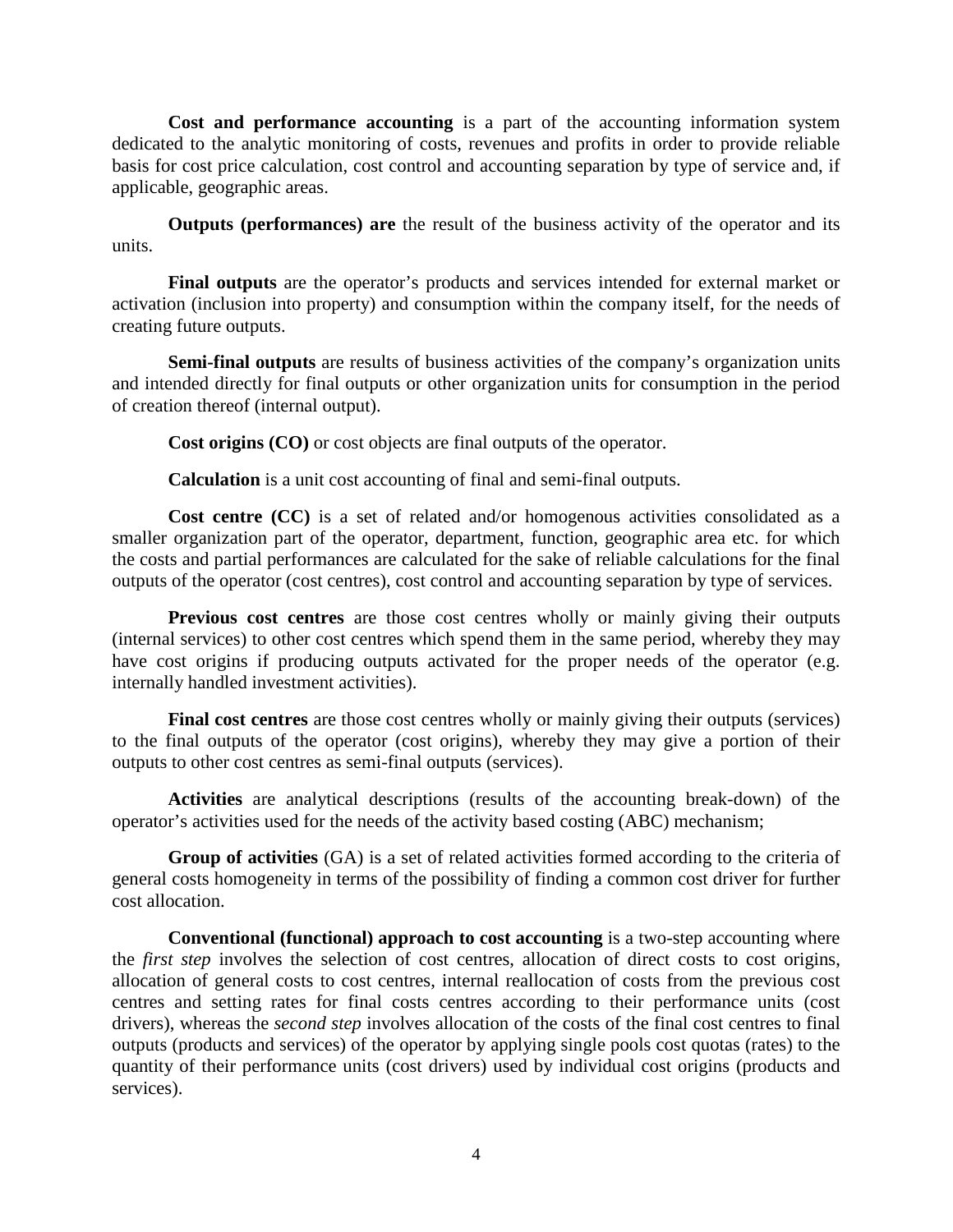**Activity based costing (ABC)** is a two-step cost accounting where the first step involves indentifying the activities, allocation of direct costs to cost origins, allocation of general costs to activities, associating related activities into group of activities, forming homogeneous pools for general costs and calculation of rates for general costs pools by performance unit (cost driver), whereas the second step involves charging general costs to cost origins (operator's products and services) by applying quotas (rates) of the final cost centres to the quantity of resources (performances, cost drivers) used by individual products and services, all to the end of more accurate calculations of the operator's products and services, in view of the fact that the activities outnumber the cost centres and that a greater number of drivers is employed in respect to the conventional cost accounting.

**Primary costs** are monetary expression of spending any material and non-material elements of the operator's business process along with the mandatory taxes and contributions of the company independent of its results, included and expressed by types of resources used for the company as a whole, in order to ensure the data needed for making the company balance sheet, for analytical cost and performance accounting with calculation and for profit and loss account separation by types of products and services.

**Secondary costs** are monetary expression of spending internal performances (outputs or services) of the previous cost centres or activities and/or group of activities by other cost centres or activities and/or group of activities.

**Direct costs (DC)** are those primary costs which are allocated to the company cost origins (products and services) with certainty and related directly thereto on the grounds of a document on cost incurred.

**General costs (GC)** are those primary costs which are shared by two or more cost origins and, therefore, in order to be finally allocated to cost origins they need to be previously calculated by cost centres or activities and/or group of activities, where they may be associated thereto directly or indirectly through cost drivers.

**Historical cost accounting (HCA)** is an accounting system which uses, throughout the accounting phases, really incurred costs of the company within the accounting period, which is visible by access to the system and the reports based thereupon.

**Fully allocated costs (FAC)** is a costing concept requiring all company costs within the accounting period to be allocated (calculated in the cost price) by all cost origins (products and services) of the operator, both those intended for the external sales and those subject to the obligation of activation for proper needs of the company.

**Capital** is the sum of the shareholders equity and liabilities.

**Equity** is the sum of share capital, reserves, revalorized reserves, share premium and retained earnings, net of uncalled capital, treasury shares and the eventual loss.

**Borrowed capital** consists of debt and/or total liabilities of the operator plus interest.

**Assets** consist of business (operating) assets incurring business (operating) costs and generating business (operating) revenue.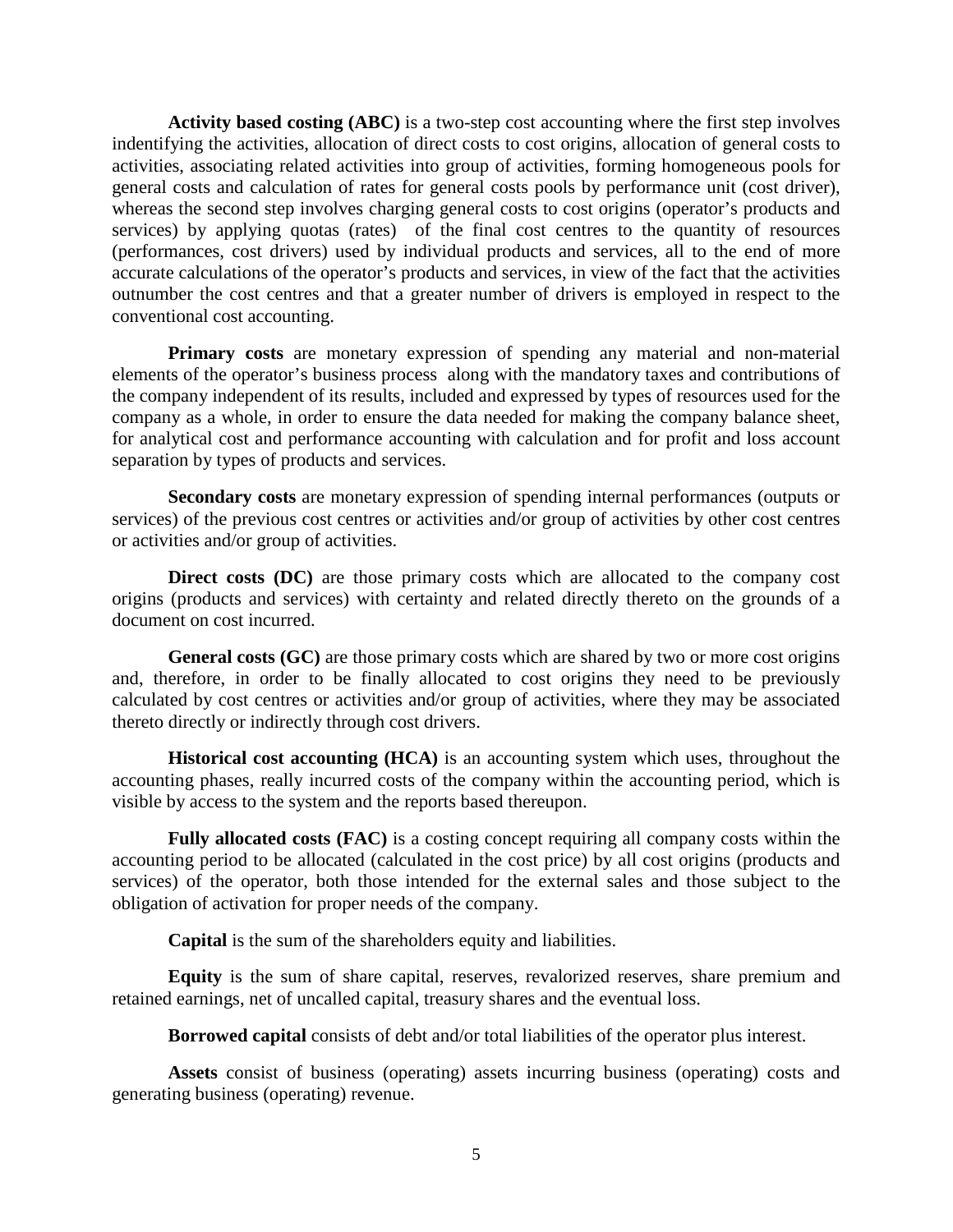**Direct assets (DA)** are business assets for which the type of cost origins (products or services) they are employed for is known with certainty and, therefore, when separating the balance sheet according to services as if performed by separate legal entities, they are directly allocated thereto;

**Indirect assets (IA)** are business assets shared by two or more cost origins (products and services) and, therefore, when separating the balance sheet by type of service, they are allocated thereto using selected cost drivers;

**Current Cost Accounting (CCA)** is an accounting system for asset and capital valuation and cost and profit accounting based on current costs**.** 

**Property, Plant and Equipment (PPE)** are all material assets used for the product production or service provision, for leasing to third parties or for administrative purposes, which are used for more than one year.

**Operating Capital Maintenance (OCM)** is the maintenance of the operating capability of assets. According to this concept, a company is able to make profit only if the operating capability is bigger in the end of a given period in respect to the beginning of the period.

**Financial Capital Maintenance (FCM**) is the maintenance of the real value (general purchasing power) of the company's shareholders capital in order to continue freely with the financing activities. The capital is deemed maintained if the value of the shares or stakes in the company in the end of the relevant period is the same in real amount in respect to the beginning of the period. In this way, the profit is made only if the real value (general purchasing power) of the comparable net assets in the end of the period exceeds the real value (general purchasing power) in the beginning of the period.

**Backlog depreciation** is accumulated depreciation which has not been provided in previous accounts, based on the prior revaluation and/or valuation according to the current costs, in respect to the necessary accumulated depreciation according to the current accounts on the day of the new valuation.

**Costs of capital** are the sum of reasonable targeted return on equity and net financial expenses of the company (financial expenses minus financial revenues, having excluded the share in profit and loss of the related legal entities and joint ventures, as well as the associated financial expenses related to the share in the capital of these entities);

**Weighted average cost of capital (WACC)** is average cost of equity and debt weighted by the share of equity and loss in the total capital;

**Rate of return on risk free investments** is interest rate assumed to be feasible by investing in risk free financial instruments, usually government debt securities;

**SMP** operator is the company performing electronic communications activity, designated by the Agency as an operator with significant market power, on which the obligations of accounting separation and price control and cost accounting were imposed pursuant to the applicable provisions of the Law on Electronic Communications (*Official Gazette of RS*, no. 44/10, hereinafter: Law).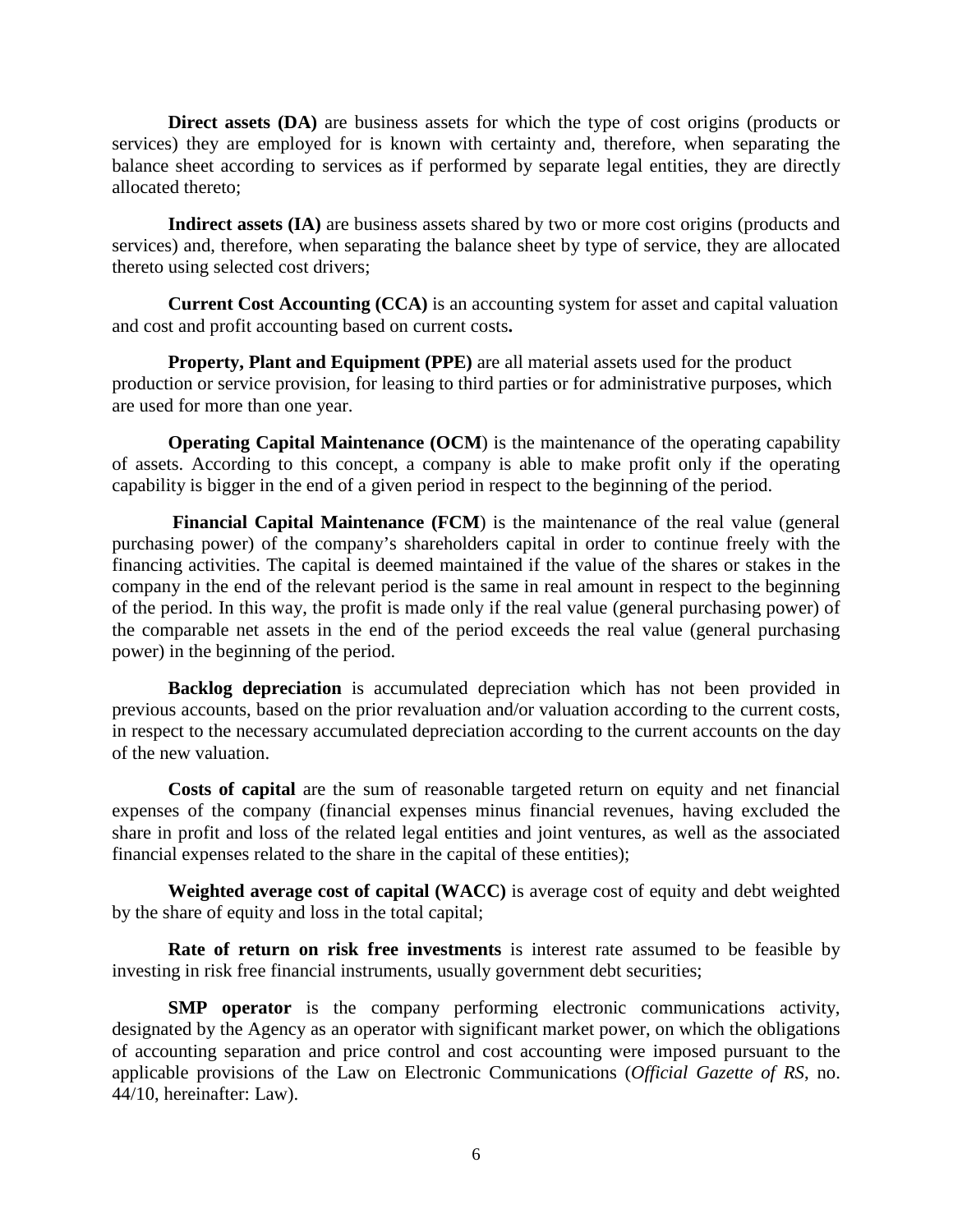#### **1.5. Models of Cost and Performance Accounting**

#### **Article 5**

Having regard to the international practice and accounting capacities of the operator, in accordance with the degree of requirements met, the Agency shall monitor the application of three models of cost and performance accounting, i.e. cost-based principle, as follows:

- Historical (actual) Cost Accounting HCA model,
- Current Cost Accounting CCA model and
- Long Run Incremental Cost LRIC model.

In the light of this Rulebook, cost and performance accounting models, i.e. the implementation of the cost-based principle, according to the feasibility principle, are developmental phases in that area.

# **2. HISTORICAL (ACTUAL) COST ACCOUNTING – HCA**

#### **2.1. Basis of the Model**

#### **Article 6**

The basis for HCA are the actual primary costs incurred by the operator during the accounting period, measured and included in the Financial Accounting, Class 5 accounts - Expenses, according to the official Chart of Accounts and the thereupon based company's Chart of Accounts (top-down method).

For the purpose of obtaining actual primary costs and expenses incurred from the Financial Accounting for the Cost and Performance Accounting and further accounting thereof, they are split into the following four groups:

– Costs of goods sold (account group 50);

– Operating costs, which include: the costs of material, costs of wages together with salary reimbursements and other personal expenses, costs of production services, costs of amortization, provision costs and intangible costs (account groups  $51 - 55$ );

– Financial expenses (account group 56);

– Other different expenses, including other expenses, expenses related to impairment of assets and loss from discontinued operations (account groups 57 – 59).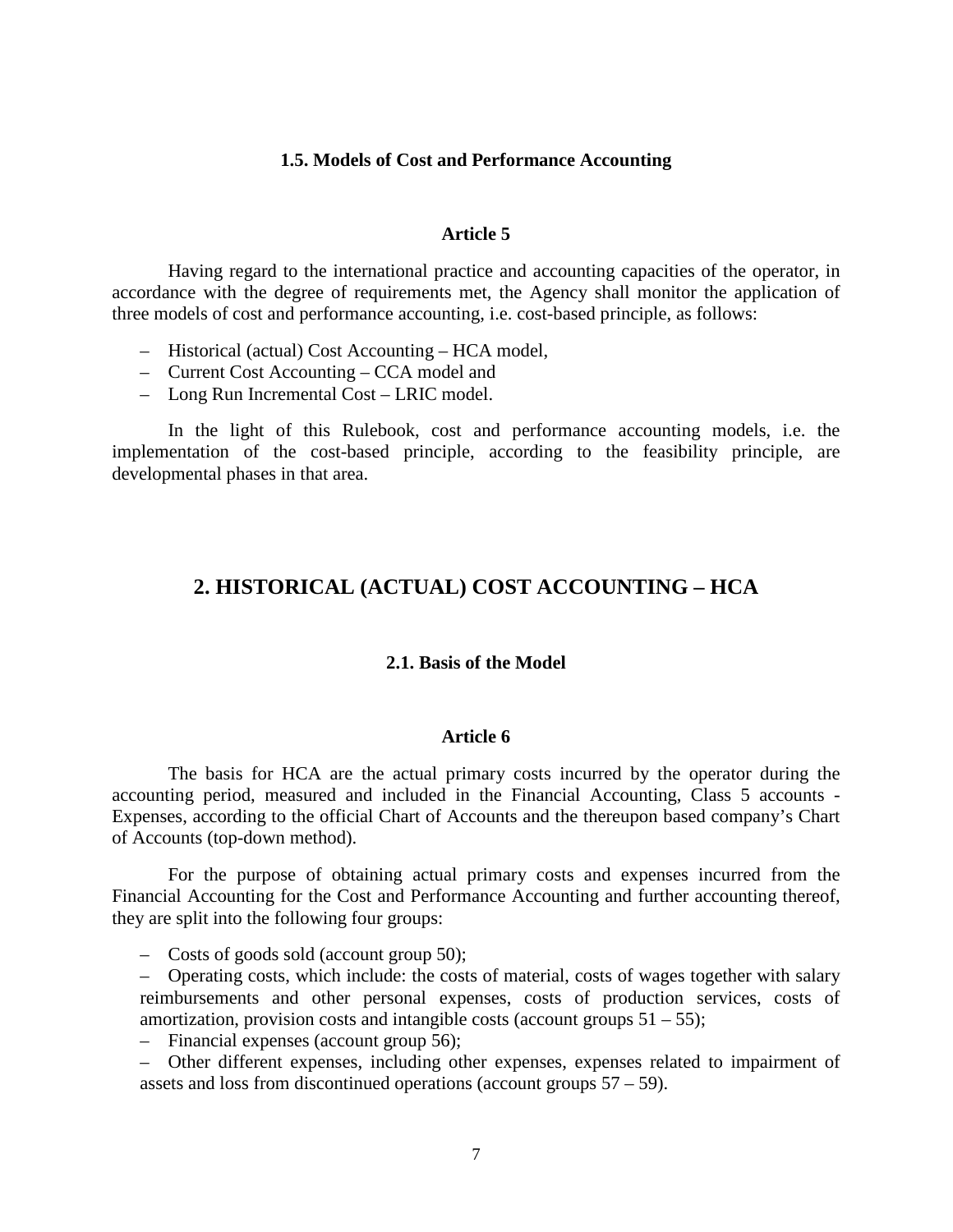#### **Article 7**

Differentiation of the groups of costs and expenses referred to in Article 6 herein is conditioned by the information needs for the calculation of services sales prices and the analysis and internal regulatory reporting to the Agency and the operator's management on the profitability of services sold and the company as a whole, and/or the separation of accounts by types of services as if they were provided by separate legal entities.

#### **Article 8**

Calculation of the services sales prices of the operator referred to in Article 6 herein shall include the operating costs of services and relevant weighted average cost of capital, which consists of the costs of capital and costs debt calculated in the manner set out hereby.

Costs of goods sold have their own separate revenues from the sales of goods and shall not be included in the operating costs of the cost units and/or activities or group of activities, nor in the calculation of sales prices of electronic communications services.

Financial expenses shall be included in the price calculation of electronic communications services through the costs of debt, therefore they cannot be included in the operating costs for the purpose of sales price formation for the services.

Other different expenses, including other expenses, expenses related to impairment of assets and losses from discontinued operations shall not be considered operating costs, therefore the operator can include them, in part or in whole, in the calculation of sales prices of services as separate expenses items provided they have not been included in the cost of capital as businessfinancial risks, and provided a prior consent of the Agency has been obtained therefor.

#### **Article 9**

In internal regulatory financial report on profitability (profit performance) of the services and company as a whole, and/or internal income statement, referred to in Article 8 herein, separate data shall be provided for the following:

– Gross profit or loss of the operator from the sales of commercial goods, and/or commercial margin made in the operator's commercial activity.

– Operating profit or loss of a commercial activity of single electronic communication services and the company as a whole once the associated operating costs are covered from the revenues from sales of goods and services;

– Regular profit or loss of a commercial activity of single electronic communication services and the company as a whole once the actual net financial expenses have been covered, and/or once the financial expenses and financial revenues have been included in the calculation of the periodic result (profit);

– Net profit or loss of the company as a whole once other different expenses (other expenses, expenses related to impairment of assets and losses from discontinued operations) and/or by single services if these expenses are allocated, in part or in whole, to the services sold.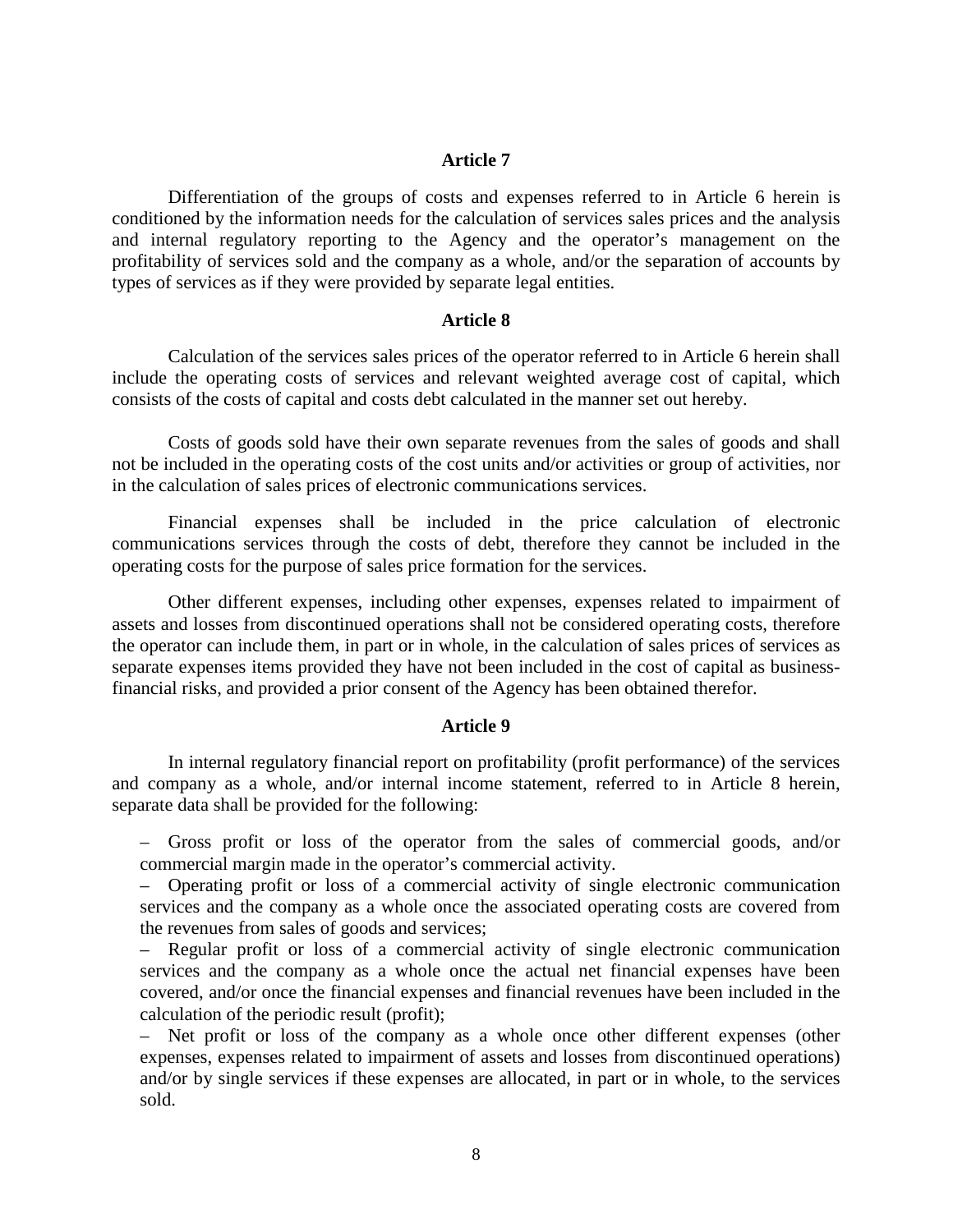### **Article 10**

Pursuant to the goals of providing information basis for:

- Calculation of the sales prices and control of implementation of the set sales price policy and
- Accounting separation by types of services, and/or analysis and reporting to the Agency and the operator's management,

an integral application of the cost-based principle shall entail the following:

- appropriate separation of revenues by types of services;
- direct association of direct costs and/or expenses for commercial activity, single types of services and other activities of the operator;
- appropriate allocation of general primary costs, and/or company's expenses;
- internal reallocation of costs among the cost units, and/or activities or group of activities (calculation of secondary costs, i.e. calculation of performance outputs of the pervious cost units, and/or activities or group of activities by means of reallocation of the costs thereof to final cost units, and/or activities or group of activities);
- cost allocation for the final cost units, and/or activities or group of activities by types of market services, and/or final calculation of cost origins (objects);
- provision of calculations for unit costs (cost price by unit) of market services;
- calculation of weighted average cost of capital and their allocation (attribution) by types of market services, by means of forming targeted sales prices for these services.

# **2.2. Revenue Allocation**

# **Article 11**

Revenues of the operator shall be split into groups and types of revenues in the way stipulated under the Charts of Accounts for legal entities and the company's Chart of Accounts, developed so as to ensure accounting separation by types of services as if they were provided by separate legal entities.

Within operating revenues:

- Revenues from the sales of goods shall be considered direct revenues from commercial activities of the company and shall be directly linked thereto;
- Revenues from the sales of products and services shall be considered revenues from the operator's single market services and shall be directly linked thereto;
- Revenues from use of own goods and services shall be considered direct revenues from commercial activities from the operator's single market services and shall be directly linked thereto;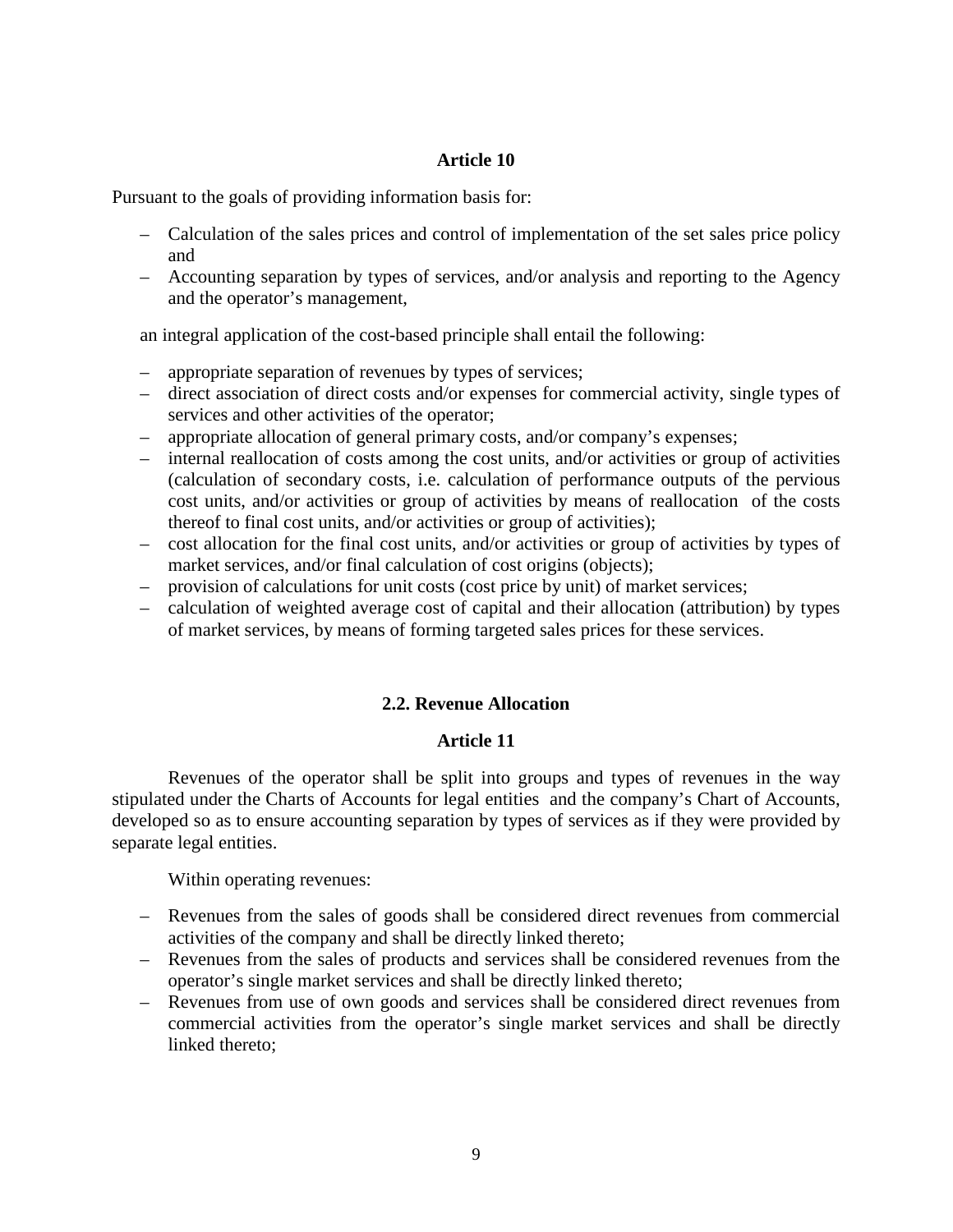- Revenues from the premiums, subsidies, grant-in-aids, donations and other operating revenues shall be:
	- 1. Directly linked to the operator's commercial activities and single electronic communication services provided these are direct revenues thereof;
	- 2. Allocated to the operator's commercial activities and single electronic communication services using appropriate cost drivers, provided these are directly caused thereby;
	- 3. Left as the operator's unallocated revenues, provided these are caused by other activities of the company.

Financial revenues shall be considered revenues of the company as a whole and shall remain among the unallocated revenues, except in case of separate financial revenues from the commercial activities and single electronic communication services which would be allocated thereto.

Other different revenues, i.e. other revenues, revenues from valuation of assets and income from suspended operations shall be considered revenues of the operator as a whole and shall remain unallocated, except in case of separate revenues from the commercial activities and single electronic communication services which would be allocated thereto.

# **2.3. Primary Cost and/or Expenses Allocation**

#### **Article 12**

Primary cost and/or expenses allocation of an SMP operator, measured and included in the SMP operator's Financial Accounting, shall be carried out by placing the costs and/or expenses in the Cost and Performance Accounting, while observing the completeness principle and the causation principle.

Costs of goods sold shall be considered a direct expense of the SMP operator's commercial activities and/or sold commercial goods and shall be directly linked thereto.

Operating costs shall be:

- Linked directly to the cost origins, and/or commercial activities, single electronic communication services of the operator and other activities of the company, in those areas where these are considered direct costs thereof;
- Previously linked to the cost origins (where functional-based costing is applied) and/or activities or group of activities (where activity-based costing is applied), in those areas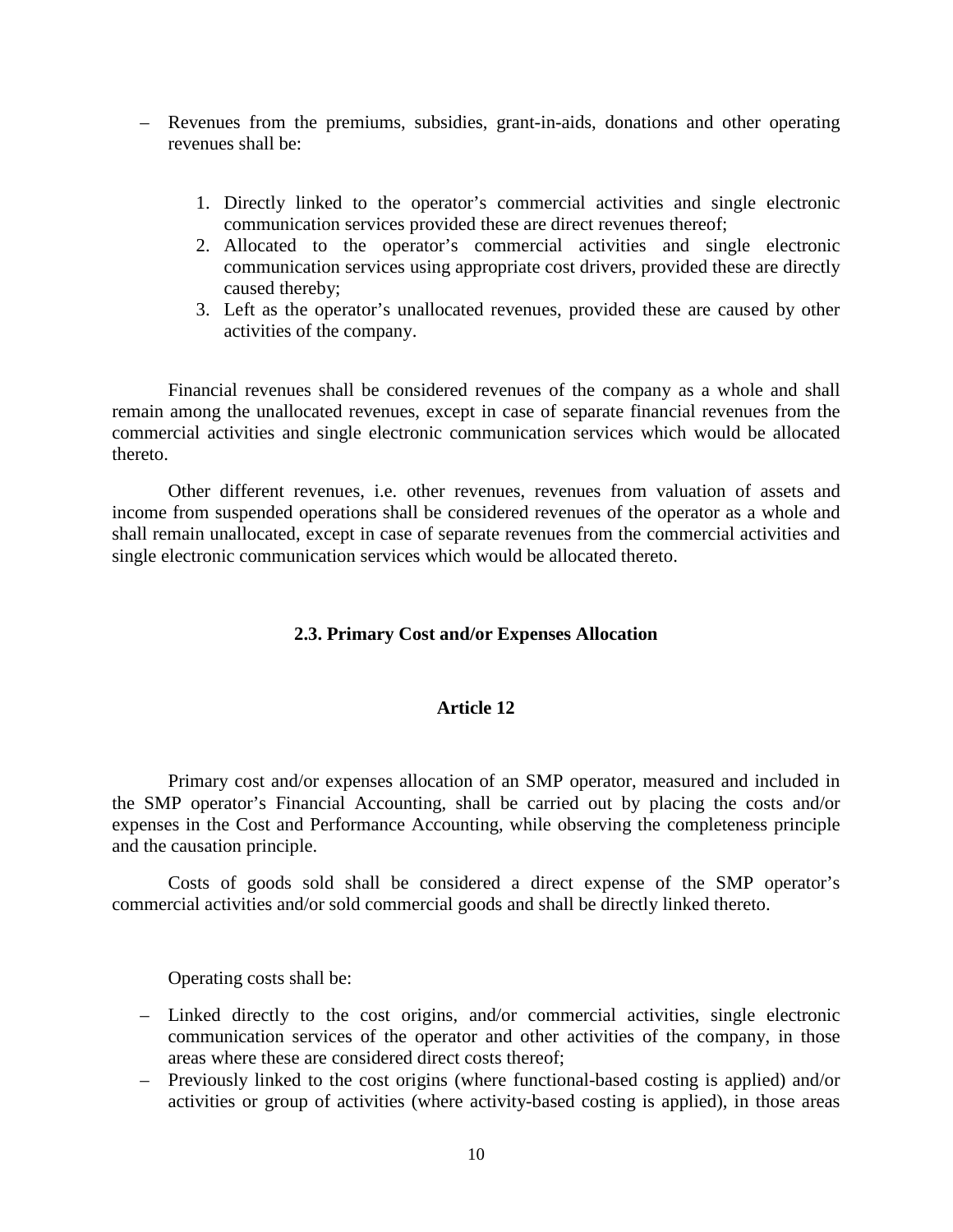where these are considered general costs from the viewpoint of cost origins and/or commercial activities and single electronic communication services, and shall be charged thereto by means of selected cost drivers, previously agreed upon with the Agency, in the final calculation of cost origins;

– Left and declared unallocated operating costs of the SMP operator, in those areas where they are, directly or by means of appropriate cost drivers, related to other general activities of the operator (e.g. activities related to managing and administrative and other activities deriving from relations with the related legal entities).

Financial expenses as a separate group of expenses and/or costs shall be:

- Directly linked to commercial activities and single electronic communication services of the SMP operator in those areas where these are considered direct financing expenses (costs) thereof;
- Allocated to commercial activities and single electronic communication services of the SMP operator according to the cost driver of employed assets and/or capital, used in calculating weighted average costs of capital for the purpose of sales price formation for the services of the SMP operator;
- Left and declared unallocated financial expenses (costs) in the area where they are related to financing other activities of the SMP operator (activities not related to procurement and sales of commercial goods and production and sales of electronic communications services) from the borrowed financing resources.

Other expenses, and/or expenses related to impairment of assets and losses from discontinued operations shall be:

- Linked directly to commercial activities and single electronic communications services in those areas where these are considered direct expenses thereof;
- Allocated according to previously set cost drivers to commercial activities and single electronic communications services if jointly caused thereby;
- Left and be declared unallocated expenses in the remaining areas thereof.

# **2.4. Internal Reallocation of Operating Costs**

# **Article 13**

Ultimate operating cost drivers shall be final outputs of the SMP operator (cost origins) and/or commercial activities of the SMP operator as a whole.

Direct operating costs of cost origins shall be directly linked to commercial activities, single electronic communications services and other activities of the operator.

Indirect (general) operating costs from the viewpoint of cost origins shall be previously linked to the cost unit and/or activities or group of activities, as follows:

- As their direct costs by means of direct linking, or
- As their indirect (general) costs using previously selected cost drivers coordinated with the Agency.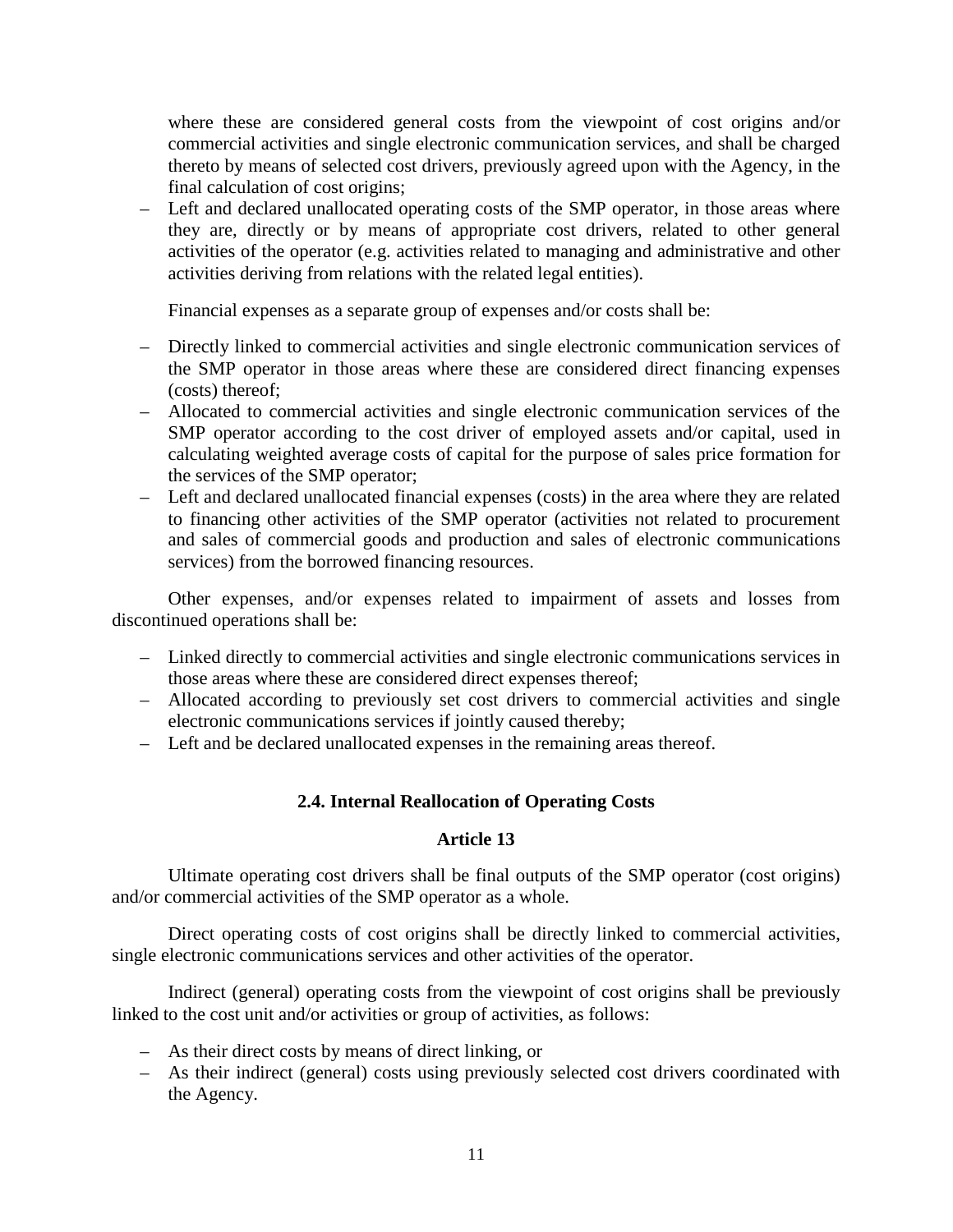# **Article 14**

Cost units and/or activities or group of activities of the SMP operator, from the viewpoint of the relation with the cost origins, shall be divided into:

- Ancillary (previous) cost units and/or activities or group of activities;
- Final cost units and/or activities or groups of activities whose performances are primarily related to the cost origins (related activities with cost origins), but also to other final cost units and/or activities or groups of activities (for instance, cost units and/or activities of network elements);
- Final cost units and/or activities or group of activities whose performances are related exclusively to cost origins as operator's final performances (for instance, cost units and/or activities of network elements).

# **Article 15**

Internal allocation of cost units' operating costs and/or activities or group of activities shall be carried out by:

– Transfer of realized performances of the ancillary (previous) cost units and/or activities or group of activities at cost price (operating costs per unit) of the performances to other ancillary cost units or activities, if there is an accounting need therefore, and to final cost units and/or activities, or only to these latter provided this is not contrary to the causality principle, and is in line with the feasibility principle (rationality) of cost accounting;

– Transfer of a part of performances of the final cost units and/or activities or group of activities to other final cost units at cost price (operating costs per unit) of the performances, provided there is an internal exchange of performances between the final cost units and or activities or group of activities.

Unit of measure chosen for cost unit performance and/or activity or group of activities, within the meaning of this Article of the Rulebook, may be any suitable physical unit of measure or unit of the cost driver selected for the internal reallocation of general operating costs, and it is subject to a prior choice and coordination with the Agency and subsequent consistent application thereof, but also to a possible coordinated modification in order to enhance the internal reallocation of the operating costs.

# **2.5. Allocation of General Operating Costs to Cost Origins**

# **Article 16**

Cost origins, i.e. final performances (outputs) of an SMP operator shall be as follows:

- Commercial activities if any;
- Electronic communication services intended for a free competition market;
- Electronic communication services with significant market power (services subject to control by the Agency and/or regulated services);
- Other activities of the SMP operator (for instance, activities of the company deriving from relations with the related entities, other activities of the company which are not conditioned by the aforesaid identified cost origins, whose revenues, operating costs and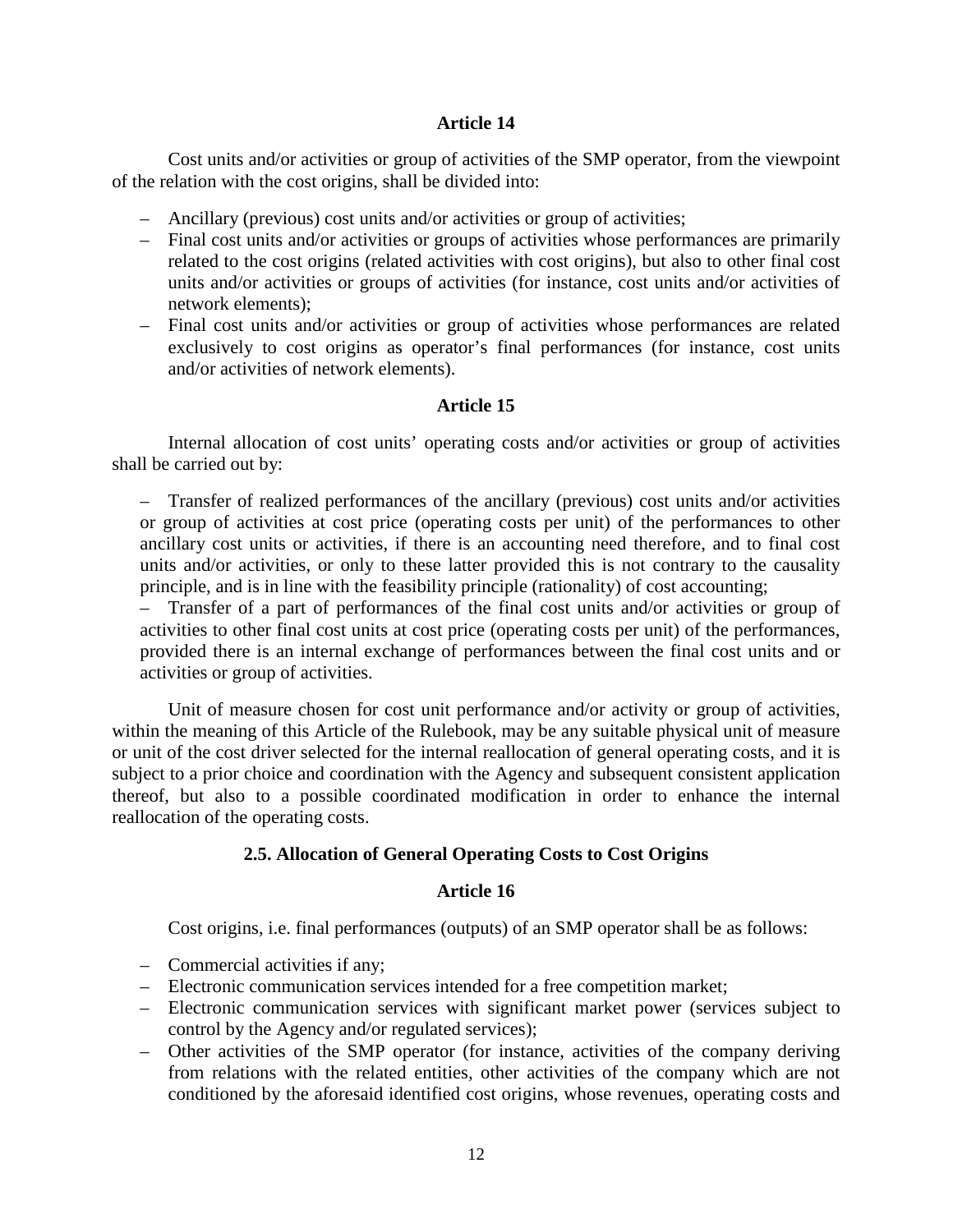expenses are treated as unallocated to commercial activities and single electronic communications services).

#### **Article 17**

During the allocation of primary operating costs, direct operating costs are directly linked to the relevant cost origins, whereas the common costs are allocated to cost units, and/or activities or group of activities for the purpose of linking them as accurately as possible to appropriate cost origins (final outputs of the SMP operator).

#### **Article 18**

During the internal allocation of the operating costs, the total amount of general operating costs is placed at the final cost units, and/or activities or groups of activities, wherefrom it shall be allocated to cost origins and/or commercial activities of the SMP operator, single electronic communications services and other activities of the operator, this being the final accounting for cost origins according to operating costs.

#### **Article 19**

Allocation of general operating costs from the final cost units and/or activities or groups of activities to cost origins shall be carried out as follows:

- By direct linking to single cost origins if the performances (operating costs included) of the final cost origin, and/or activities or group of activities, are related to only one final output of the SMP operator (market service);
- By direct linking using previously selected cost drivers, agreed upon with the Agency, if the performances (operating costs included) of the final (related to market service) cost origin, and/or activities or group of activities, common costs are joint (general) costs for several cost origins (final cost performances, and/or services of the SMP operator).

### **Article 20**

Final calculation for cost origins by operating costs results in total cost price by types of performances (market services) of the operator, with the two most important information purposes, namely:

– to provide, within the Cost and Performance Accounting by transferring full (direct and general) operating costs of the cost origins to appropriate expenses accounts for the services sold, stipulated under Chart of Accounts for business entities and Chart of Accounts of the company, appropriate information foundation for income statement account separation (revenues, expenses and profit or loss) for by types of services as if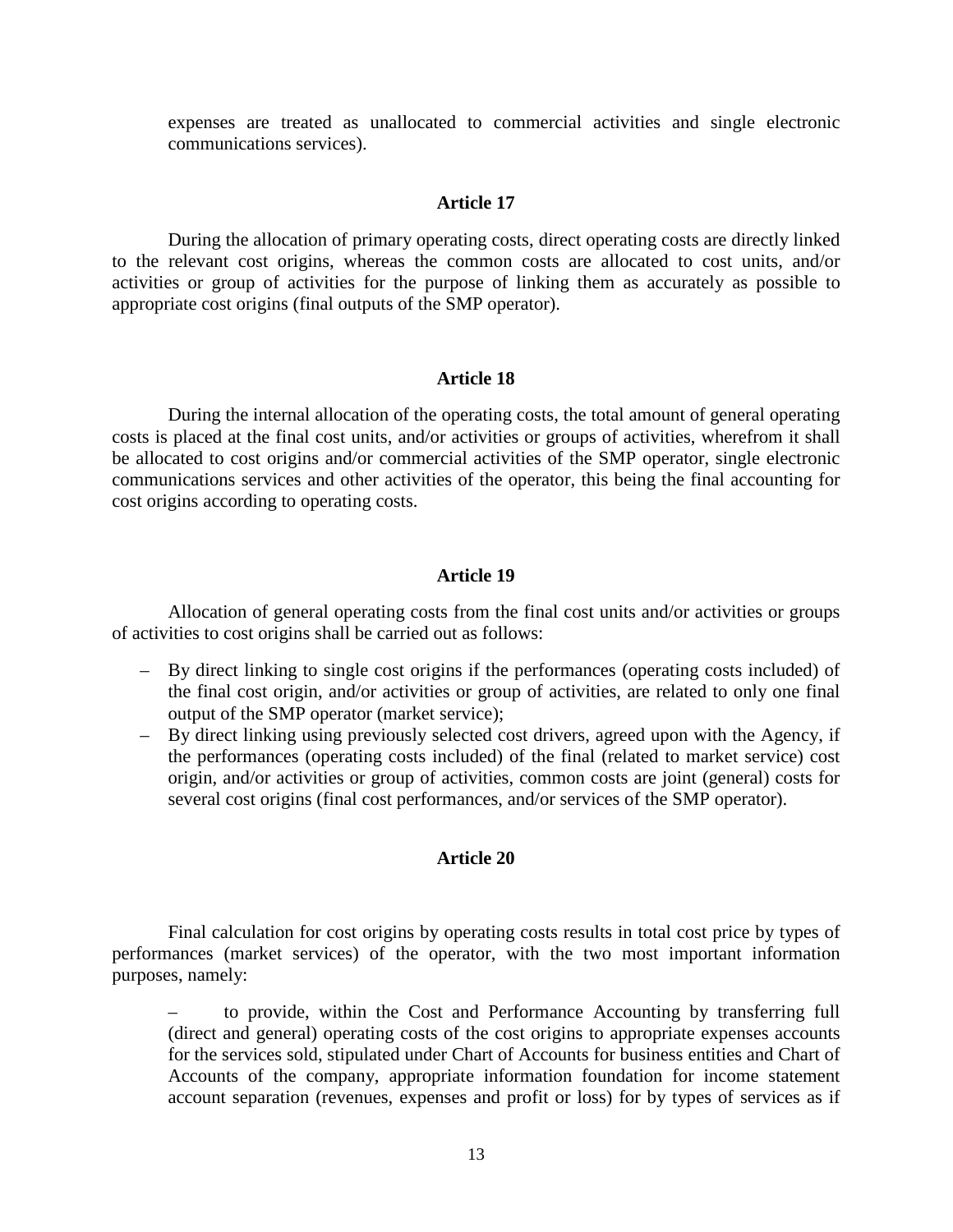these were produced by separate legal entities, as stipulated hereunder according to the international and national legal framework;

– to provide, within the Cost and Performance Accounting, appropriate information foundation for the calculation of unit cost prices for each type of market services of the SMP operator.

## **2.6. Electronic Communications Services Unit Cost Calculation**

#### **Article 21**

Electronic communication services unit cost calculation of the SMP operator shall be of a particular importance for the information system of the operator's management and the Agency, since they provide principle information foundation for drawing up a sales price policy and operational forming thereof, and therefore it is required that they be based upon a sufficiently dissected (analytical) cost and performances accounting which has been coordinated with the Agency, i.e. that they be in line with the causation principle to the maximum reasonable extent in linking the costs with the final performances (operator's market services).

#### **Article 22**

The SMP operator shall prepare and submit to the Agency, within the timeframe stipulated hereunder, unit cost calculation for all market services, in order to provide full and reliable information foundations, and/or necessary evidence that the operator is not subsidizing the costs of one electronic communications service with another.

#### **Article 23**

The subject of electronic communications service unit cost calculation shall be operating costs declared as follows:

- by types of primary costs of the operator stipulated under the official Chart of Accounts for business entities or in a greater detail according to the Chart of Accounts of the company in the part relative to primary costs (class 5);
- or by operating costs grouped in another way, coordinated with the Agency;
- always in the total amount and per unit of final output (electronic communications services), whereby the sum of total operating costs of all final outputs (market services) of the operator shall correspond to total operating costs attributed to all electronic communications services as cost origins; and
- always marked, i.e. split into direct and general costs.

Notwithstanding paragraph 1 of this Article, electronic communications service unit cost calculation may include parts of other expenses relative to single services, provided that these are not included in the weighted average costs of capital as business-financial risks, and that such calculation procedure has been coordinated with the Agency.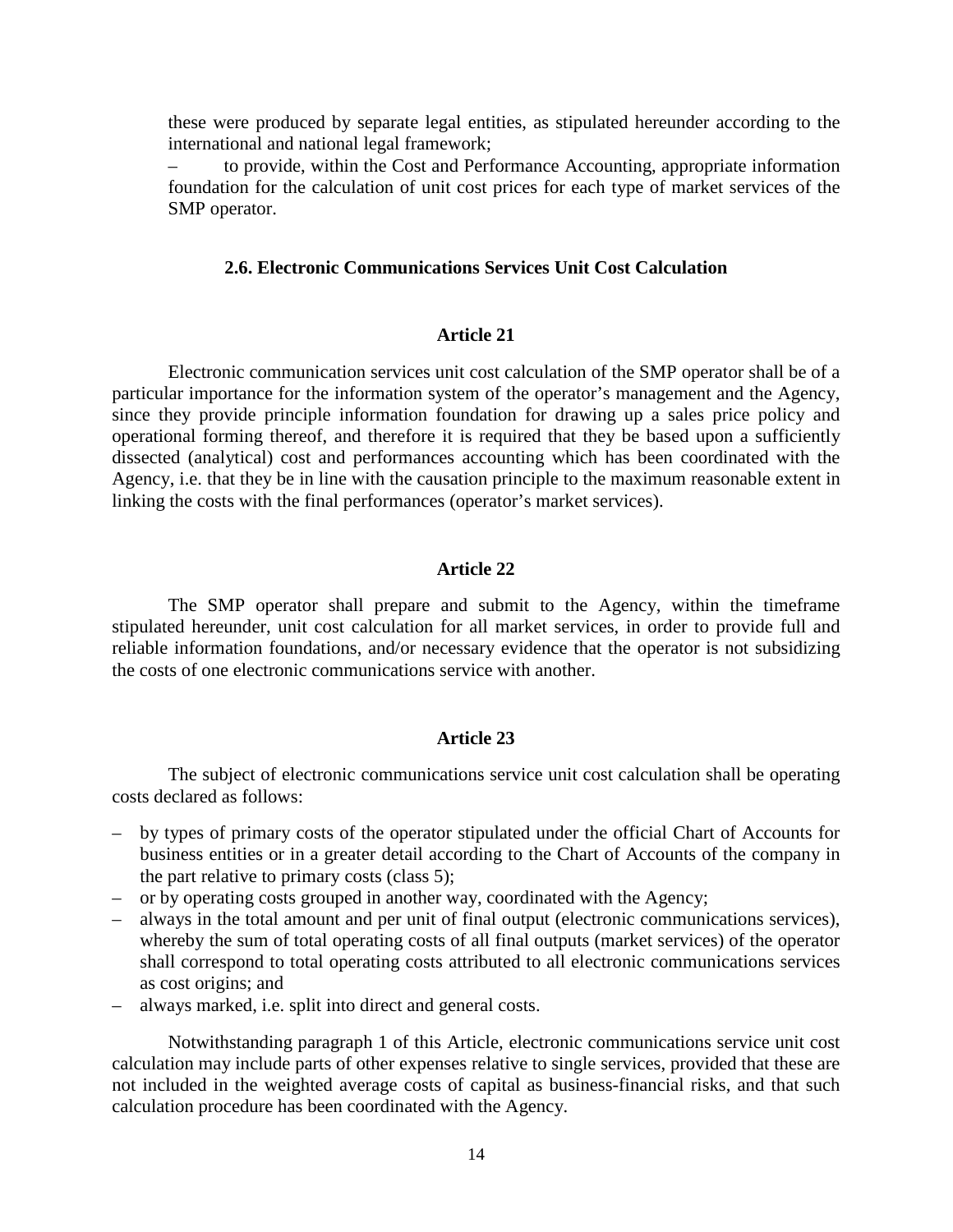# **3. CURRENT COST ACCOUNTING**

## **3.1. Model Basis**

#### **Article 24**

Current cost accounting is an accounting method used for the valuation of assets and capital and for the calculation of costs and income of a company, based on current costs.

#### **3.2. Valuation of Assets Based on the Current Cost**

#### **Article 25**

The valuation of assets based on the current costs shall refer to property, plant and equipment (hereinafter: PPE) and intangible assets, if applicable.

Other groups of property, such as long-term and short-term financial placements, receivables, cash, etc., shall already be expressed in the financial reports under current costs and no additional adjustments shall be required.

Supplies shall be valued according to historical cost accounting since they usually do not have any material impact on the total assets in the balance sheet with the operators performing electronic communications activity.

The valuation of PPE according to CCA model shall be accompanied by the same valuation of the depreciation costs.

# **Article 26**

**Current cost** is net replacement cost or recoverable amount, whichever is the lower.

Net replacement cost is the amount payable for an asset with the same functionality and capacity as the existing.

**Recoverable amount** is the higher of net realizable value or economic value.

**Net realizable value** is the expected selling price minus the selling cost.

**Economic value** is the present value of the additional cash flows resulting from retention of PPE.

PPE and intangible assets, as fixed assets subject to valuation according to current cost is used for performing of the principal activity of the operator, hence it cannot be valued according to network realizable value. Assets held for sale, assets belonging to the discontinued operations,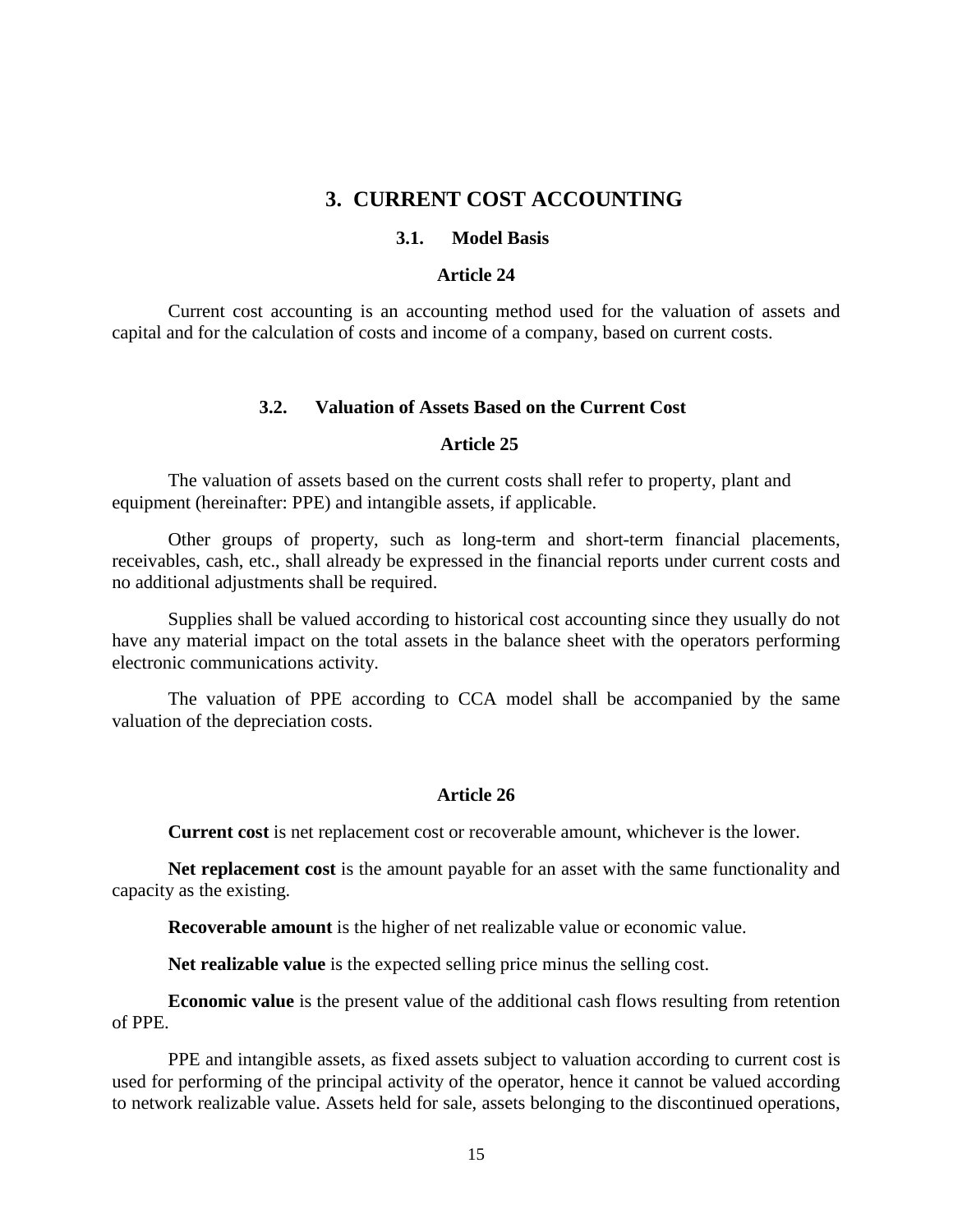which are transferred to special positions in the financial accounting for the purposes of general financial reports, are considered to be an exception.

In PPE valuation economic value shall not be applied, instead the current cost shall be calculated only based on net replacement cost**.**

### **Article 27**

**Replacement cost method** shall be based on current market prices and current technology. Some groups of assets are subject to rapid technological changes, hence in some cases the existing assets cannot be replaced by an identical asset. In such cases the replacement cost shall refer to replacement cost of a **modern equivalent asset** of the asset subject to valuation. In this case value adjustments shall be required in order that the modern equivalent asset mach the existing asset in terms of functionality and capacity. Adjustments related to the additional capacity of the new equipment, additional functionality of the new equipment, savings in the operating costs compared with existing equipment, etc., shall be of particular importance.

In order to calculate the net replacement cost, gross replacement cost shall be corrected for the cumulative depreciation based on current costs to the valuation date.

#### **3.3. Fixed Assets Valuation Methodology**

#### **Article 28**

Fixed assets valuation can be based on the method of: historical cost, indexation and absolute valuation.

SMP operator shall apply all three valuation methods according to the type and characteristics of the assets that are being valued.

PPE valuation according to the **historical costs** from balance sheet shall be applied to those groups of PPE whose value has not been significantly changed since the procurement date and which have a short lifetime. Historical cost shall also be used for the valuation of newly acquired PPE during the year since their acquisition value cannot differ significantly from the current cost value. Intangible assets, if any, shall be valued according to historical cost.

**Indexation** is PPE valuation by applying an annual price growth index. This method shall be used for PPE which are not subject to rapid technological changes, but have significant price changes. This group usually includes real estate and land. For indexation method application, consumer price index in the Republic of Serbia shall be applied.

**Absolute valuation** involves a current replacement cost, or modern equivalent assets of those assets that cannot be replaced by an identical asset, for each PPE item in the assets register. It shall be applied to valuation of the equipment used to perform the electronic communications activities which are subject to technological changes and are not homogenous in terms of prices, such as: cable ducts, switches, transmission equipment, power supply equipment, etc.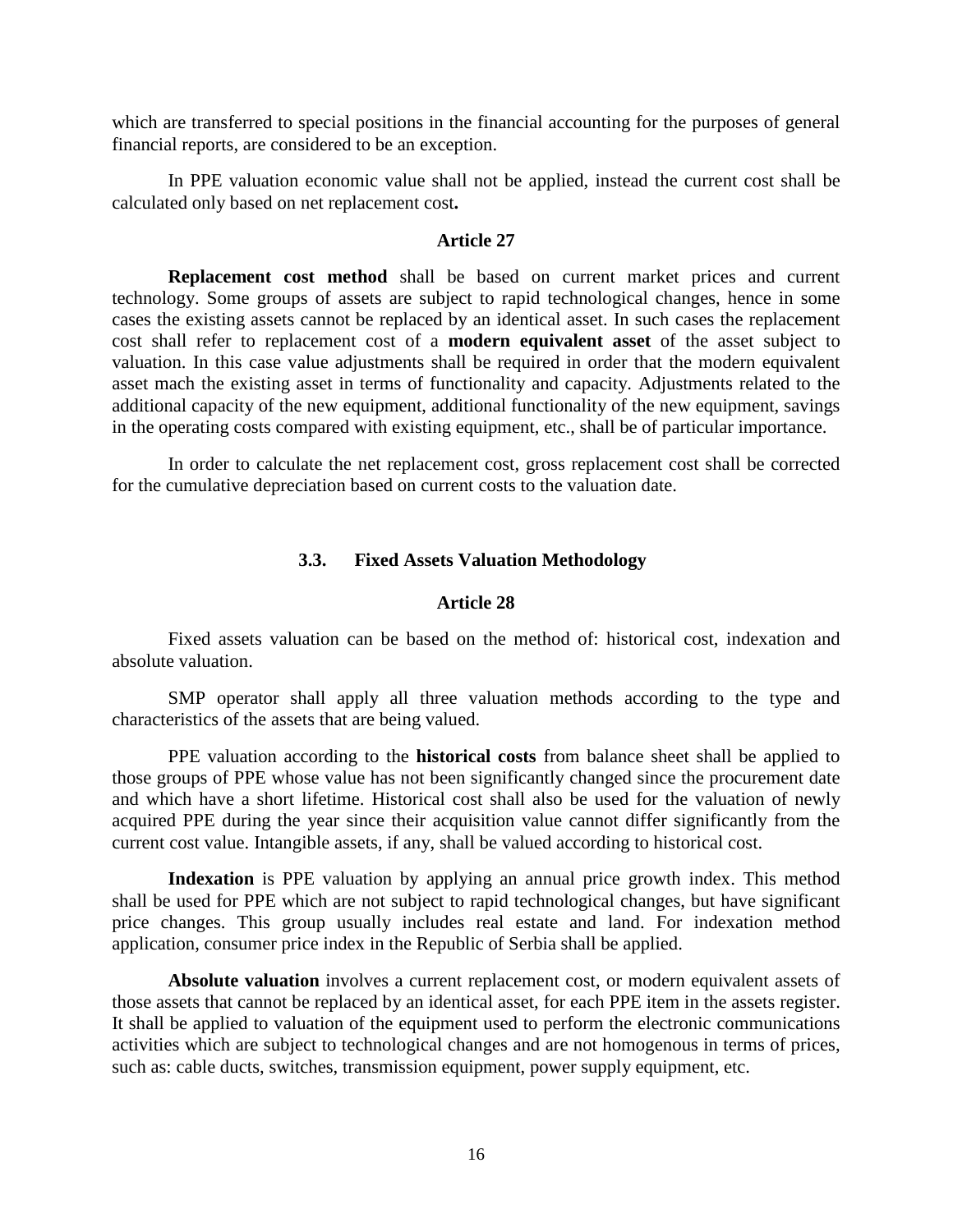#### **Article 29**

In order to rationalize the time required for valuation, and the costs incurred thereby, the Agency and the SMP operator shall agree on the materiality limit (property value) of the assets subject to valuation. In this case not all PPE in the SMP operator's assets register shall be valuated, but only those assets that exceed the set limit in value.

#### **Article 30**

The depreciation shall be carried out according to the accounting depreciation method used for the purpose of general financial reporting. In this case the same lifetime of the PPE as referred to in the financial accounting shall be applied. The difference is that the depreciation shall be calculated for the gross value of the PPE according to current costs instead of historical costs.

#### **3.4. Capital Maintenance Concept**

#### **Article 31**

The purpose of the capital maintenance concept is to show whether the value of assets or shareholders capital in the end of the relevant period has been maintained in respect to the value from the beginning of the period due to the impact of different factors such as: inflation, technological changes, etc.

For the purposes of the current cost model the financial capital maintenance concept shall be used.

The financial capital maintenance concept shall entail maintenance of general purchasing power of a company's shareholders capital so as to freely continue with financing activities.

The application of the financial capital maintenance concept, in the spirit hereof, shall, on the one hand, lead to holding gains or losses due to the assets price modifications and/or modifications in net replacement costs of the assets subject to valuation, and on the other, to shareholders capital value adjustment.

# **3.5 Calculation of Costs of Capital and Selling Prices of Electronic Communications Services**

#### **Article 32**

Prices of regulated services shall be: subject to a consistent application of cost-oriented principle,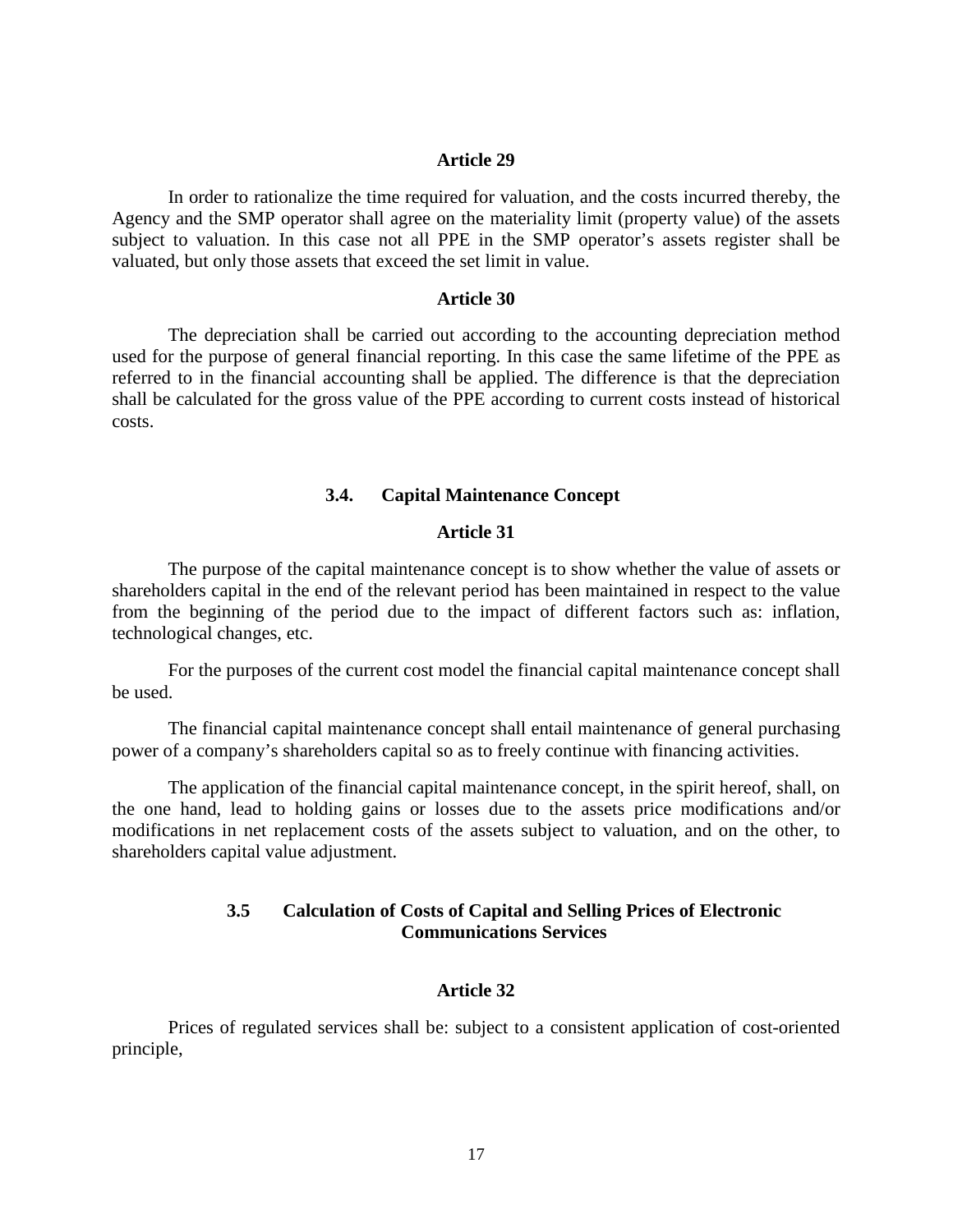- accompanied by the results of price analysis in the country and the region so as to gradually remove the price disparity in the domestic market in respect to the countries in the region, for comparable services,
- in view of a harmonized price policy between the Agency and the operators, based on the requirements of the user protection and the provision of material basis for the development of an SMP operator.

In some cases, the Agency may apply other price control methods should it be found that the cost-oriented price considerably exceeds the prices of comparable services of the other operators in the country and the region.

### **Article 33**

The cost-oriented principle in the pricing of electronic communications services under a special tariff regime and/or regulated prices in the electronic communications activity (hereinafter: prices of regulated services), according to CCA model, shall be applied by the Agency:

- starting with the unit cost calculation (without depreciation) for the previous reporting period, deriving from the integral calculation system for all market services of the operator, as laid down hereby;
- followed by adding thereto:
	- o depreciation costs based on the current costs
	- o backlog depreciation
	- o relevant weighted average cost of capital, calculated at a reasonable rate
- concluding with the subtracting the holding gain and/or adding holding loss which is a result of the change in the gross value of the assets as a result of valuation.

Pricing of regulated services according to CCA model referred to in paragraph 1 hereof shall be carried out according to the following formula:

$$
R = O + Dcca + BD + (V-D) r \mp HG/L
$$

where:

 $R = \text{target revenue},$ 

 $\Omega$  = operating costs (excluding depreciation),

- $Dcca = depreciation based on current cost accounting,$
- $BD = backlog depreciation$
- $V =$  gross value of the total assets employed,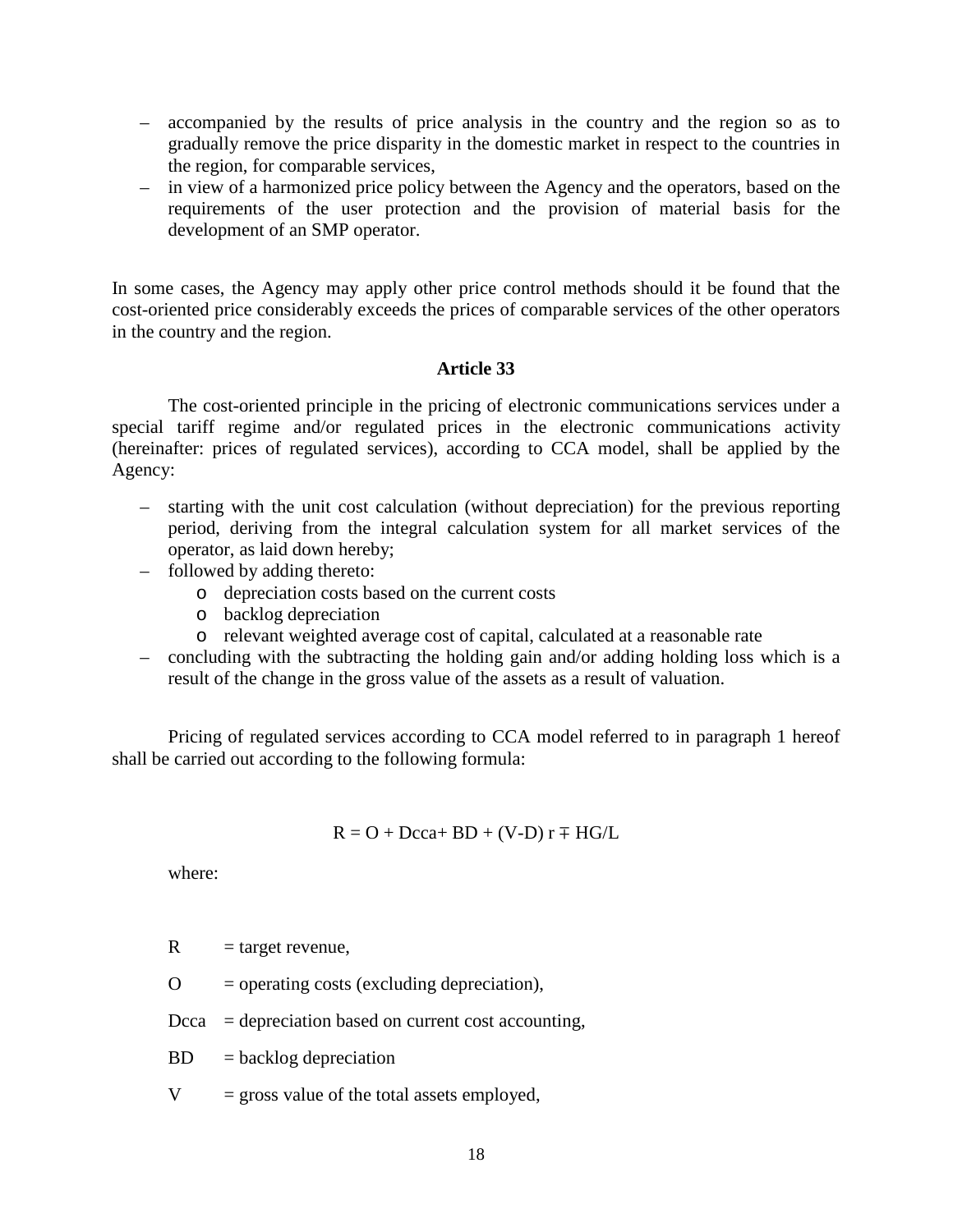- $D =$  accumulated depreciation of fixed assets based on current costs,
- $V-D$  = value of total assets employed minus depreciation (investment basis for rate of return and/or cost of capital)
- $r =$  return on capital employed (cost of capital)

 $HG/L$  = holding gain/loss

#### **Article 34**

Depreciation based on the current costs shall be calculated by applying a chosen depreciation rate for PPE groups on gross value of assets, based on current costs.

#### **Article 35**

Backlog depreciation represents the correction of the accumulated depreciation from the previous period so that it equals the current gross value of assets subject to valuation on the balance day (new valuation day).

In case gross asset value has been increased compared with the previous business year, there is a holding gain that needs to be partly depreciated and additional depreciation needs to be calculated.

In case of holding loss, gross asset value is reduced, which means that previously calculated depreciation is excessive and needs to be decreased through negative backlog depreciation.

#### **Article 36**

Holding gains/losses are the result of the PPE valuation based on current costs.

When gross PPE value from the beginning of the period has been increased as the result of the current cost valuation, there is a holding gain which should be deducted in the formula based on current costs.

In case the PPE value has been reduced, there is a holding loss which should be added in the formula referred to in Article 33, paragraph 2 hereof.

#### **Article 37**

Backlog depreciation and holding gains/losses shall be included in the income statement for the purposes of regulatory reporting as a correction of operating result.

#### **Article 38**

Additional inflation corrections shall not be included in the capital and/or in the capital employed calculation, for the needs of weighted average cost of capital (WACC) application, since the corrected value of equity on the basis of current costs is already included in the WACC through the return on equity.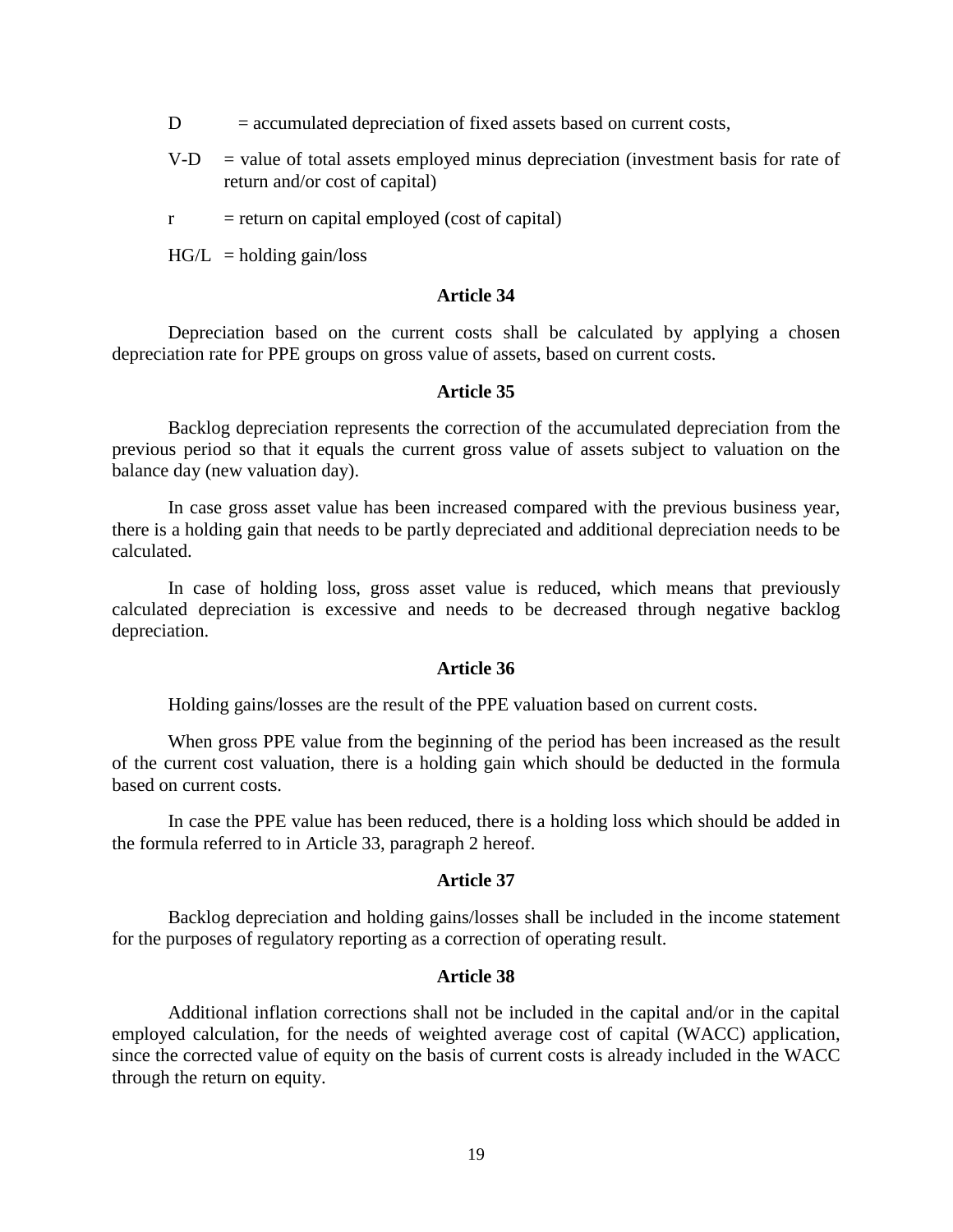#### **Article 39**

Pricing of regulated services according to HCA model shall be carried out according to the following formula:

$$
R = O + (V - D) r
$$

where:

 $R = \text{target revenue},$ 

 $O =$  operating costs,

 $V =$  gross value of the total assets employed,

- $D =$  cumulative depreciation of fixed assets,
- $V-D$  = value of total assets employed minus depreciation (investment basis for rate of return and/or cost of capital rate),
- $r =$  return on capital employed (cost of capital).

# **Article 40**

Rate of return on capital employed shall be the operator's WACC calculated according to the following formula:

$$
WACC = \frac{\text{Re}}{1 - T} * \frac{E}{D + E} + Rd * \frac{D}{D + E}
$$

where:

 $Re =$  return on equity

 $Rd = return on debt$ 

- $D =$  total debt with interests
- $E$  = equity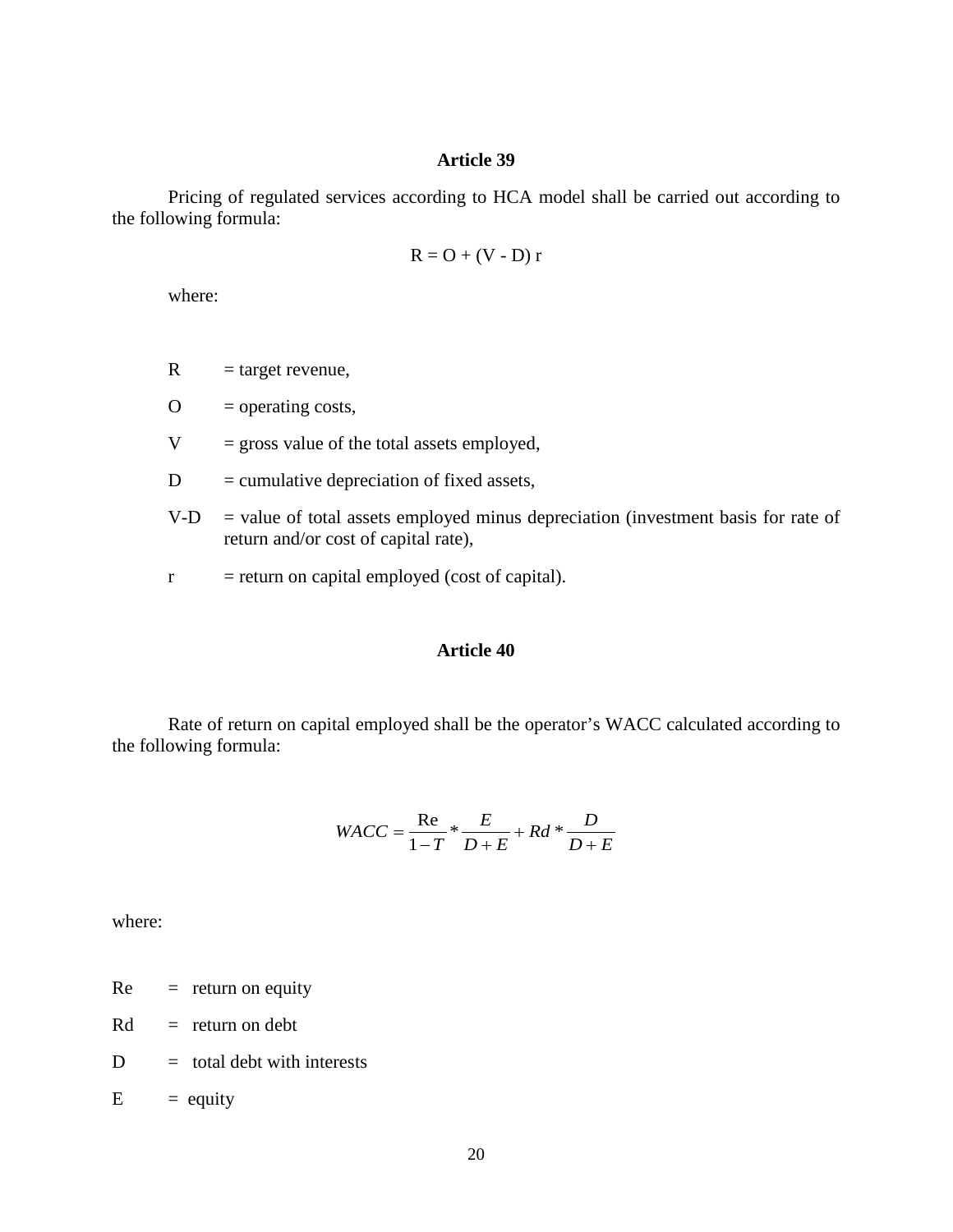$T = \tan \theta$  rate on profit.

Return on equity is the expected rate of return for a risk free investment plus an adequate premium expected for business and financial risks of the company.

Return on debt is calculated as a ratio between the effective net financial expenses, or the company's financial expenses minus financial revenues, and the total debt of the company.

The treatment of the business-financial risks, within the meaning of paragraph 2 hereof, and/or other expenses relative to assets devaluation and suspended business loss, compensated by homogeneous revenues, which are not separately identified and allocated to single services as a supplement to operating costs of services according to a procedure coordinated with the Agency, pursuant to hereto.

The Agency may independently perform the calculation of the rate of return on the capital employed, pursuant to an internationally recognized methodology and the operator shall apply the rate of return on the capital employed in compliance with the single rate or a range set out by the Agency.

#### **Article 41**

Costs of capital pertaining to each regulated telecom service of the SMP operator shall be calculated by applying the weighted average cost of capital, referred to in Article 40 hereof, to the total fixed assets (capital) employed in the production and sales of these services.

Assets within the meaning of paragraph 1 hereof shall be:

- fixed assets without long-term financial placements, and/or relevant intangible assets and PPE at net value based on the current cost (gross value minus accumulated depreciation, and/or value correction) throughout the reporting period;
- current assets without short-term financial placements minus short-term liabilities.

Pursuant to the requirement of account separation by all types of electronic communications services as if they were provided by separate legal entities, assets employed, referred to in paragraph 2 hereof, shall be calculated and stated in the reports by all types of the operator's activities (commercial activities, single types of electronic communications services and other activities of the operator, and/or unallocated assets of the company):

- as direct assets employed in performing the aforementioned activities,
- as indirect assets allocated to the aforementioned activities using previously determined cost drivers.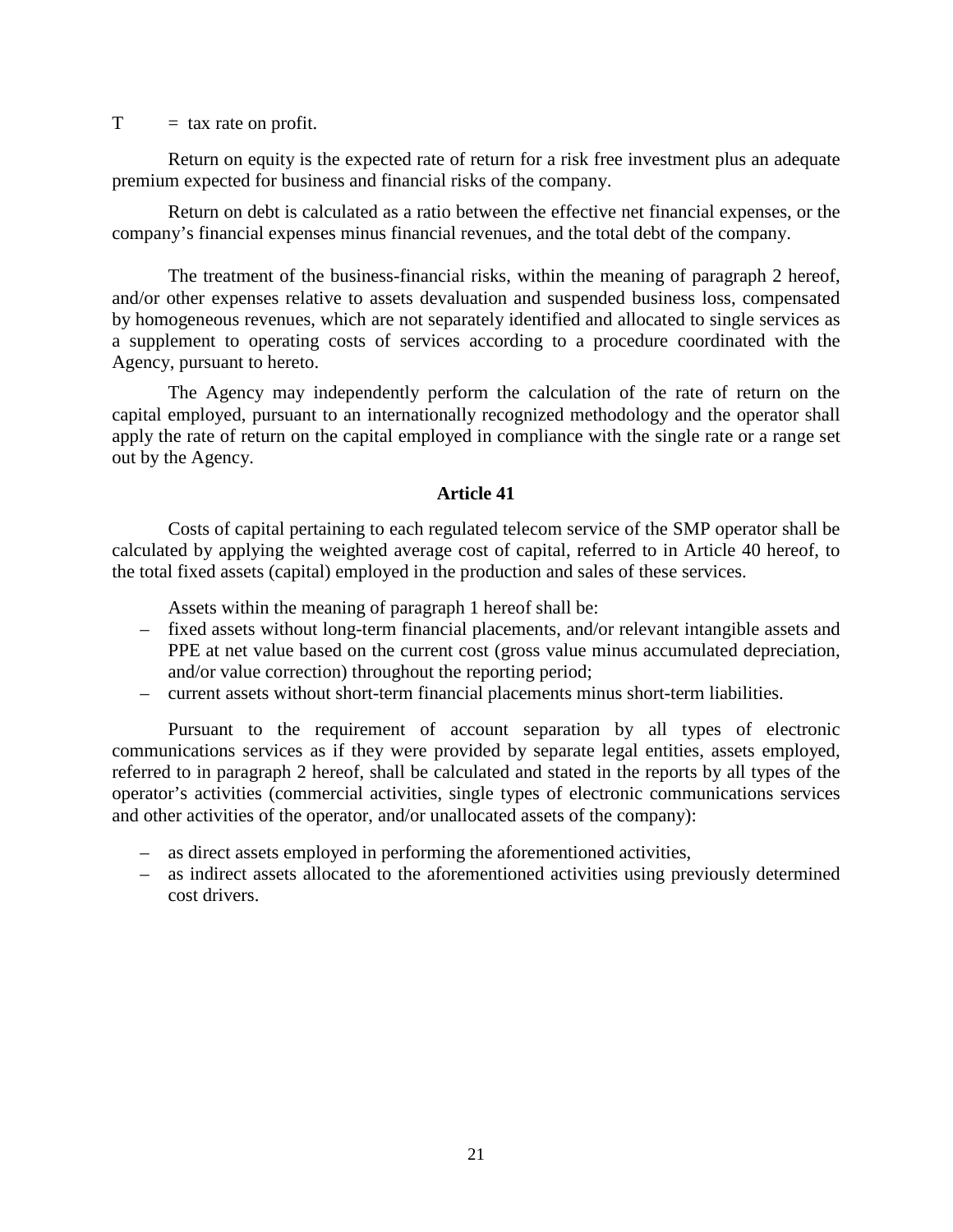# **4. FINANCIAL REPORTING TO THE AGENCY BY AN SMP OPERATOR**

#### **Article 42**

An SMP operator shall submit reports to the Agency concerning the cost-based principle application and account separation (division) relative to performance and assets (capital) employed, as follows:

- by means of official financial reports and
- by means of internal regulatory reports.

## **Article 43**

Official financial reports and/or Balance Sheet, Income Statement, Cash Flow Statement, Statement on changes in Equity and Notes to Financial Reports, shall be submitted to the Agency by the operator as single financial reports, on prescribed forms, for prescribed reporting periods and by prescribed deadlines for submission of financial reports to the Business Registers Agency of the Republic of Serbia, which also applies to the revised financial reports.

The deadline for submitting the single official financial reports, referred to in paragraph 1 hereof, for the previous business year to the Agency shall be 31 March.

#### **Article 44**

Internal regulatory financial reporting to the Agency by the SMP operator according to the CCA model shall be carried out at least once a year by means of internal regulatory reports stipulated hereunder and by the Appendices hereto and/or by the tables given in basic form and notes on possible coordinated adjustments, which are printed herewith and are an integral part hereof.

Along with the filled out Appendices, the SMP operator shall be required to submit to the Agency the asset valuation report (PPE and intangible assets, if applicable) together with a detailed explanation and reasoning for the methods applied for the valuation and a report describing in detail the allocation methodology and drivers for the allocation of revenues, operating costs, assets and liabilities to all services provided by the SMP operator and pricelists for all services of the SMP operator, including the transfer prices and/or internal fees for the services between different business segments and/or branches of the SMP operator.

On the request of the Agency, the SMP operator shall also submit analytic records (trial balance) as an integral part of the internal regulatory financial reports.

Depending on the information needs, in the event of urgent measures taken in order to prevent irregular behaviour of the SMP operator, the Agency may also require a short-term internal regulatory financial reporting.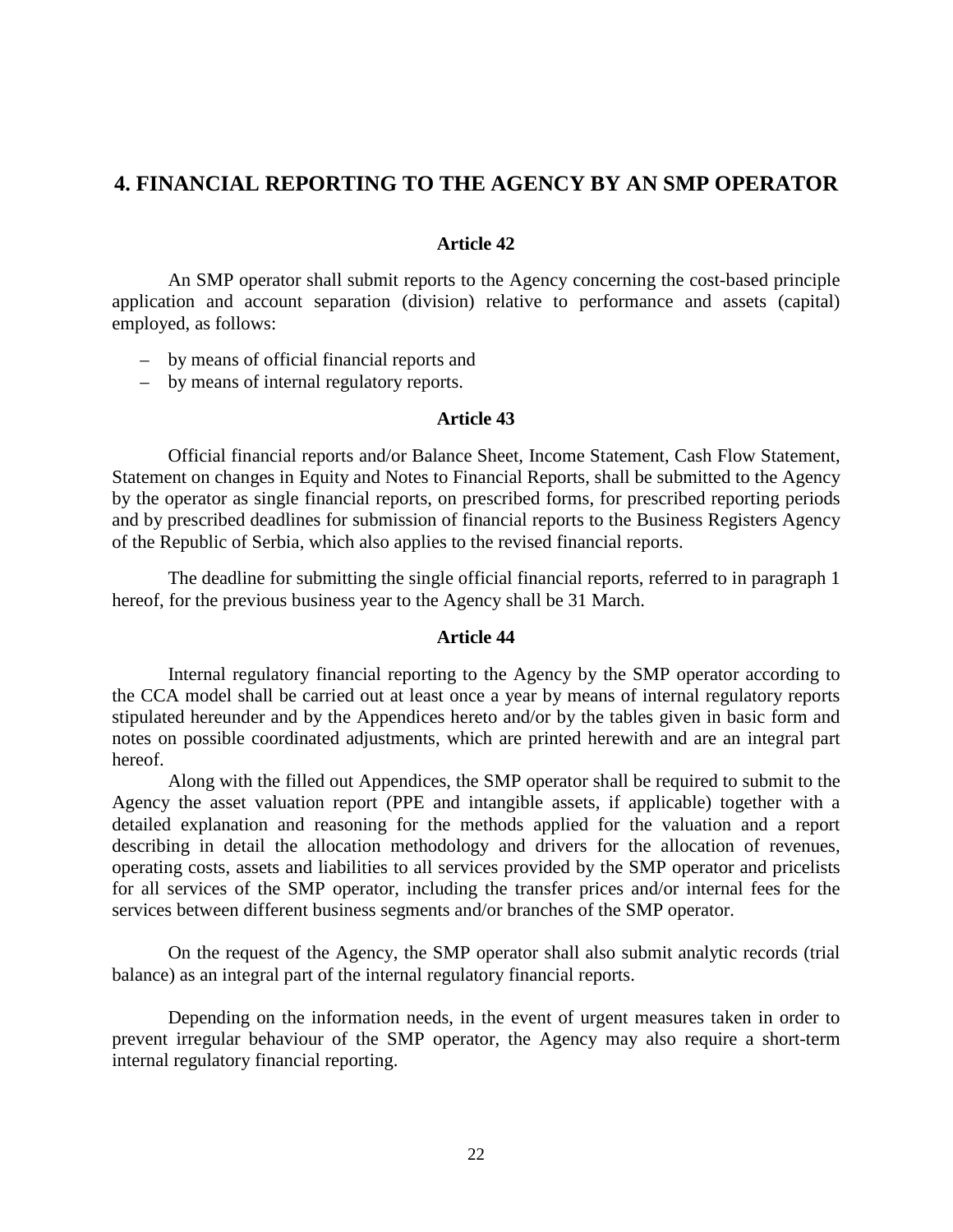#### **Article 45**

The SMP operator may hire an independent auditor to revise the internal regulatory reports and assess the accuracy of the overall calculations according to CCA model and of the applied cost drivers. In such case, the opinion of the chartered auditor shall be submitted to the Agency together with the internal regulatory report within the deadline stipulated hereunder.

# **5. TRANSITIONAL AND FINAL PROVISIONS**

#### **Article 46**

The SMP operator shall be required to submit to the Agency, no later than 30 June for the previous business year, the reports referred to in Article 44 hereof and the filled out Appendices, in written and electronic form.

The deadline for the first internal regulatory reporting according to CCA model referred to in paragraph 1 hereof shall be 30 September 2013, on the basis of the financial reports for the business year of 2012 which will have been subject to an independent auditing.

#### **Article 47**

Until the reporting according to the CCA model referred to in Article 46 hereof begins, the SMP operator shall submit the reports according to the HCA model to the Agency an a semiannual and annual basis, according to the stipulated deadlines, as follows:

- − Deadline for submitting the list of cost allocation drivers 31 January;
- − Deadline for the approval of the cost allocation drivers by the Agency, and for including other expenses of the SMP operator in the calculation of cost price for the electronic communication services, in case these are not already included in the equity costs calculation  $-1$  March;
- − Deadline for submitting the internal regulatory report and the filled out tables, which are an integral part hereof shall be 30 April (for the first reporting period) and 31 October (for the second reporting period).

#### **Article 48**

When the Agency designates an operator as having significant market power, the operator shall submit the first internal regulatory report to the Agency no later than 30 June of the following year.

### **Article 49**

The Agency will hire an independent auditor to perform the verification of the internal regulatory reports and accounting separation with the SMP operator, and the operator shall enable the access to and insight into all available documents.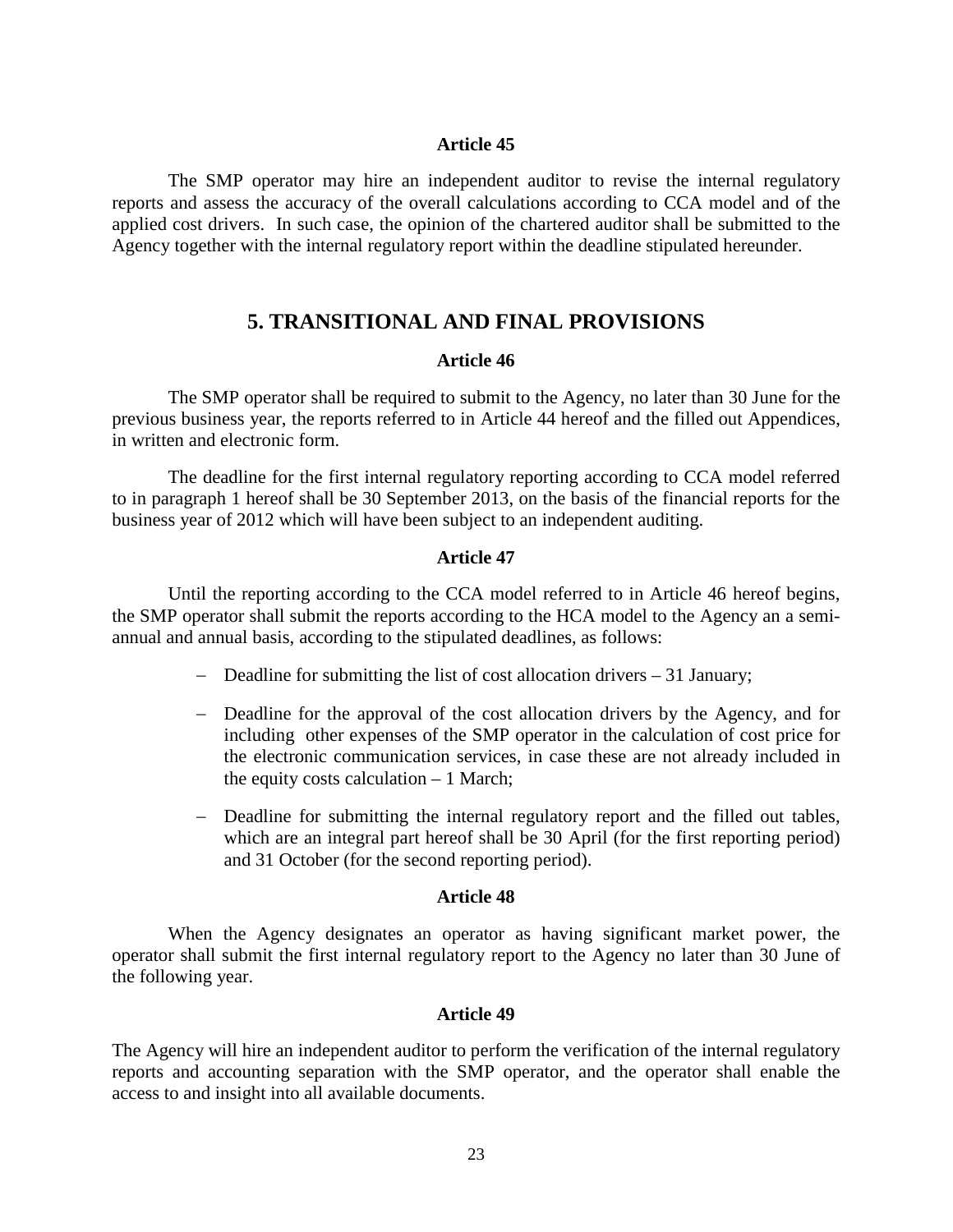#### **Article 50**

The day this Rulebook enters into force, the Rulebook on the application of the costaccounting principle, separate accounts and reporting of a telecommunications operator with significant market power (*Official Gazette of RS*, no. 103/08) shall cease to be valid.

### **Article 51**

This Rulebook shall enter into force on the eighth day following the day it is are published in the *Official Gazette of RS*.

**Ref. no: 1-02-3400-8/11 Chairman of the Managing Board**

**In Belgrade, 24 June 2011**

 **Prof. Dr. Jovan Radunovic**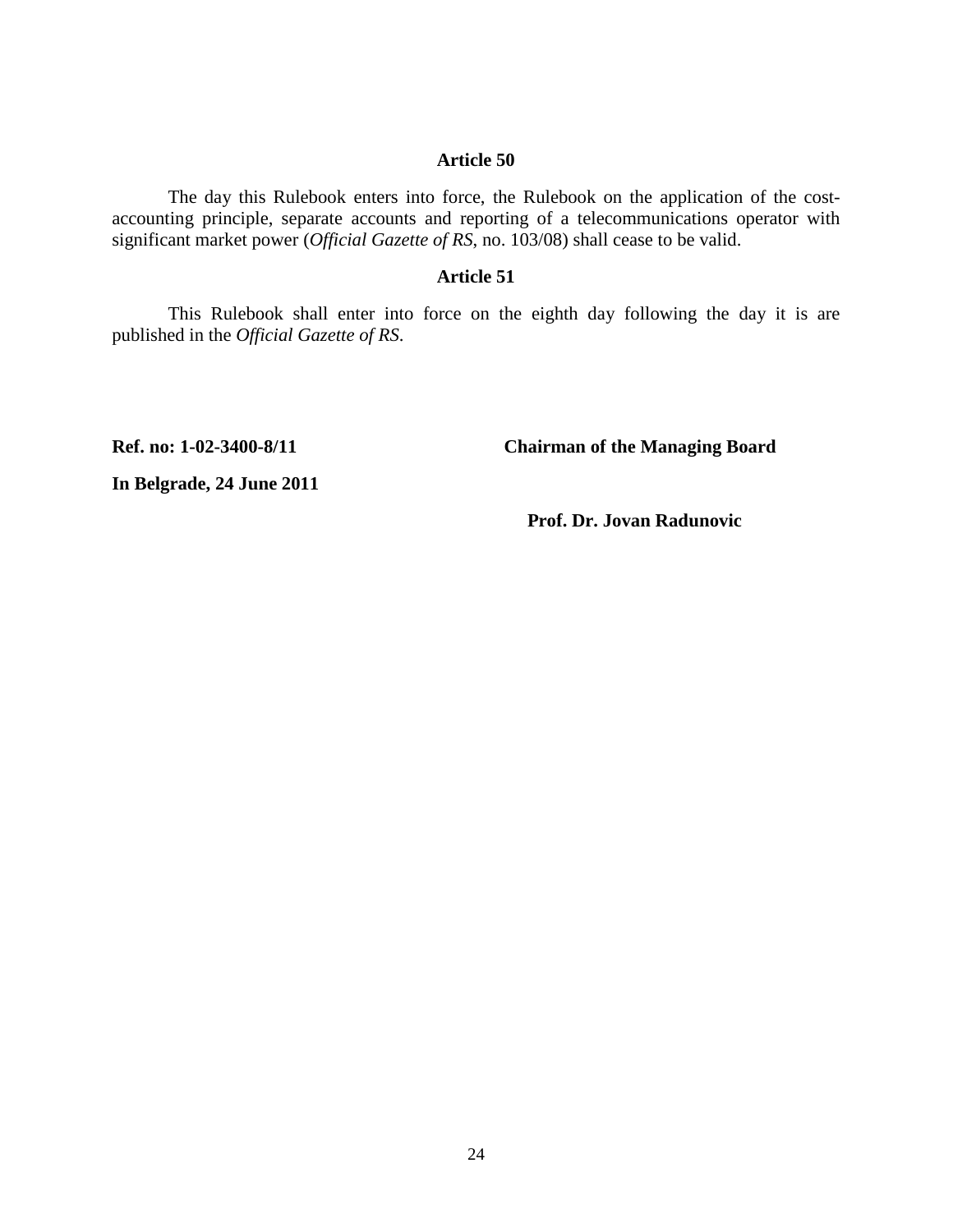# **Table 1** Internal Income statement

**for the period from \_\_\_\_\_\_ to \_\_\_\_\_\_** 

|            |                                                                                             |                   |  |                                            |                         |                    | in RSD       |
|------------|---------------------------------------------------------------------------------------------|-------------------|--|--------------------------------------------|-------------------------|--------------------|--------------|
| Group      | <b>Position name</b>                                                                        | <b>Commercial</b> |  | Type of electronic communications services | <b>Other activities</b> | <b>Unallocated</b> | <b>Total</b> |
|            |                                                                                             | activities        |  |                                            |                         |                    |              |
|            | I Operating revenues (60 to 65)                                                             |                   |  |                                            |                         |                    |              |
| 60         | Sales of goods                                                                              |                   |  |                                            |                         |                    |              |
| 61         | Sales of products and services                                                              |                   |  |                                            |                         |                    |              |
| 62         | Revenues from use of own goods and<br>services                                              |                   |  |                                            |                         |                    |              |
| 64         | Revenues from premiums, subventions,<br>subsidies, donations, etc.                          |                   |  |                                            |                         |                    |              |
| 65         | Other operating incomes                                                                     |                   |  |                                            |                         |                    |              |
|            | II Operating expenses $(50 \text{ to } 55)$                                                 |                   |  |                                            |                         |                    |              |
| 50         | Costs of goods sold                                                                         |                   |  |                                            |                         |                    |              |
| 51         | Costs of material                                                                           |                   |  |                                            |                         |                    |              |
| 52         | Costs for salaries, contributions,<br>compensations to salaries and other<br>personal costs |                   |  |                                            |                         |                    |              |
| 53         | Costs of production services                                                                |                   |  |                                            |                         |                    |              |
| 540        | Depreciation                                                                                |                   |  |                                            |                         |                    |              |
| 541 to 549 | Provision costs                                                                             |                   |  |                                            |                         |                    |              |
| 55         | Non-material costs                                                                          |                   |  |                                            |                         |                    |              |
|            | III Operating income (loss) I-II                                                            |                   |  |                                            |                         |                    |              |
|            | IV Net financial revenues (expenses)                                                        |                   |  |                                            |                         |                    |              |
| 66         | Financial revenues                                                                          |                   |  |                                            |                         |                    |              |
| 55         | Financial expenses                                                                          |                   |  |                                            |                         |                    |              |
|            | V Net other revenues (expenses)                                                             |                   |  |                                            |                         |                    |              |
| 67, 68     | Other revenues                                                                              |                   |  |                                            |                         |                    |              |
| 57, 58     | Other expenses                                                                              |                   |  |                                            |                         |                    |              |
|            | VI Regular income/ (loss) $III + IV + V$                                                    |                   |  |                                            |                         |                    |              |
| 69, 59     | VII Net income/ (loss) from discontinued<br>operations                                      |                   |  |                                            |                         |                    |              |
|            | VIII Income/ (loss) before taxation                                                         |                   |  |                                            |                         |                    |              |
|            | Income tax<br>IX                                                                            |                   |  |                                            |                         |                    |              |
|            | Net income (loss)<br>$X_{-}$                                                                |                   |  |                                            |                         |                    |              |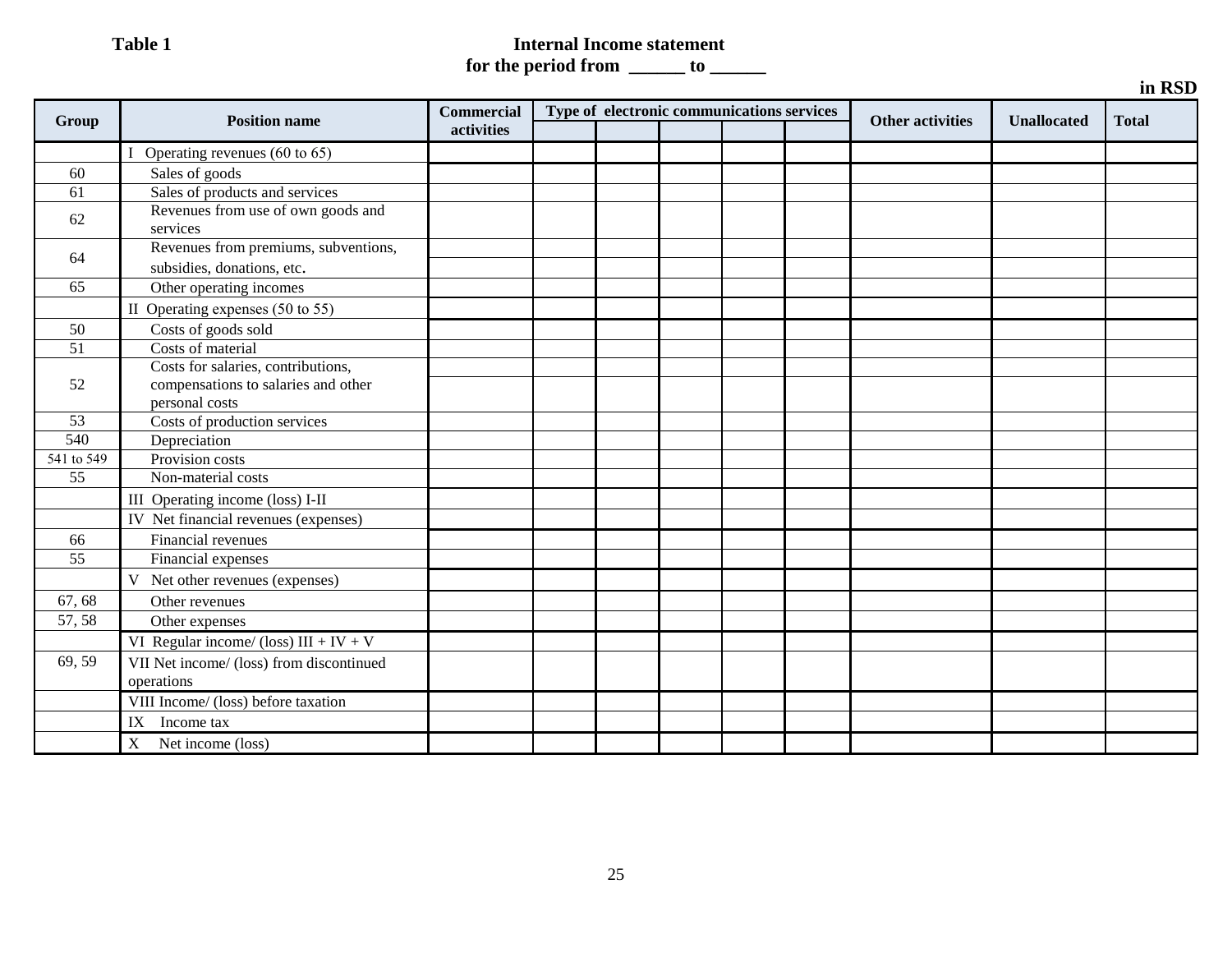**Таble 2 Allocation of revenues for the period from\_\_ to\_\_** 

| Grou<br>p          |                                                                                                             | Mark                               |                                 | communication services | Types of electronic |                         |                    |              |
|--------------------|-------------------------------------------------------------------------------------------------------------|------------------------------------|---------------------------------|------------------------|---------------------|-------------------------|--------------------|--------------|
| and<br>acco<br>unt | <b>Position name</b>                                                                                        | <b>D-direct</b><br>$G-$<br>general | <b>Commercial</b><br>activities |                        |                     | <b>Other activities</b> | <b>Unallocated</b> | <b>Total</b> |
|                    | Operating revenues (total: all, D and G)                                                                    |                                    |                                 |                        |                     |                         |                    |              |
| 60                 | Sales of goods                                                                                              | D                                  |                                 |                        |                     |                         |                    |              |
| 61                 | Sales of products and services<br>(separated further to official synthetic accounts)                        | D                                  |                                 |                        |                     |                         |                    |              |
| 62                 | Revenues from use of own goods and services                                                                 | D                                  |                                 |                        |                     |                         |                    |              |
|                    | (separated further to official synthetic accounts)                                                          |                                    |                                 |                        |                     |                         |                    |              |
|                    | Revenues from premiums, subventions, subsidies,                                                             |                                    |                                 |                        |                     |                         |                    |              |
| 64                 | donations, etc.                                                                                             |                                    |                                 |                        |                     |                         |                    |              |
|                    | (separated further to official synthetic accounts and<br>further to direct and general within each account) |                                    |                                 |                        |                     |                         |                    |              |
| 65                 | Other operating revenues                                                                                    |                                    |                                 |                        |                     |                         |                    |              |
|                    | (separated further to official synthetic accounts and<br>further to direct and general within each account) |                                    |                                 |                        |                     |                         |                    |              |
|                    | II Financial revenues (total: all, D and G)                                                                 |                                    |                                 |                        |                     |                         |                    |              |
|                    | (separated further to official synthetic accounts and<br>further to direct and general within each account) |                                    |                                 |                        |                     |                         |                    |              |
|                    | III Other revenues (total: all, D and G)                                                                    |                                    |                                 |                        |                     |                         |                    |              |
|                    | (separated further to official synthetic accounts and<br>further to direct and general within each account) |                                    |                                 |                        |                     |                         |                    |              |
|                    | IV Income from valuation of assets (total: all, D and G)                                                    |                                    |                                 |                        |                     |                         |                    |              |
|                    | (separated further to official synthetic accounts and<br>further to direct and general within each account) |                                    |                                 |                        |                     |                         |                    |              |
|                    | V<br>Revenues from discontinued operations (total: all, D                                                   |                                    |                                 |                        |                     |                         |                    |              |
|                    | and $G$ )                                                                                                   |                                    |                                 |                        |                     |                         |                    |              |
|                    | (separated further to official synthetic accounts and<br>further to direct and general within each account) |                                    |                                 |                        |                     |                         |                    |              |
|                    |                                                                                                             |                                    |                                 |                        |                     |                         |                    |              |
|                    | Total                                                                                                       |                                    |                                 |                        |                     |                         |                    |              |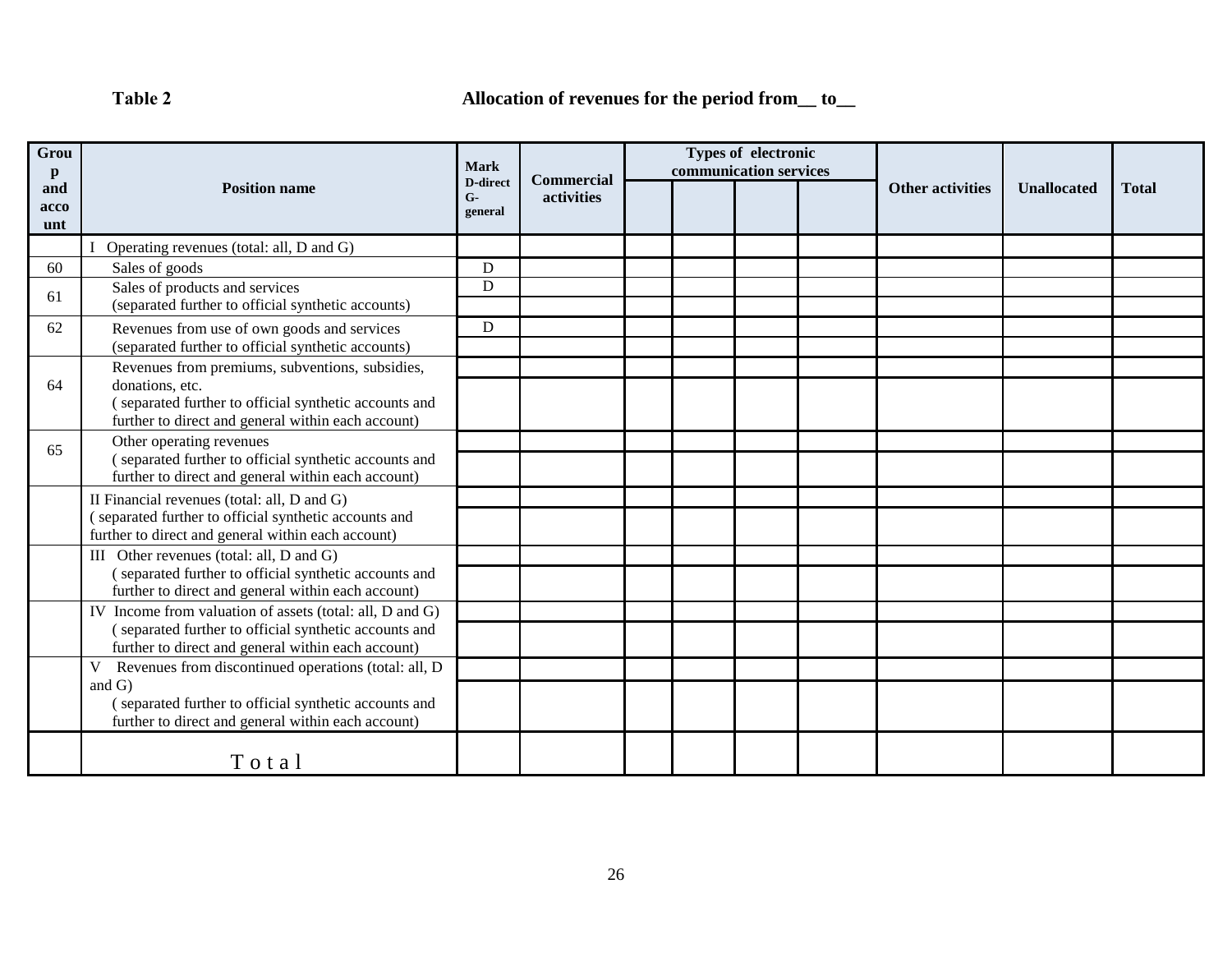**Таble 3 Allocation of general revenues**

|  | for the period from to |  |
|--|------------------------|--|
|--|------------------------|--|

|                                               | according to _______________________cost driver |                   |                                |
|-----------------------------------------------|-------------------------------------------------|-------------------|--------------------------------|
|                                               |                                                 |                   | in RSD                         |
| Type of activities                            | Unit revenues of<br>the cost driver             | Cost driver value | <b>Revenue amount</b><br>(2x3) |
| $\mathbf{1}$                                  | $\overline{2}$                                  | $\mathbf{3}$      | $\overline{\mathbf{4}}$        |
| I Commercial activities                       |                                                 |                   |                                |
| II Electronic communications services         |                                                 |                   |                                |
| 1.                                            |                                                 |                   |                                |
| 2.<br><u> 1989 - Johann Barbara, martxa a</u> |                                                 |                   |                                |
| 3.                                            |                                                 |                   |                                |
| 4.                                            |                                                 |                   |                                |
| 5.                                            |                                                 |                   |                                |
| $\text{Etc.}$                                 |                                                 |                   |                                |
| III Other activities                          |                                                 |                   |                                |
| Total allocated $(I + II + III)$              |                                                 |                   |                                |
| IV Unallocated                                |                                                 |                   |                                |
| Total                                         |                                                 |                   |                                |

Note:

The form *Allocation of general revenues* is done for each common (general, indirect) income which, pursuant to the causation principle, should and can be allocated to stated activities and electronic communications services, according to adequate cost driver, and which is marked as general income in the overall report *Allocation of revenues for the period.*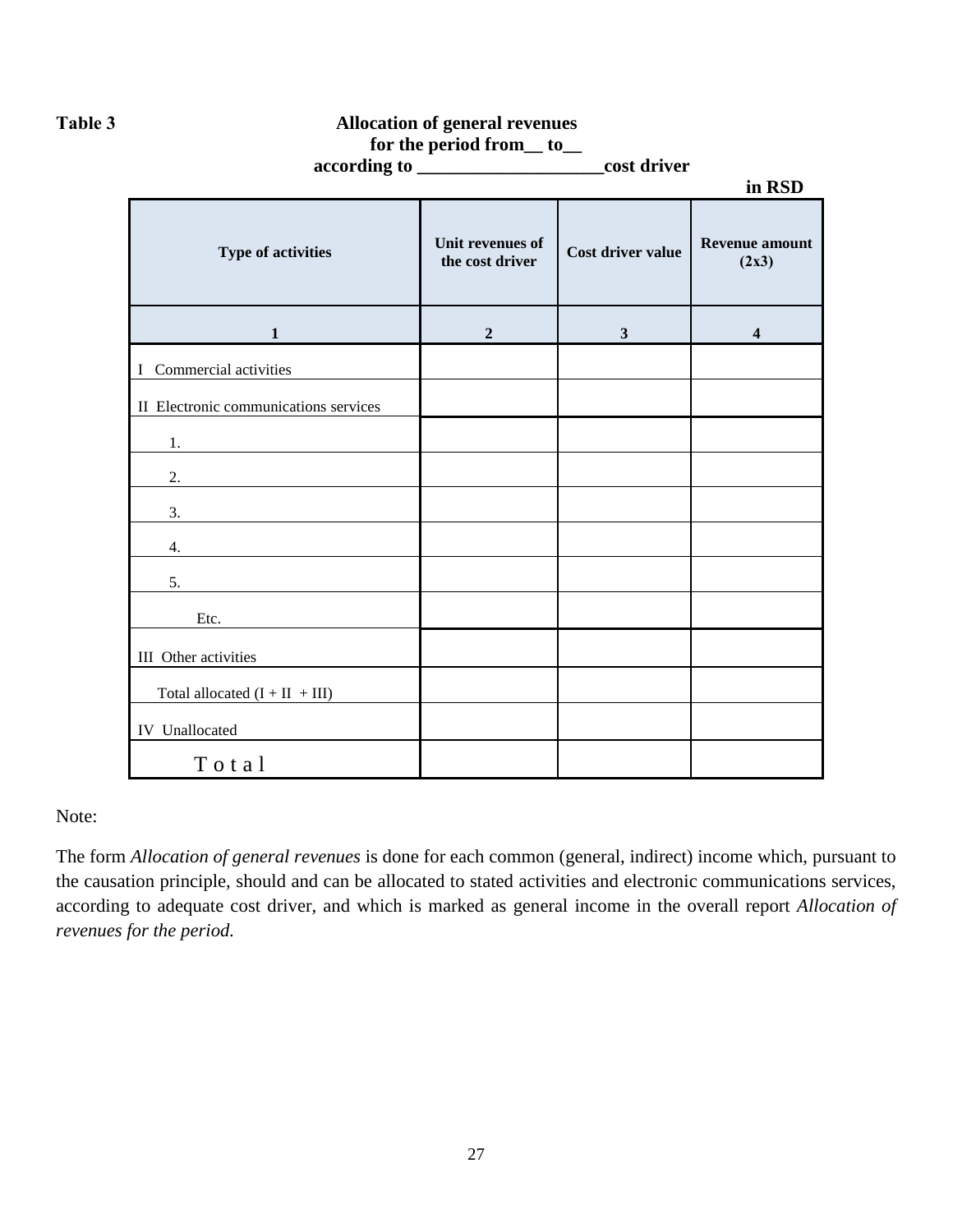# **Таble 4 Allocation of primary operating expenses for the period from \_\_ to \_\_**

# **In RSD**

| Group<br>and | Name of position                                                                                                  | Mark:<br><b>D-direct</b> | <b>Commercial</b> |  | <b>Types of telecom services</b> | Cost centres-          | Other<br>activities of | <b>Unallocated</b> | <b>Total for</b><br>the |
|--------------|-------------------------------------------------------------------------------------------------------------------|--------------------------|-------------------|--|----------------------------------|------------------------|------------------------|--------------------|-------------------------|
| account      |                                                                                                                   | G-general                | activities        |  |                                  | Group of<br>activities | the company            |                    | company                 |
| 50           | Costs of goods sold $(501+502)$                                                                                   |                          |                   |  |                                  |                        |                        |                    |                         |
| 501          | Costs of goods sold                                                                                               |                          |                   |  |                                  |                        |                        |                    |                         |
| 502          | Costs of sold real estate acquired for further sale                                                               |                          |                   |  |                                  |                        |                        |                    |                         |
| 51           | Costs of material (total: all, D and G)<br>(distributed further to official synthetic                             |                          |                   |  |                                  |                        |                        |                    |                         |
|              | accounts and to direct and general within<br>every account)                                                       |                          |                   |  |                                  |                        |                        |                    |                         |
| 52           | Costs for salaries, contributions, compensations<br>to salaries and other personal costs (total: all, D<br>and G) |                          |                   |  |                                  |                        |                        |                    |                         |
|              | (distributed further to official synthetic<br>accounts and to direct and general within<br>every account)         |                          |                   |  |                                  |                        |                        |                    |                         |
|              | Costs of production services (total: all, D and<br>$\mathcal{G}$                                                  |                          |                   |  |                                  |                        |                        |                    |                         |
| 53           | (distributed further to official synthetic<br>accounts and to direct and general within<br>every account)         |                          |                   |  |                                  |                        |                        |                    |                         |
| 540          | Depreciation and amortization costs (total: all,<br>$D$ and $G$ )                                                 |                          |                   |  |                                  |                        |                        |                    |                         |
|              | Depreciation of intangible assets                                                                                 |                          |                   |  |                                  |                        |                        |                    |                         |
|              | Depreciation of real-estate                                                                                       |                          |                   |  |                                  |                        |                        |                    |                         |
|              | Depreciation of plants and equipment<br>Other depreciation and amortization                                       |                          |                   |  |                                  |                        |                        |                    |                         |
|              | (Every group of depreciation distributed to<br>direct and general costs)                                          |                          |                   |  |                                  |                        |                        |                    |                         |
| 541 to       | Provision costs (total: all, D and G)                                                                             |                          |                   |  |                                  |                        |                        |                    |                         |
| 549          | (distributed further to official synthetic<br>accounts and to direct and general within<br>every account)         |                          |                   |  |                                  |                        |                        |                    |                         |
|              | Non-material costs (total: all, D and G)                                                                          |                          |                   |  |                                  |                        |                        |                    |                         |
| 55           | (distributed further to official synthetic<br>accounts and to direct and general within<br>every account)         |                          |                   |  |                                  |                        |                        |                    |                         |
|              | Total operating costs                                                                                             |                          |                   |  |                                  |                        |                        |                    |                         |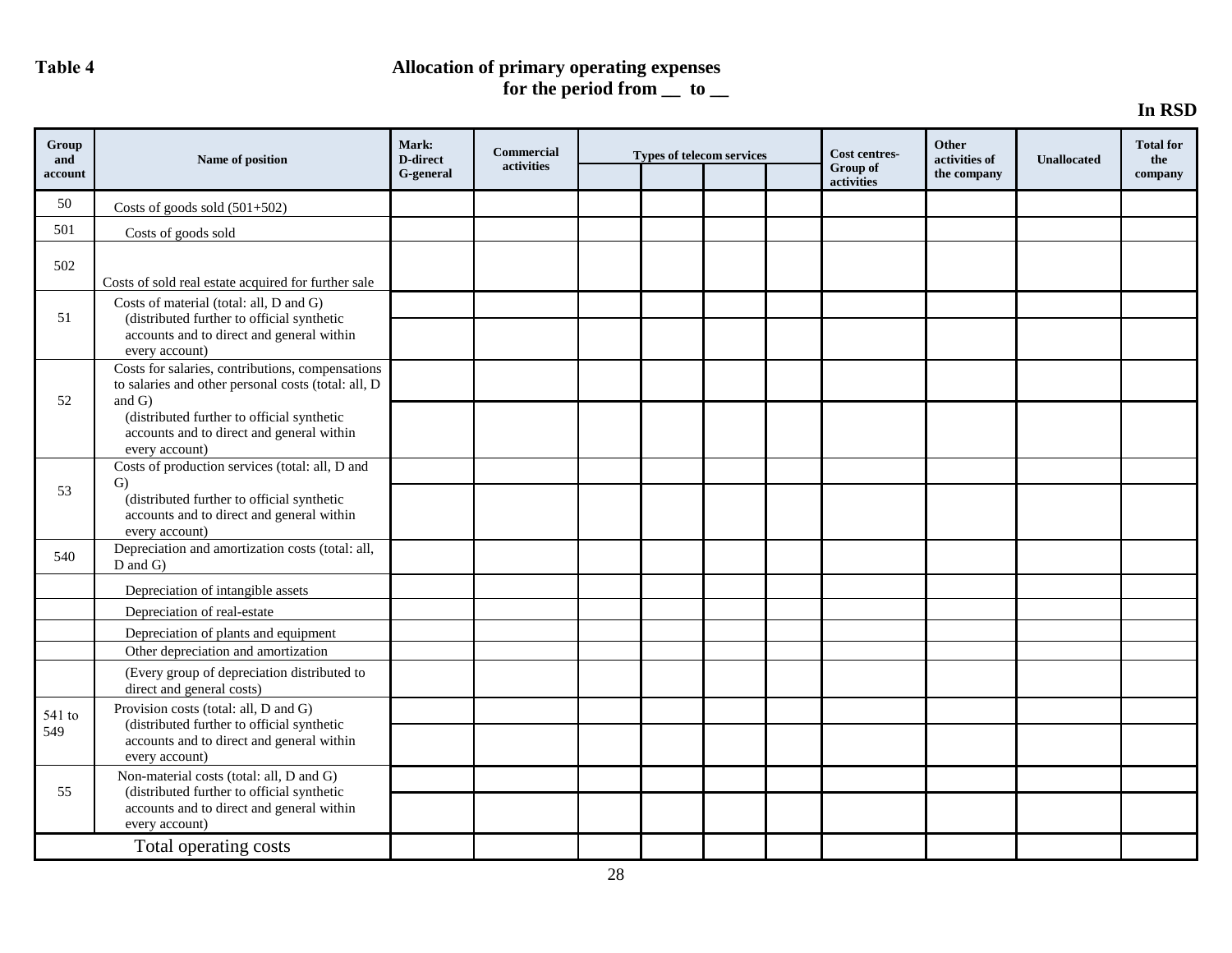#### Notes:

- 1. Characteristics of direct costs or expenses for the need of this report have only those costs and analytical parts of costs which directly refer to commercial activities, individual electronic communications services and other activities of the company.
- 2. Characteristics of general costs have those costs or analytical parts of costs which cannot be directly connected with cost origins and commercial activities, individual electronic communication services and other activities of the operator, but are previously connected to cost centres (functional approach to Costs and Performance Accounting), i.e. activities or group of activities (Costs and performance Accounting further to activities = ABC - Activity Based Costing). General costs in this form are stated together in the column "Cost centres– Groups of activities".
- 3. In the form there is a possibility to divide each type of expenses into direct and general and shall be applied only to those type of costs in which such division is materially significant.
- 4. General operating costs of the company are entered in the column "Unallocated" which do not relate in any way to the stated cost origins, nor to the cost centres and group of activities, or their allocation to these objects of costs is irrational.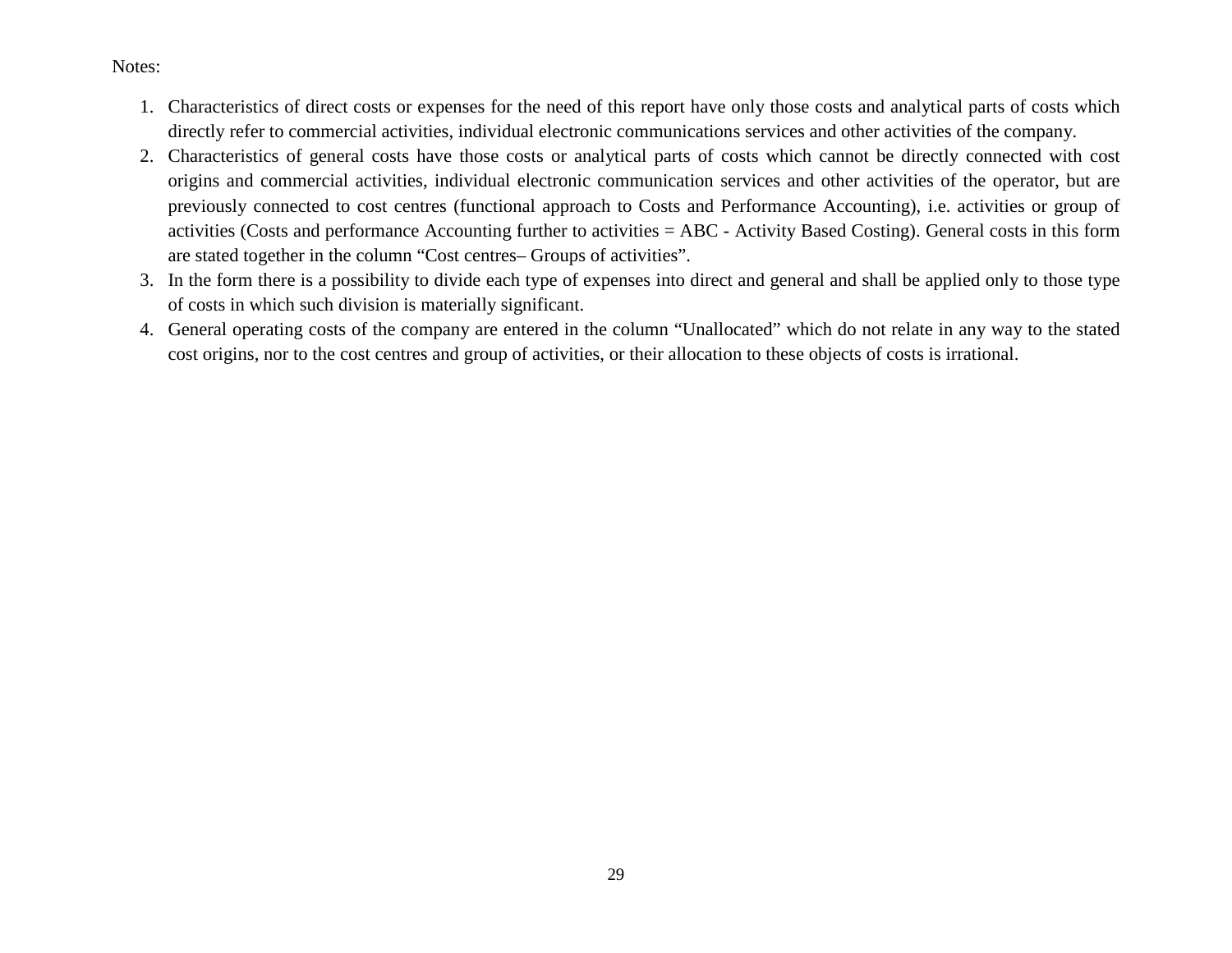# **Таble 5 Breakdown of primary general (operating) costs allocated to cost centres (CC) or group of activities (GА)**

|                |                                                                                                                                                                                                                 |  |                          |              |  |                |              | In RSD       |
|----------------|-----------------------------------------------------------------------------------------------------------------------------------------------------------------------------------------------------------------|--|--------------------------|--------------|--|----------------|--------------|--------------|
| Group          |                                                                                                                                                                                                                 |  | <b>Previous CC or GA</b> |              |  | Final CC or GA |              |              |
| and<br>account | <b>Types of costs</b>                                                                                                                                                                                           |  |                          | <b>Total</b> |  |                | <b>Total</b> | <b>Total</b> |
| 51             | Costs of material                                                                                                                                                                                               |  |                          |              |  |                |              |              |
|                | Direct<br>$\sim$                                                                                                                                                                                                |  |                          |              |  |                |              |              |
|                | Indirect<br>$\blacksquare$                                                                                                                                                                                      |  |                          |              |  |                |              |              |
| 511            | Costs of production material                                                                                                                                                                                    |  |                          |              |  |                |              |              |
|                | Direct<br>$\blacksquare$                                                                                                                                                                                        |  |                          |              |  |                |              |              |
|                | Indirect<br>$\sim$                                                                                                                                                                                              |  |                          |              |  |                |              |              |
| 512            | Costs of other material                                                                                                                                                                                         |  |                          |              |  |                |              |              |
|                | Direct<br>$\blacksquare$                                                                                                                                                                                        |  |                          |              |  |                |              |              |
|                | Indirect<br>$\overline{\phantom{a}}$                                                                                                                                                                            |  |                          |              |  |                |              |              |
| 513            | Costs of fuel and energy                                                                                                                                                                                        |  |                          |              |  |                |              |              |
|                | Direct<br>$\sim$                                                                                                                                                                                                |  |                          |              |  |                |              |              |
|                | Indirect<br>$\sim$                                                                                                                                                                                              |  |                          |              |  |                |              |              |
|                | Etc. according to types of<br>general costs collectively<br>allocated to CC or GA from the<br>report Allocation of primary<br>operating costs, distributed<br>further to character of<br>connecting to CC or GA |  |                          |              |  |                |              |              |
|                | Total general operating costs                                                                                                                                                                                   |  |                          |              |  |                |              |              |
|                | Direct                                                                                                                                                                                                          |  |                          |              |  |                |              |              |
|                | Indirect                                                                                                                                                                                                        |  |                          |              |  |                |              |              |

Notes:

- 1. Direct costs are those general costs from the point of view of cost origins and according to their documents it is well known to which cost centres or group of activities they belong.
- 2. Indirect costs are those general costs from the point of view of cost origins which are simultaneously general (common) and from the point of view of cost centres or group of activities and are allocated to them by previously determined cost drivers that have been coordinated with the Agency.
- 3. The Agency can request additional reports regarding allocation of indirect costs and the application of cost drivers.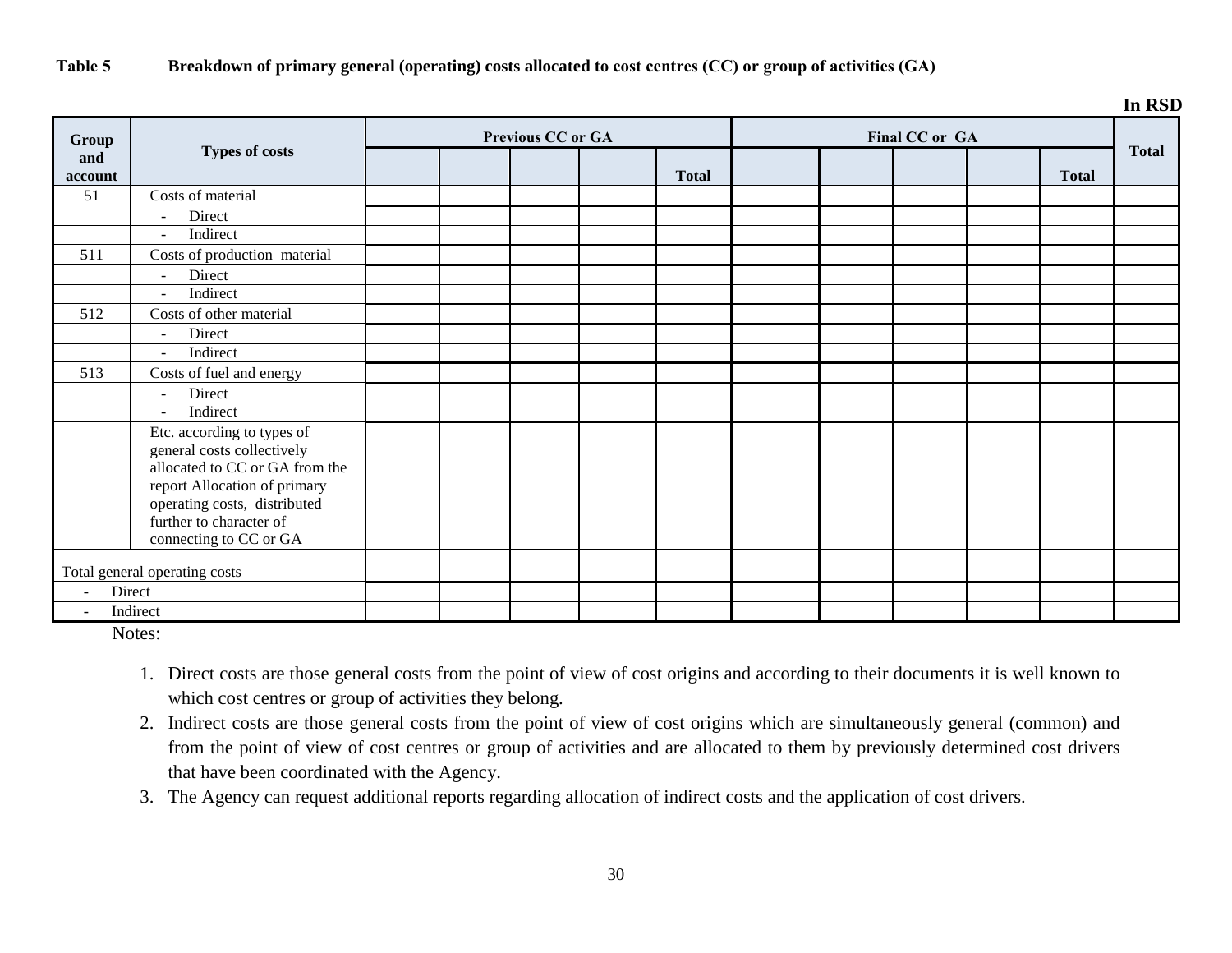**Table 6** Internal reallocation of operating costs (performances)

**to previous (subsidiary) CC or GA** 

**for the period from\_\_\_\_ to\_\_\_\_**

**according to** \_\_\_\_\_\_\_\_\_\_\_\_\_\_\_\_\_\_\_ **cost driver**

**in RSD**

|                                 |                                                                                                                                                                                                                                                       | <b>Costs further to</b>                    |                         |                |                         | CC or GA - receivers of internal performances |                         |                | Total                   |                |
|---------------------------------|-------------------------------------------------------------------------------------------------------------------------------------------------------------------------------------------------------------------------------------------------------|--------------------------------------------|-------------------------|----------------|-------------------------|-----------------------------------------------|-------------------------|----------------|-------------------------|----------------|
| <b>Groups</b><br>and<br>account | Type of costs                                                                                                                                                                                                                                         | unit of<br>performance (of<br>cost driver) | Cost<br>driver<br>value | Cost<br>amount | Cost<br>driver<br>value | Cost<br>amount                                | Cost<br>driver<br>value | Cost<br>amount | Cost<br>driver<br>value | Cost<br>amount |
|                                 | $\overline{2}$                                                                                                                                                                                                                                        | 3                                          | $\overline{\mathbf{4}}$ | 5<br>(4x3)     | 6                       | 7<br>(6x3)                                    | $\bf 8$                 | 9<br>(8x3)     | 10                      | 11<br>(10x3)   |
| 51                              | Cost of material<br>(distributed further to official<br>synthetic accounts                                                                                                                                                                            |                                            |                         |                |                         |                                               |                         |                |                         |                |
| 52                              | Costs for salaries, contributions,<br>compensations to salaries and<br>other personal costs<br>(distributed further to official<br>synthetic accounts                                                                                                 |                                            |                         |                |                         |                                               |                         |                |                         |                |
|                                 | Etc. further to groups of costs<br>until the group 55-Non-material<br>costs and further to official<br>synthetic accounts within every<br>from<br>the<br>report<br>group<br>Breakdown of primary general<br>operating costs allocated to CC<br>or GA. |                                            |                         |                |                         |                                               |                         |                |                         |                |
|                                 | Total                                                                                                                                                                                                                                                 |                                            |                         |                |                         |                                               |                         |                |                         |                |

Notes:

1. This report is made for each previous (subsidiary) CC or GА.

2. If one cost driver is used for reallocation of all types of costs and/or subsidiary (previous) CC or GA, then its name is entered in the fields "of cost drivers" within the heading, and in the annex to this report a breakdown of cost driver value is given according to CC or GA receivers of internal performances, when columns "cost driver value" are cancelled.

If different cost drivers are used for individual types of costs then the columns "cost driver value" are used and in the annex of the report there should be a list of used cost drivers.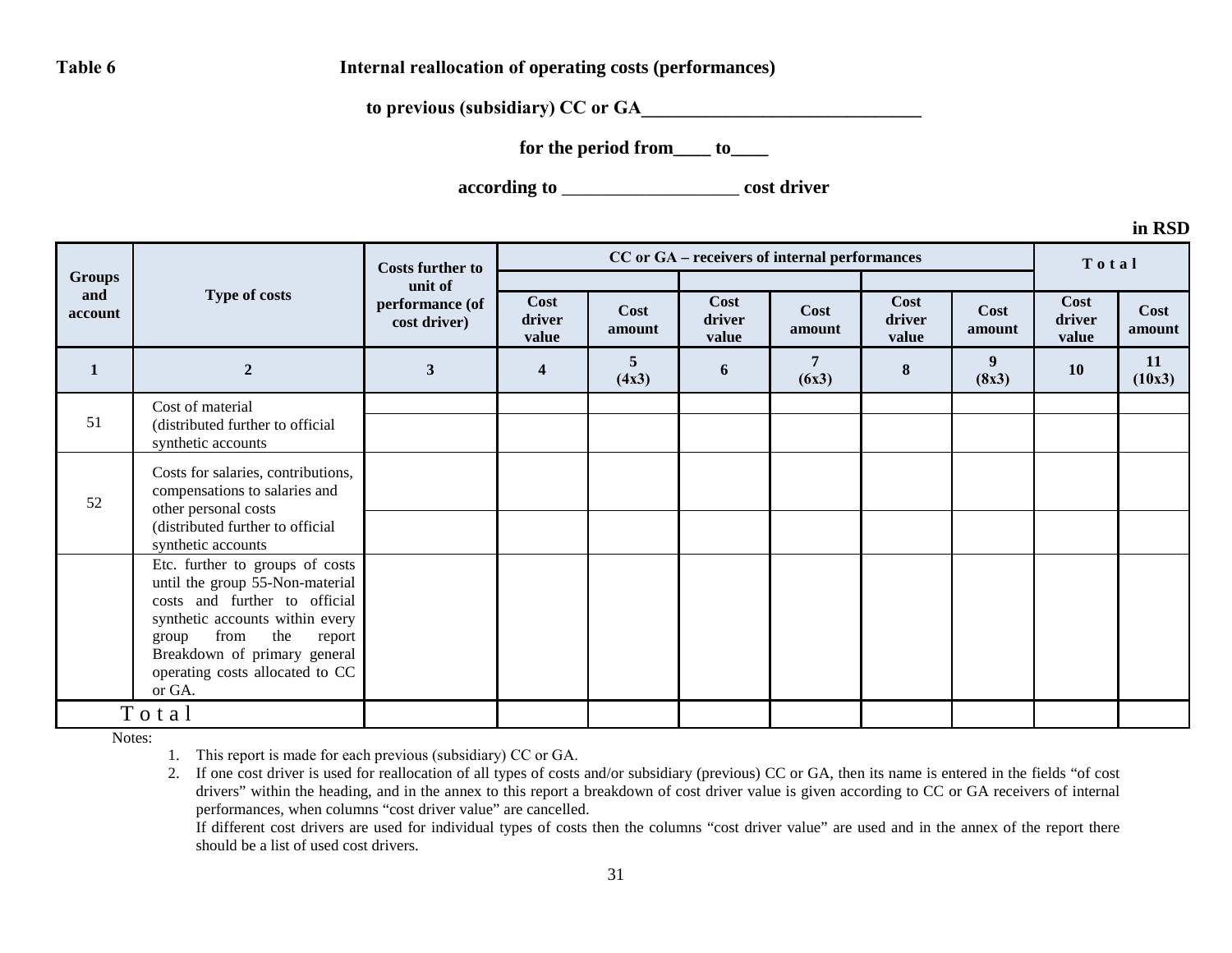### **Table 7 Allocation of operating costs (performances) of final CC or GA**

**to other final CC or GA** 

**for the period from \_\_\_\_\_ to \_\_\_\_\_ according to** \_\_\_\_\_\_\_\_\_\_\_ **cost driver**

**in RSD**

|              |                                                                                                                                                                                       | <b>Costs</b>       |                         |                |                         | Final CC or GA - receivers of performances |                         |                | <b>Cost origins</b>     |                | <b>Total costs</b>      |                |
|--------------|---------------------------------------------------------------------------------------------------------------------------------------------------------------------------------------|--------------------|-------------------------|----------------|-------------------------|--------------------------------------------|-------------------------|----------------|-------------------------|----------------|-------------------------|----------------|
| Group<br>and | Type of cost                                                                                                                                                                          | further<br>to cost |                         |                |                         |                                            |                         |                |                         |                |                         |                |
| account      |                                                                                                                                                                                       |                    | Cost<br>driver<br>value | Cost<br>amount | Cost<br>driver<br>value | Cost<br>amount                             | Cost<br>driver<br>value | Cost<br>amount | Cost<br>driver<br>value | Cost<br>amount | Cost<br>driver<br>value | Cost<br>amount |
| $\mathbf{1}$ | $\mathbf{2}$                                                                                                                                                                          | 3                  | 4                       | 5<br>(4x3)     | 6                       | (6x3)                                      | 8                       | 9<br>(8x3)     | 10                      | 11<br>(10x3)   | 12                      | 13<br>(12x3)   |
| 51           | Cost of material                                                                                                                                                                      |                    |                         |                |                         |                                            |                         |                |                         |                |                         |                |
|              | (distributed further to official synthetic accounts)                                                                                                                                  |                    |                         |                |                         |                                            |                         |                |                         |                |                         |                |
| 52           | Costs for salaries, contributions, compensations<br>to salaries and other personal costs<br>(distributed further to official synthetic accounts)                                      |                    |                         |                |                         |                                            |                         |                |                         |                |                         |                |
|              |                                                                                                                                                                                       |                    |                         |                |                         |                                            |                         |                |                         |                |                         |                |
|              | Etc. further to groups of operational costs and<br>further to official synthetic accounts from the<br>report Breakdown of primary general operational<br>costs connected to CC or GA. |                    |                         |                |                         |                                            |                         |                |                         |                |                         |                |
|              | Total                                                                                                                                                                                 |                    |                         |                |                         |                                            |                         |                |                         |                |                         |                |

Notes:

1. This report is made only for final CC or GA the performances of which are not only with cost origins (commercial activities, commercial electronic communications services and other activities) of the company but other final CC or GA as well.

2. Amounts for cost origins are entered only collectively because in the report Allocation of operating costs of final CC or GA cost origins will have distributed analytical costs further to cost origins.

3. If one cost driver is used for reallocation of all types of costs and/or a relative final CC and GA, then its name is entered in the fields "of cost driver" within the heading, and in the annex to this report a breakdown of cost driver value is given according to CC or GA receivers of internal performances, when columns "cost driver value" are cancelled.

If different cost drivers are used for individual types of costs then the columns "cost driver value" are used and in the annex of the report there should be a list of used cost drivers.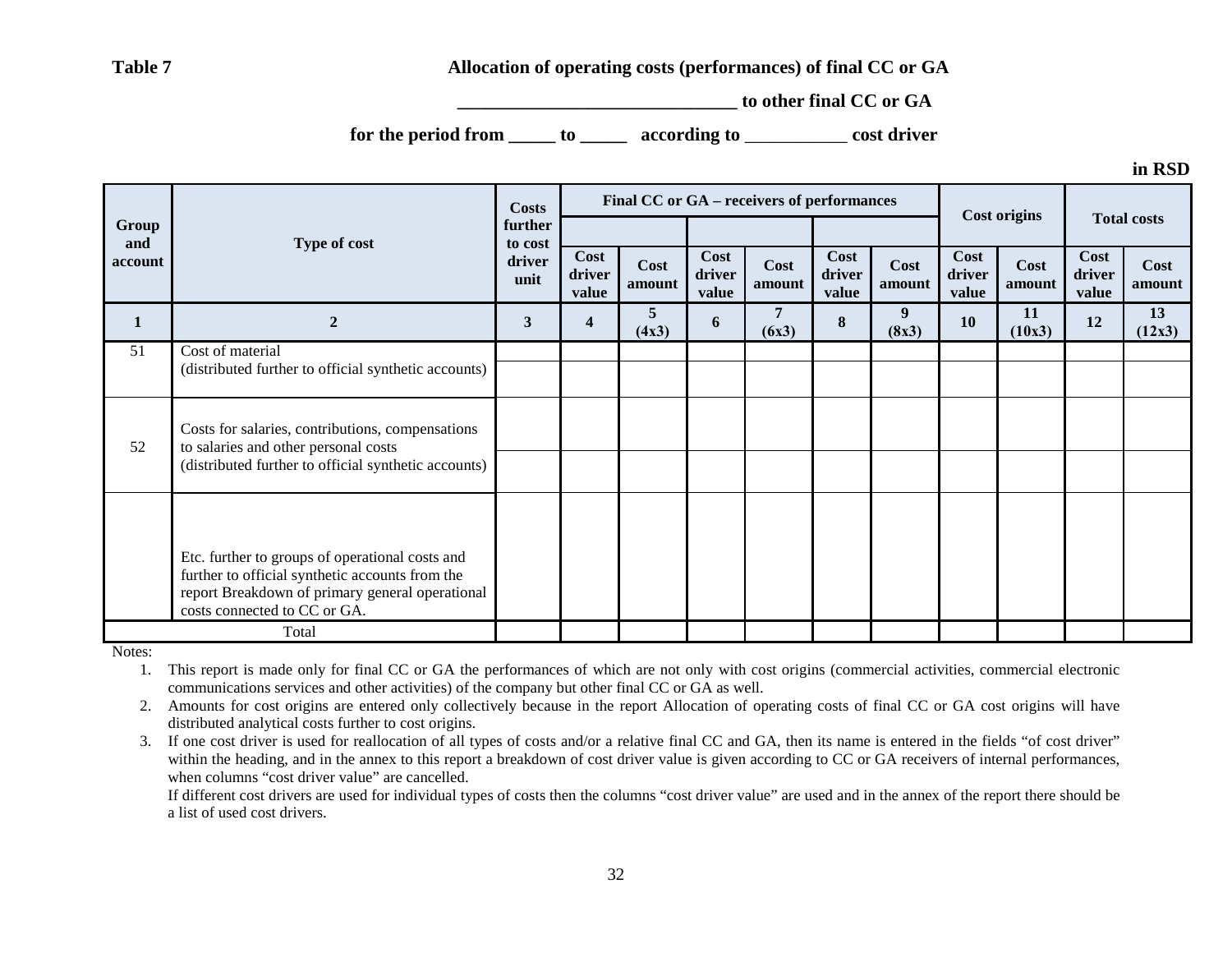Table 8 Allocation of operating costs (performances) of final CC or GA \_\_\_\_\_\_\_\_\_\_\_\_\_\_\_\_ to cost origin

|              |                                                                                                                                                                                             |                            |                               |                                  |                         |                         | for the period from ____ until _            |                               |                         |                               |                         |               |                         |                |
|--------------|---------------------------------------------------------------------------------------------------------------------------------------------------------------------------------------------|----------------------------|-------------------------------|----------------------------------|-------------------------|-------------------------|---------------------------------------------|-------------------------------|-------------------------|-------------------------------|-------------------------|---------------|-------------------------|----------------|
|              |                                                                                                                                                                                             |                            |                               |                                  |                         |                         |                                             |                               | cost driver             |                               |                         |               |                         | in RSD         |
| Group<br>and |                                                                                                                                                                                             | <b>Costs</b><br>further to | <b>Commercial</b><br>activity |                                  |                         |                         | Types of electronic communications services |                               |                         |                               | <b>Other activities</b> |               | <b>Total</b>            |                |
| accoun<br>t  | Type of cost                                                                                                                                                                                | cost<br>driver<br>unit     | Cost<br>driver<br>value       | Cost<br>amoun                    | Cost<br>driver<br>value | Cost<br>amoun<br>t      | <b>Cost</b><br>driver<br>value              | Cost<br>amoun<br>$\mathbf{t}$ | Cost<br>driver<br>value | Cost<br>amoun<br>$\mathbf{f}$ | Cost<br>driver<br>value | Cost<br>amoun | Cost<br>driver<br>value | Cost<br>amount |
| 1            | $\overline{2}$                                                                                                                                                                              | $\mathbf{3}$               | $\overline{\mathbf{4}}$       | $\overline{\mathbf{5}}$<br>(4x3) | 6                       | $\overline{7}$<br>(6x3) | $\bf{8}$                                    | $\boldsymbol{9}$<br>(8x3)     | <b>10</b>               | 11<br>(10x3)                  | 12                      | 13<br>(12x3)  | 14                      | 15<br>(14x3)   |
| 51           | Cost of material<br>(distributed further<br>to official synthetic<br>accounts)                                                                                                              |                            |                               |                                  |                         |                         |                                             |                               |                         |                               |                         |               |                         |                |
| 52           | Costs for<br>salaries,<br>contributions,<br>compensations to<br>salaries and other<br>personal costs<br>(distributed further<br>to official synthetic                                       |                            |                               |                                  |                         |                         |                                             |                               |                         |                               |                         |               |                         |                |
|              | accounts)<br>Etc. further to<br>groups of<br>operational costs<br>and further to<br>official synthetic<br>accounts until the<br>group 55-<br>Intangible costs<br>allocated to CC<br>and GA. |                            |                               |                                  |                         |                         |                                             |                               |                         |                               |                         |               |                         |                |
| Total        |                                                                                                                                                                                             |                            |                               |                                  |                         |                         |                                             |                               |                         |                               |                         |               |                         |                |

Notes:

- 1. This report is made for every final CC or GA and includes: (а) part of operational costs of CC and GA which refers to cost origins at CC and GA and besides performances for cost origins directs its performances to other final CC or GA as well (б) all operational costs of final CC or GA if it directs its performances exclusively to cost origins (market performances of the company).
- 2. If one cost driver is used for reallocation of all types of costs and/or relative subsidiary (previous) CC and GA, then its name is entered in the fields "of cost driver" within the heading, and in the annex to this report a survey of cost driver value is given according to CC or GA receivers of internal performances, when columns "cost driver value" are cancelled. If different cost drivers are used (cost drivers) for individual types of costs then the columns "cost driver value" are used and win the annex of the report there should be a list of used cost drivers..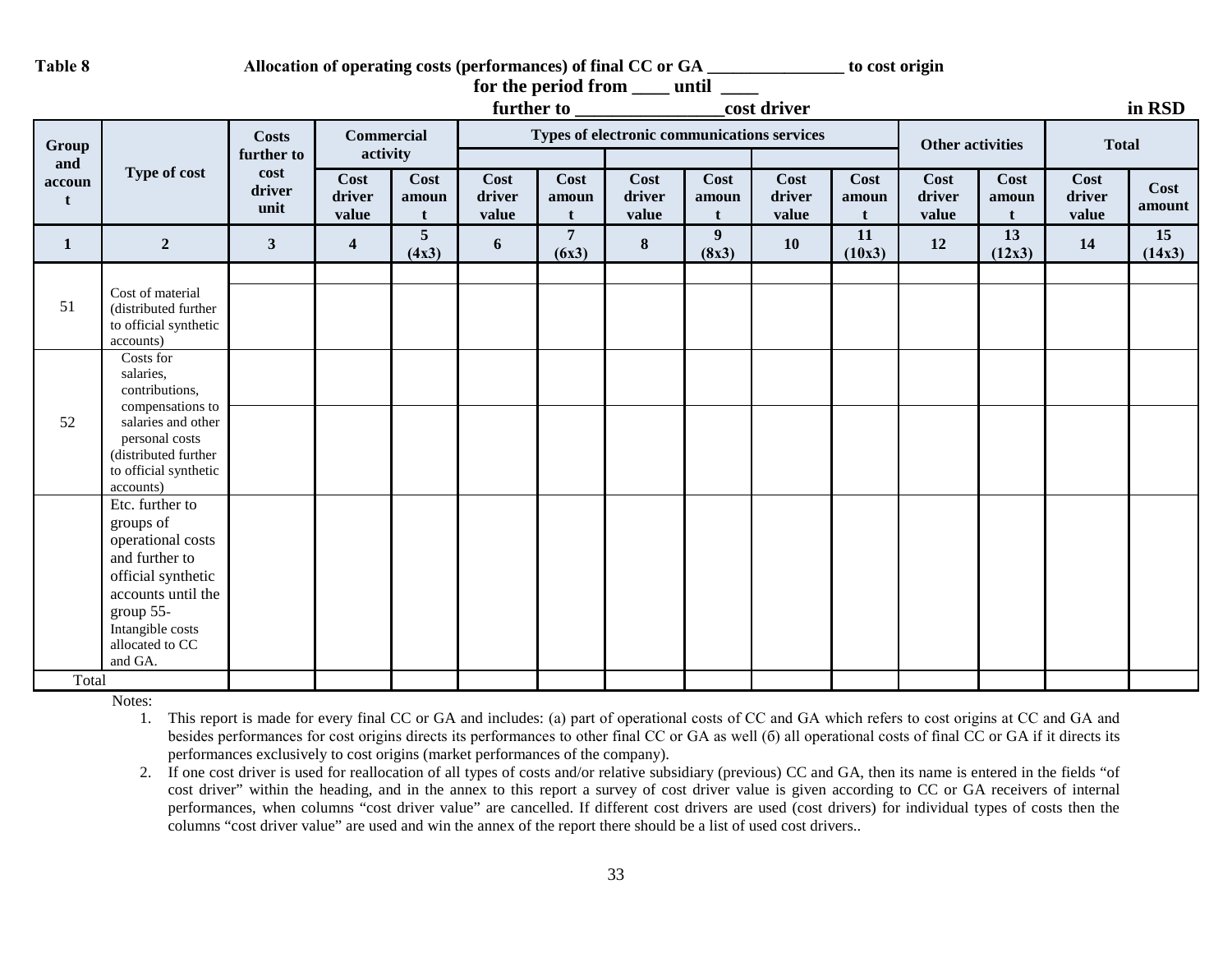**Таble 9 Calculation of unit costs (cost price)**

 **of the market service \_\_\_\_\_\_\_\_\_\_\_\_\_\_\_\_\_\_\_\_\_\_\_\_\_\_\_\_**

 **for the period from\_\_ until\_\_** 

| <b>Measurement unit</b> | <b>Ouantity</b> |  |
|-------------------------|-----------------|--|
|-------------------------|-----------------|--|

|                             |                                                                                          |                       | In RSD            |
|-----------------------------|------------------------------------------------------------------------------------------|-----------------------|-------------------|
| Group<br>of<br>account<br>S | <b>Elements of cost price</b>                                                            | <b>Total</b><br>costs | Costs per<br>unit |
| 51                          | Costs of material                                                                        |                       |                   |
|                             | a. Directly allocated costs                                                              |                       |                   |
|                             | 6. Allocated costs of final CC or GA                                                     |                       |                   |
| 52                          | Costs for salaries, contributions, compensations to salaries and other<br>personal costs |                       |                   |
|                             | a. Directly allocated costs                                                              |                       |                   |
|                             | 6. Allocated costs of final CC or GA                                                     |                       |                   |
| 53                          | Costs of production services                                                             |                       |                   |
|                             | a. Directly allocated costs                                                              |                       |                   |
|                             | 6. Allocated costs of final CC or GA                                                     |                       |                   |
| part 54                     | Depreciation costs                                                                       |                       |                   |
|                             | a. Directly allocated costs                                                              |                       |                   |
|                             | 6. Allocated costs of final CC or GA                                                     |                       |                   |
| part 54                     | Provision costs                                                                          |                       |                   |
|                             | a. Directly allocated costs                                                              |                       |                   |
|                             | 6. Allocated costs of final CC or GA                                                     |                       |                   |
| 55                          | Non-material costs                                                                       |                       |                   |
|                             | a. Directly allocated costs                                                              |                       |                   |
|                             | 6. Allocated costs of final CC or GA                                                     |                       |                   |
|                             | Total operating costs                                                                    |                       |                   |

Notes:

- 1. Directly allocated costs are taken from the report Allocation of primary operating costs.
- 2. Allocated costs of final CC and GA are taken from the relative reports Allocation of operating costs (performances) of final CC or GA to cost origins and are entered: (а) only as collection of allocated costs of all final CC or GA employed in production and sale of a particular electronic communications service or (б) also analytically further to particular concerned final CC or GA by a concrete service.
- 3. The calculation could be widened for other expenses, i.e. other expenses further to devaluation of assets and loss in operation that is being suspended (group of accounts 57,58 and 59) for which it has been coordinated with the Agency to be separately calculated by market services (and not within operational and financial risks as part of costs of shareholders equity), in their net amounts after compensation with other revenues of the same type (from group of accounts 67,68 and 69) and after taking parts which refer to market activity and other activities of the company. A separate report would be made for this under the name Allocation of other expenses to costs origins.
- 4. For the needs of forming the sale price of regulated electronic communications services costs of capital are added to the calculation and have been accounted in the method stipulated hereby.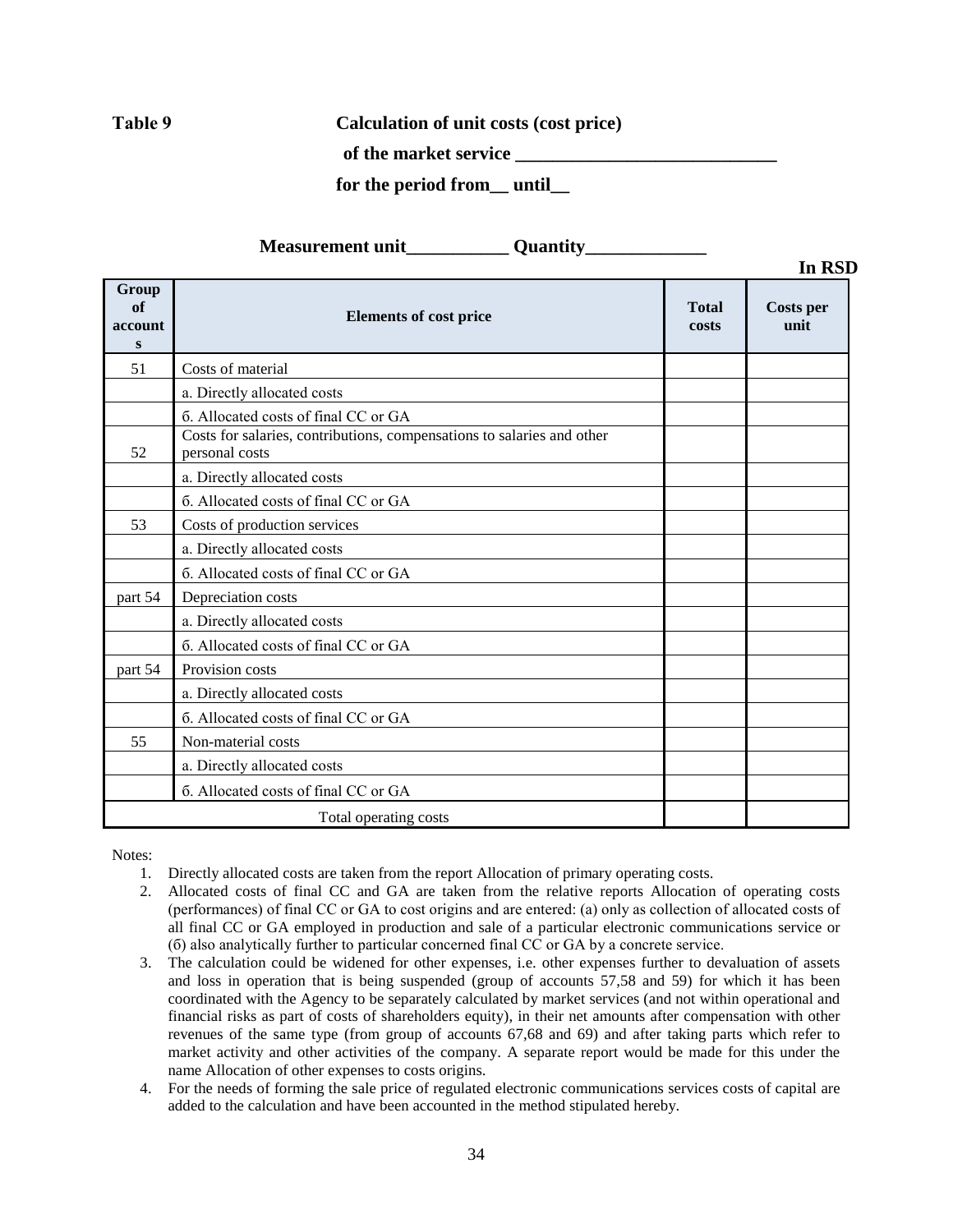# **Таble 10 Calculation of costs of debt for the period from \_\_ until\_\_**

|                                  |                                                                                                        | in RSD        |
|----------------------------------|--------------------------------------------------------------------------------------------------------|---------------|
| <b>Groups</b><br>and<br>accounts | Elements                                                                                               | <b>Amount</b> |
|                                  | I Net financial expenses of the company (1 to 7)                                                       |               |
|                                  | 1. Net financial expenses (revenues) from relations with parent and subsidiary<br>companies (10-11)    |               |
| 560                              | 10. Financial expenses from relations with parent and and subsidiary companies                         |               |
| 660                              | 11. Financial revenues from relations with parent and and subsidiary companies                         |               |
|                                  | 2. Net financial expenses (revenues) from relation with other related legal entities<br>$(20-21)$      |               |
| 561                              | 20. Financial expenses from relation with other related legal entities                                 |               |
| 661                              | 21. Financial income from relation with other related legal entities                                   |               |
|                                  | 3. Net interest expenses (revenues) (30-31)                                                            |               |
| 562                              | 30. Interest expenses                                                                                  |               |
| 662                              | 31. Interest revenues                                                                                  |               |
|                                  | 4. Net negative (positive) exchange rates (40-41)                                                      |               |
| 563                              | 40. Foreign exchange losses                                                                            |               |
| 663                              | 41. Foreign exchange gains                                                                             |               |
|                                  | 5. Net expenses (revenues) further to currency clause (50-51)                                          |               |
| 564                              | 50. Expenses further to currency clause                                                                |               |
| 664                              | 51. Income further to effects of currency clause                                                       |               |
|                                  | 6. Net expenses (revenues) from share in loss (profit) of subsidiaries and joint<br>ventures $(60-61)$ |               |
| 565                              | 60. Expenses from share in the loss of subsidiaries and joint ventures                                 |               |
| 665                              | 61. Income from share in the profit of subsidiaries and joint ventures                                 |               |
|                                  | 7. Net other financial expenses (revenues) (70-71)                                                     |               |
| 569                              | 70. Other financial expenses                                                                           |               |
| 669                              | 71. Other financial revenues                                                                           |               |
|                                  | II Liabilities                                                                                         |               |
| 40                               | Long term provisions                                                                                   |               |
| 41                               | Long term liabilities                                                                                  |               |
| 42 to 48                         | Short term liabilities                                                                                 |               |
|                                  | III Cost of debt $(I:II)$                                                                              | %             |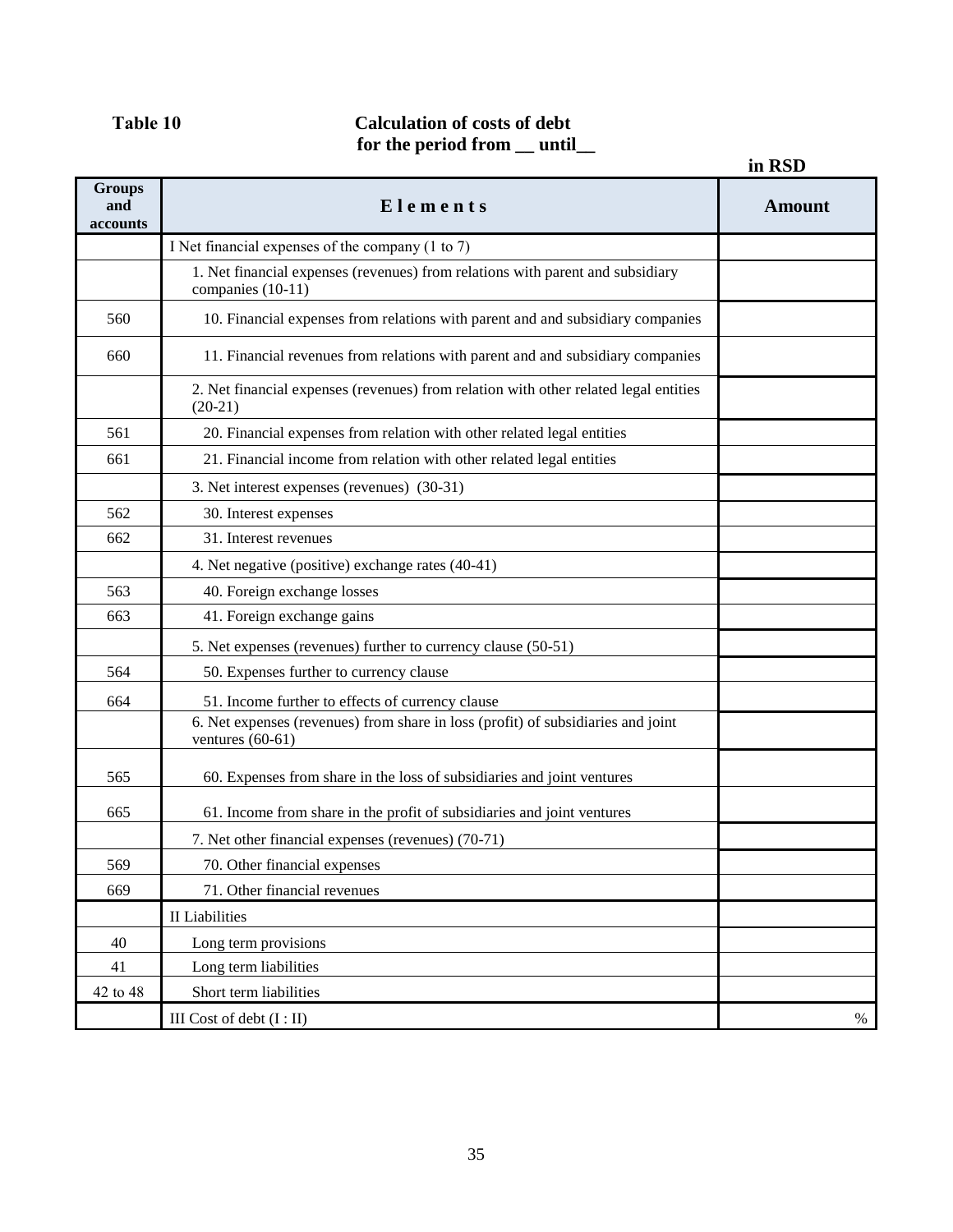# Table 11 **Calculation of capital employed (based on investments) for applying weighted average costs of capital (WACC) according to HCA model as of 31. 12.**

|                         | in RSD                                                 |                                 |  |                                           |  |  |                            |                    |              |
|-------------------------|--------------------------------------------------------|---------------------------------|--|-------------------------------------------|--|--|----------------------------|--------------------|--------------|
| Group<br>and<br>account | <b>Position name</b>                                   | <b>Commercial</b><br>activities |  | Type of electronic communication services |  |  | <b>Other</b><br>activities | <b>Unallocated</b> | <b>Total</b> |
|                         | I Fixed asset $(1+2)$                                  |                                 |  |                                           |  |  |                            |                    |              |
|                         | a. Directly allocated                                  |                                 |  |                                           |  |  |                            |                    |              |
|                         | 6. Indirectly allocated                                |                                 |  |                                           |  |  |                            |                    |              |
| 01                      | 1. Intangible assets                                   |                                 |  |                                           |  |  |                            |                    |              |
|                         | a. Directly allocated                                  |                                 |  |                                           |  |  |                            |                    |              |
|                         | 6. Indirectly allocated                                |                                 |  |                                           |  |  |                            |                    |              |
| 02                      | 2. Property, plant, equipment and<br>biological assets |                                 |  |                                           |  |  |                            |                    |              |
|                         | a. Directly allocated                                  |                                 |  |                                           |  |  |                            |                    |              |
|                         | 6. Indirectly allocated                                |                                 |  |                                           |  |  |                            |                    |              |
| 020                     | 20. Land                                               |                                 |  |                                           |  |  |                            |                    |              |
|                         | a. Directly allocated                                  |                                 |  |                                           |  |  |                            |                    |              |
|                         | 6. Indirectly allocated                                |                                 |  |                                           |  |  |                            |                    |              |
| 021                     | 21. Woods and plants                                   |                                 |  |                                           |  |  |                            |                    |              |
|                         | a. Directly allocated WP                               |                                 |  |                                           |  |  |                            |                    |              |
|                         | 6. Indirectly allocated                                |                                 |  |                                           |  |  |                            |                    |              |
| 022                     | 22. Buildings                                          |                                 |  |                                           |  |  |                            |                    |              |
|                         | a. Directly allocated                                  |                                 |  |                                           |  |  |                            |                    |              |
|                         | 6. Indirectly allocated                                |                                 |  |                                           |  |  |                            |                    |              |
| 023                     | 23. Plants and equipment                               |                                 |  |                                           |  |  |                            |                    |              |
|                         | a. Directly allocated                                  |                                 |  |                                           |  |  |                            |                    |              |
|                         | 6. Indirectly allocated                                |                                 |  |                                           |  |  |                            |                    |              |
| 024                     | 24. Investment property                                |                                 |  |                                           |  |  |                            |                    |              |
|                         | a. Directly allocated                                  |                                 |  |                                           |  |  |                            |                    |              |
|                         | 6. Indirectly allocated                                |                                 |  |                                           |  |  |                            |                    |              |
|                         | Etc. to account 029                                    |                                 |  |                                           |  |  |                            |                    |              |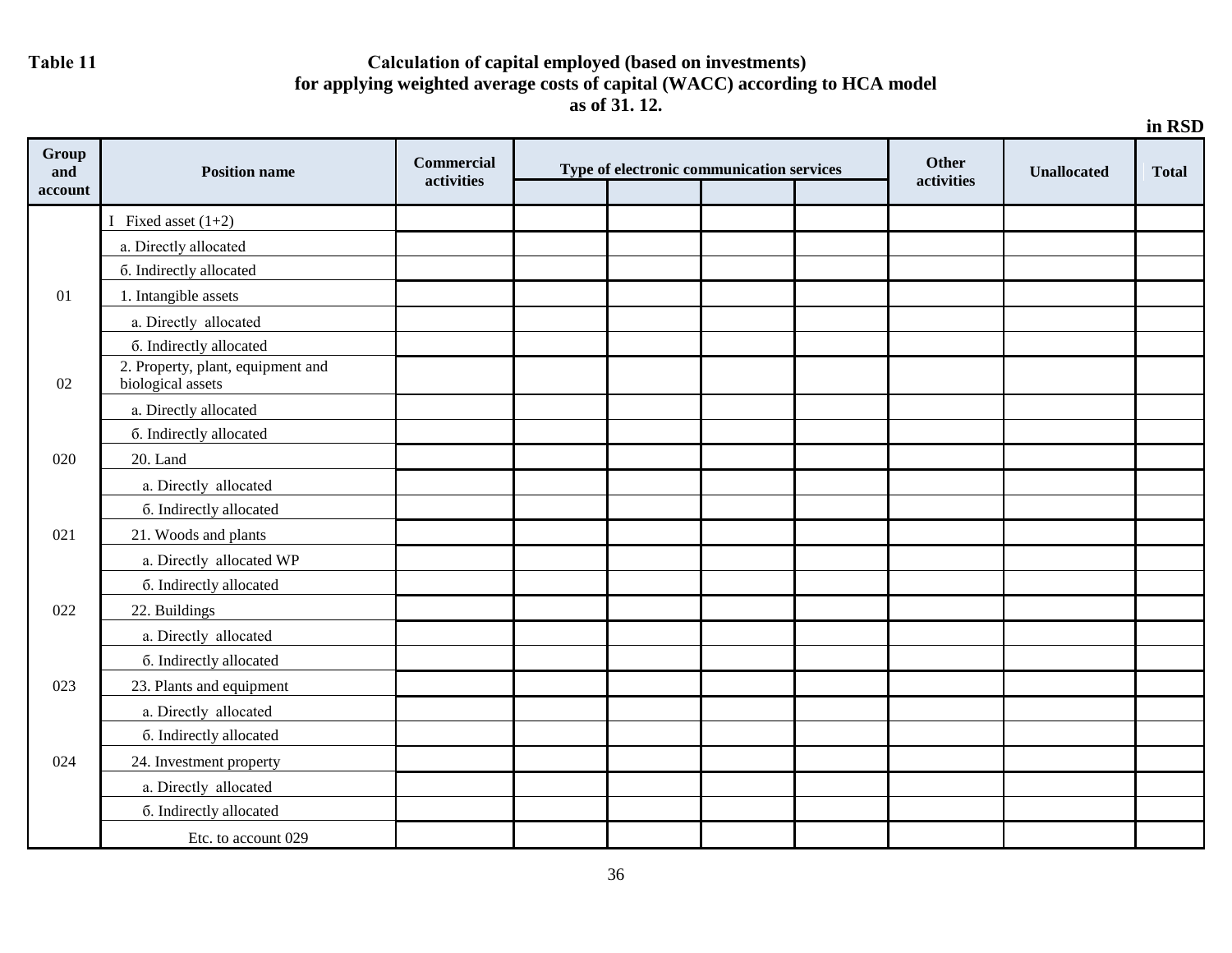# **Таble 11 First addition in RSD**

| Group          |                                          | <b>Commercial</b> | Types of electronic communication services |  |                         | <b>Unallocated</b> |              |
|----------------|------------------------------------------|-------------------|--------------------------------------------|--|-------------------------|--------------------|--------------|
| and<br>account | <b>Position name</b>                     | activities        |                                            |  | <b>Other activities</b> |                    | <b>Total</b> |
|                | II Net current assets -capital $(1+2-3)$ |                   |                                            |  |                         |                    |              |
|                | a. Directly allocated current capital    |                   |                                            |  |                         |                    |              |
|                | 6. Indirectly allocated                  |                   |                                            |  |                         |                    |              |
|                | 1. Supplies                              |                   |                                            |  |                         |                    |              |
|                | a. Directly allocated                    |                   |                                            |  |                         |                    |              |
|                | 6. Indirectly allocated                  |                   |                                            |  |                         |                    |              |
| 10             | 10. Material                             |                   |                                            |  |                         |                    |              |
|                | a. Directly allocated                    |                   |                                            |  |                         |                    |              |
|                | 6. Indirectly allocated                  |                   |                                            |  |                         |                    |              |
| 11             | 11. Unfinished products                  |                   |                                            |  |                         |                    |              |
|                | a. Directly allocated UP                 |                   |                                            |  |                         |                    |              |
|                | <b>6</b> . Indirectly allocated          |                   |                                            |  |                         |                    |              |
| 12             | 12. Finished products                    |                   |                                            |  |                         |                    |              |
|                | a. Directly allocated FP                 |                   |                                            |  |                         |                    |              |
|                | 6. Indirectly allocated                  |                   |                                            |  |                         |                    |              |
| 13             | 13. Goods                                |                   |                                            |  |                         |                    |              |
|                | a. Directly allocated goods              |                   |                                            |  |                         |                    |              |
|                | 6. Indirectly allocated                  |                   |                                            |  |                         |                    |              |
| 14             | 14. Fixed assets intended for sale       |                   |                                            |  |                         |                    |              |
|                | a. Directly allocated                    |                   |                                            |  |                         |                    |              |
|                | 6. Indirectly allocated                  |                   |                                            |  |                         |                    |              |
| 15             | 15. Advance payments                     |                   |                                            |  |                         |                    |              |
|                | a. Directly allocated                    |                   |                                            |  |                         |                    |              |
|                | 6. Indirectly allocated                  |                   |                                            |  |                         |                    |              |
|                | 2. Short term receivables and cash       |                   |                                            |  |                         |                    |              |
|                | a. Directly allocated                    |                   |                                            |  |                         |                    |              |
|                | 6. Indirectly allocated                  |                   |                                            |  |                         |                    |              |
| 20             | 20. Sales receivables                    |                   |                                            |  |                         |                    |              |
|                | a. Directly allocated                    |                   |                                            |  |                         |                    |              |
|                | 6. Indirectly allocated                  |                   |                                            |  |                         |                    |              |
| 21             | 21. Receivables from specific operations |                   |                                            |  |                         |                    |              |
|                | a. Directly allocated                    |                   |                                            |  |                         |                    |              |
|                | 6. Indirectly allocated                  |                   |                                            |  |                         |                    |              |
| 22             | 22. Other receivables                    |                   |                                            |  |                         |                    |              |
|                | a. Directly allocated other receivables  |                   |                                            |  |                         |                    |              |
|                | 6. Indirectly allocated                  |                   |                                            |  |                         |                    |              |
| 24             | 24. Cash equivalents and cash            |                   |                                            |  |                         |                    |              |
|                | a. Directly allocated CEAC               |                   |                                            |  |                         |                    |              |
|                | 6. Allocated values CEAC                 |                   |                                            |  |                         |                    |              |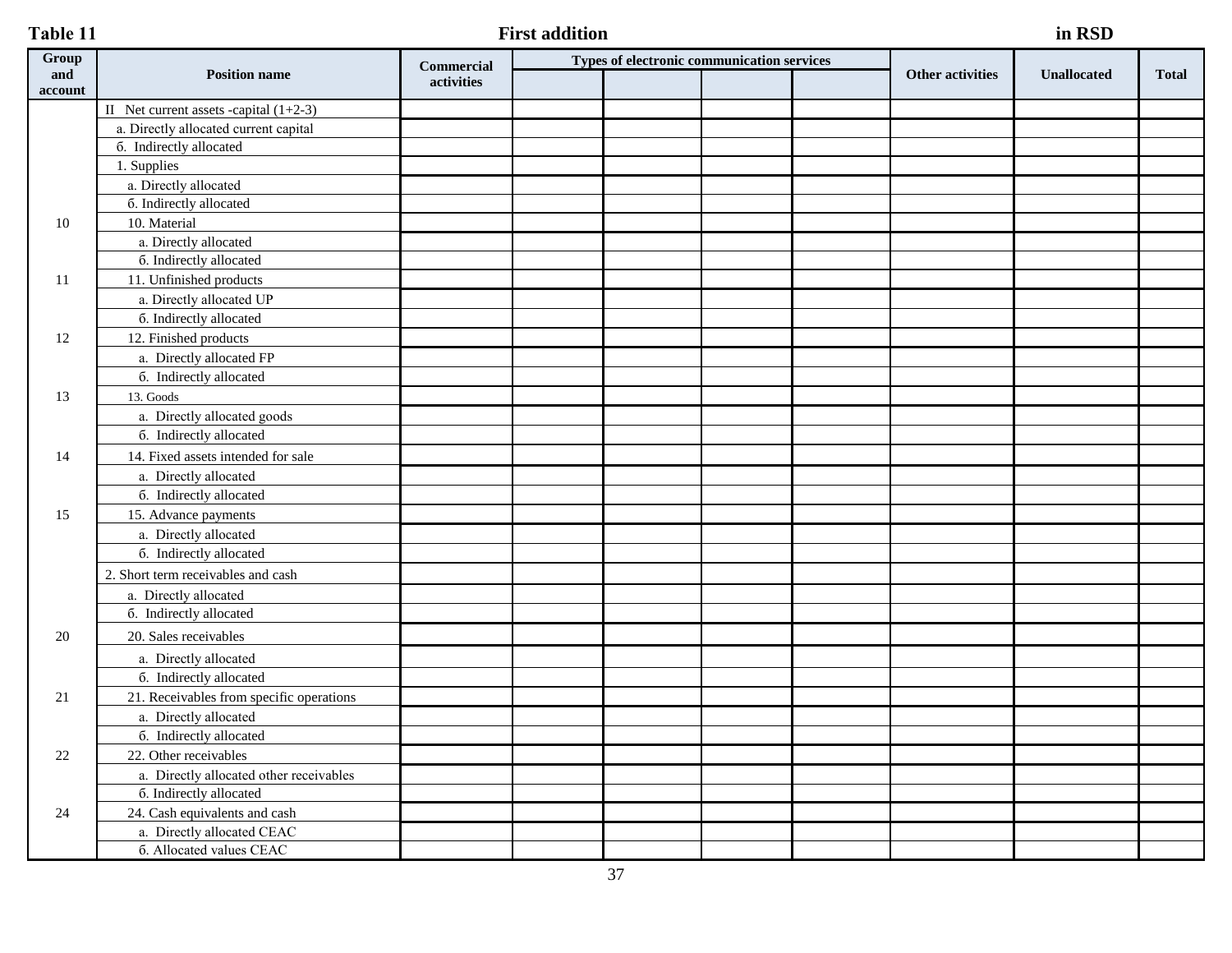# Table 11 Last addition

| Group<br>and<br>account | <b>Position name</b>                                             | Commercial<br>activities | Types of electronic communication services |  | <b>Other activities</b> | <b>Unallocated</b> | <b>Total</b> |  |
|-------------------------|------------------------------------------------------------------|--------------------------|--------------------------------------------|--|-------------------------|--------------------|--------------|--|
|                         | 3. Short term liabilities                                        |                          |                                            |  |                         |                    |              |  |
|                         | a. Directly allocated                                            |                          |                                            |  |                         |                    |              |  |
|                         | 6. Indirectly allocated                                          |                          |                                            |  |                         |                    |              |  |
| 43                      | 30. Liabilities from operation                                   |                          |                                            |  |                         |                    |              |  |
|                         | a. Directly allocated                                            |                          |                                            |  |                         |                    |              |  |
|                         | 6. Indirectly allocated                                          |                          |                                            |  |                         |                    |              |  |
| 44                      | 31. Liabilities from specific activities                         |                          |                                            |  |                         |                    |              |  |
|                         | a. Directly allocated                                            |                          |                                            |  |                         |                    |              |  |
|                         | 6. Indirectly allocated                                          |                          |                                            |  |                         |                    |              |  |
| 45                      | 32. Liabilities from salaries and contributions<br>on salaries   |                          |                                            |  |                         |                    |              |  |
|                         | a. Directly allocated                                            |                          |                                            |  |                         |                    |              |  |
|                         | 6. Indirectly allocated                                          |                          |                                            |  |                         |                    |              |  |
| 46                      | 33. Other liabilities                                            |                          |                                            |  |                         |                    |              |  |
|                         | a. Directly allocated                                            |                          |                                            |  |                         |                    |              |  |
|                         | 6. Indirectly allocated                                          |                          |                                            |  |                         |                    |              |  |
| 47                      | 34. Liabilities for VAT                                          |                          |                                            |  |                         |                    |              |  |
|                         | a. Directly allocated                                            |                          |                                            |  |                         |                    |              |  |
|                         | 6. Indirectly allocated                                          |                          |                                            |  |                         |                    |              |  |
| 48                      | 35. Liabilities for other taxes, contributions<br>and other fees |                          |                                            |  |                         |                    |              |  |
|                         | a. Directly allocated                                            |                          |                                            |  |                         |                    |              |  |
|                         | 6. Indirectly allocated                                          |                          |                                            |  |                         |                    |              |  |
| 49                      | 36. Accruals and deferred income                                 |                          |                                            |  |                         |                    |              |  |
|                         | a. Directly allocated                                            |                          |                                            |  |                         |                    |              |  |
|                         | 6. Indirectly allocated                                          |                          |                                            |  |                         |                    |              |  |
|                         | III Total assets employed - capital employed<br>$(I + II)$       |                          |                                            |  |                         |                    |              |  |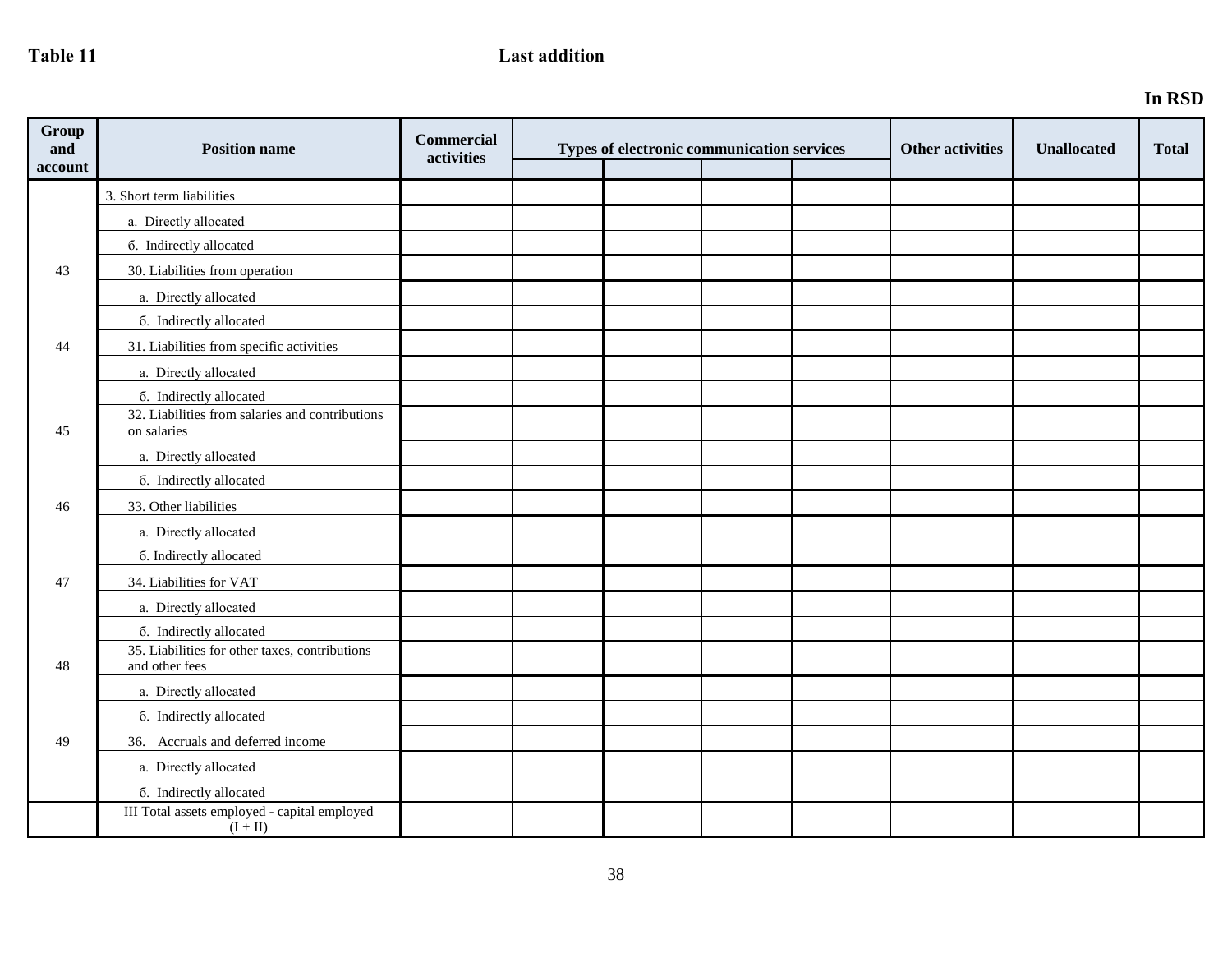# **Notes:**

- 1. Stated positions are entered in this Report further to their net values, i.e. after reduction of their cumulative amortization and other write-offs and corrections of values until the day of making the Report.
- 2. Degree of analytical approach and synthesizing of positions in this Report is determined by agreement between the operator and the Agency, taking into consideration the real structure of assets and liabilities of the operator and informational needs of the Agency.
- 3. Operator has the obligation of consistent application of criteria for allocation of positions directly and indirectly with cost drivers, to submit to the Agency adequate explanation in the form of additional analytical reports for materially significant items and to allow unhindered approach to financial records.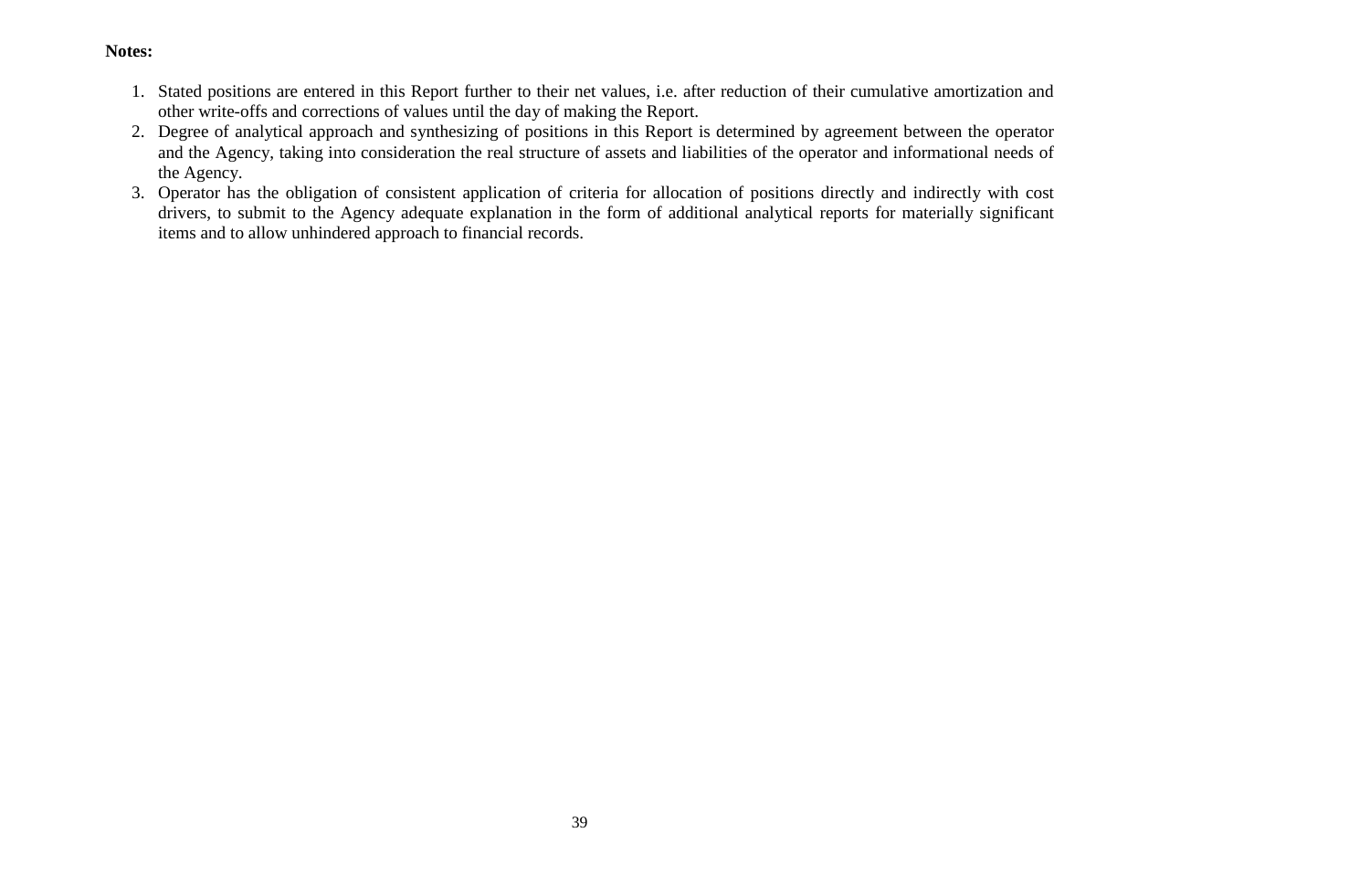# **Таble 12 Calculation of capital employed (based on investments) for applying weighted average costs of capital (WACC) in accordance with the CCA model as of 31.12.**

|                | in RDS                                                 |                   |  |  |                                             |  |              |                    |              |
|----------------|--------------------------------------------------------|-------------------|--|--|---------------------------------------------|--|--------------|--------------------|--------------|
| Group          |                                                        | <b>Commercial</b> |  |  | Types of electronic communications services |  | <b>Other</b> |                    |              |
| and<br>account | <b>Position name</b>                                   | activities        |  |  |                                             |  | activities   | <b>Unallocated</b> | <b>Total</b> |
|                | Fixed asset $(1+2)$                                    |                   |  |  |                                             |  |              |                    |              |
|                | a. Directly allocated                                  |                   |  |  |                                             |  |              |                    |              |
|                | b. Indirectly allocated                                |                   |  |  |                                             |  |              |                    |              |
| 01             | 1. Intangible asset                                    |                   |  |  |                                             |  |              |                    |              |
|                | a. Directly allocated                                  |                   |  |  |                                             |  |              |                    |              |
|                | b. Indirectly allocated                                |                   |  |  |                                             |  |              |                    |              |
| 02             | 2. Property, plant, equipment and<br>biological assets |                   |  |  |                                             |  |              |                    |              |
|                | a. Directly allocated                                  |                   |  |  |                                             |  |              |                    |              |
|                | b. Indirectly allocated                                |                   |  |  |                                             |  |              |                    |              |
| 020            | 20. Land                                               |                   |  |  |                                             |  |              |                    |              |
|                | a. Directly allocated                                  |                   |  |  |                                             |  |              |                    |              |
|                | b. Indirectly allocated                                |                   |  |  |                                             |  |              |                    |              |
| 021            | 21. Woods and plants                                   |                   |  |  |                                             |  |              |                    |              |
|                | a. Directly allocated                                  |                   |  |  |                                             |  |              |                    |              |
|                | b. Indirectly allocated                                |                   |  |  |                                             |  |              |                    |              |
| 022            | 22. Buildings                                          |                   |  |  |                                             |  |              |                    |              |
|                | a. Directly allocated                                  |                   |  |  |                                             |  |              |                    |              |
|                | b. indirectly allocated                                |                   |  |  |                                             |  |              |                    |              |
| 023            | 23. Plants and equipment                               |                   |  |  |                                             |  |              |                    |              |
|                | a. Directly allocated                                  |                   |  |  |                                             |  |              |                    |              |
|                | b. Indirectly allocated                                |                   |  |  |                                             |  |              |                    |              |
| 024            | 24. Investment property                                |                   |  |  |                                             |  |              |                    |              |
|                | a. Directly allocated                                  |                   |  |  |                                             |  |              |                    |              |
|                | b. Indirectly allocated                                |                   |  |  |                                             |  |              |                    |              |
|                | Etc. to account 029                                    |                   |  |  |                                             |  |              |                    |              |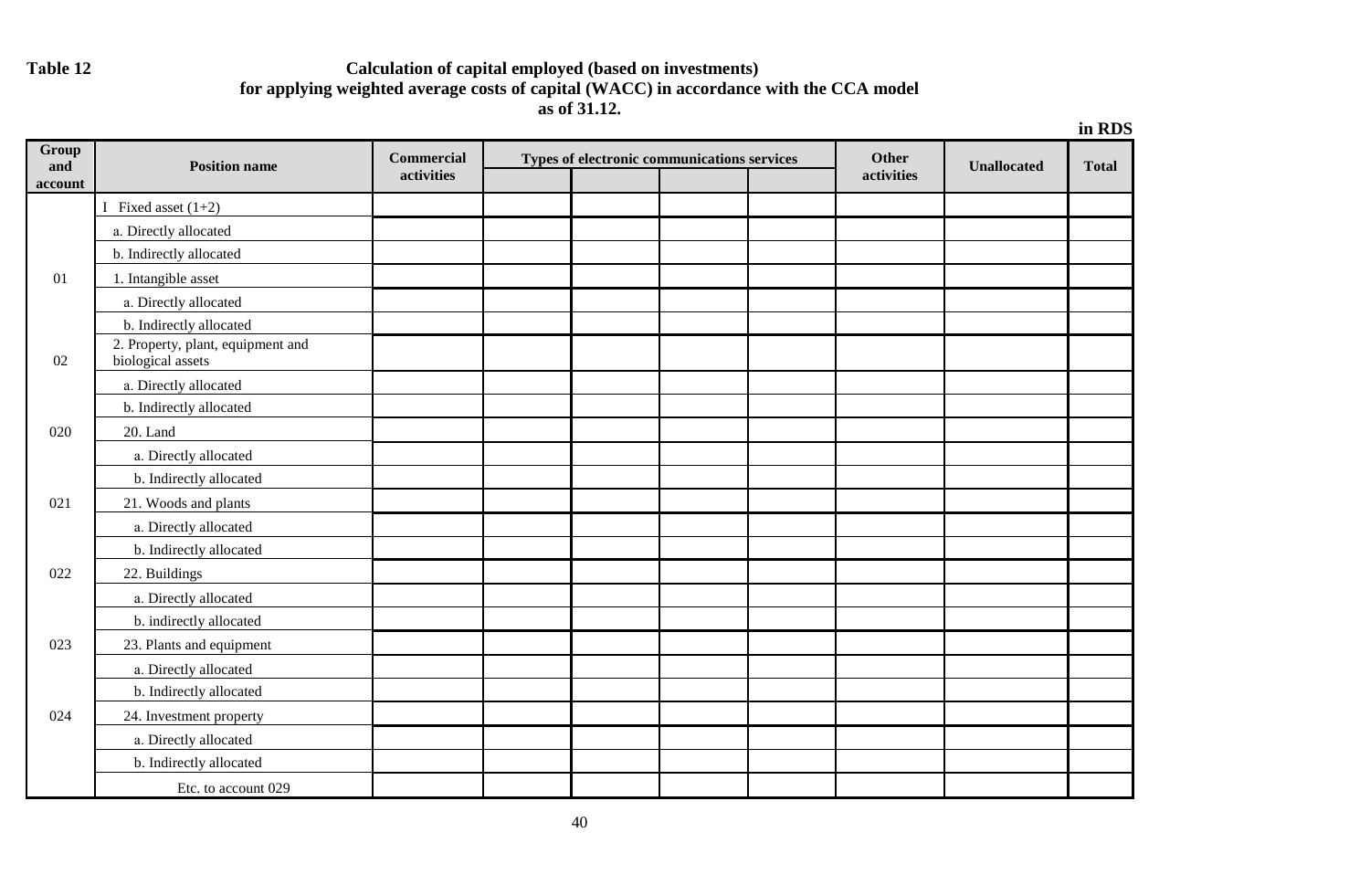| Table 12       |                                           | in RSD            |                                             |  |                         |                    |              |
|----------------|-------------------------------------------|-------------------|---------------------------------------------|--|-------------------------|--------------------|--------------|
| Group          |                                           | <b>Commercial</b> | Types of electronic communications services |  |                         |                    |              |
| and<br>account | <b>Position name</b>                      | activities        |                                             |  | <b>Other activities</b> | <b>Unallocated</b> | <b>Total</b> |
|                | II Net current assets – capital $(1+2-3)$ |                   |                                             |  |                         |                    |              |
|                | a. Directly allocated                     |                   |                                             |  |                         |                    |              |
|                | b. Indirectly allocated                   |                   |                                             |  |                         |                    |              |
|                | 1. Supplies                               |                   |                                             |  |                         |                    |              |
|                | a. Directly allocated                     |                   |                                             |  |                         |                    |              |
|                | b. Indirectly allocated                   |                   |                                             |  |                         |                    |              |
| 10             | 10. Material                              |                   |                                             |  |                         |                    |              |
|                | a. Directly allocated                     |                   |                                             |  |                         |                    |              |
|                | b. Indirectly allocated                   |                   |                                             |  |                         |                    |              |
| 11             | 11. Unfinished products                   |                   |                                             |  |                         |                    |              |
|                | a. Directly allocated                     |                   |                                             |  |                         |                    |              |
|                | b. Indirectly allocated                   |                   |                                             |  |                         |                    |              |
| 12             | 12. Finished products                     |                   |                                             |  |                         |                    |              |
|                | a. Directly allocated                     |                   |                                             |  |                         |                    |              |
|                | b. Indirectly allocated                   |                   |                                             |  |                         |                    |              |
| 13             | $13. \ensuremath{\text{Goods}}$           |                   |                                             |  |                         |                    |              |
|                | a. Directly allocated                     |                   |                                             |  |                         |                    |              |
|                | b. Indirectly allocated                   |                   |                                             |  |                         |                    |              |
| 14             | 14. Fixed assets intended for sale        |                   |                                             |  |                         |                    |              |
|                | a. Directly allocated                     |                   |                                             |  |                         |                    |              |
|                | b. Indirectly allocated                   |                   |                                             |  |                         |                    |              |
| 15             | 15. Advance payments                      |                   |                                             |  |                         |                    |              |
|                | a. Directly allocated                     |                   |                                             |  |                         |                    |              |
|                | b. indirectly allocated                   |                   |                                             |  |                         |                    |              |
|                | 2. Short term receivables and cash        |                   |                                             |  |                         |                    |              |
|                | a. Directly allocated                     |                   |                                             |  |                         |                    |              |
|                | b. Indirectly allocated                   |                   |                                             |  |                         |                    |              |
| 20             | 20. Sales receivables                     |                   |                                             |  |                         |                    |              |
|                | a. Directly allocated                     |                   |                                             |  |                         |                    |              |
|                | b. Indirectly allocated                   |                   |                                             |  |                         |                    |              |
| 21             | 21. Receivables from specific operations  |                   |                                             |  |                         |                    |              |
|                | a. Directly allocated                     |                   |                                             |  |                         |                    |              |
|                | b. Indirectly allocated                   |                   |                                             |  |                         |                    |              |
| $22\,$         | 22. Other receivables                     |                   |                                             |  |                         |                    |              |
|                | a. Directly allocated                     |                   |                                             |  |                         |                    |              |
|                | b. Indirectly allocated                   |                   |                                             |  |                         |                    |              |
| 24             | 24. Cash equivalents and cash             |                   |                                             |  |                         |                    |              |
|                | a. Directly allocated                     |                   |                                             |  |                         |                    |              |
|                | b.Indirectly allocated                    |                   |                                             |  |                         |                    |              |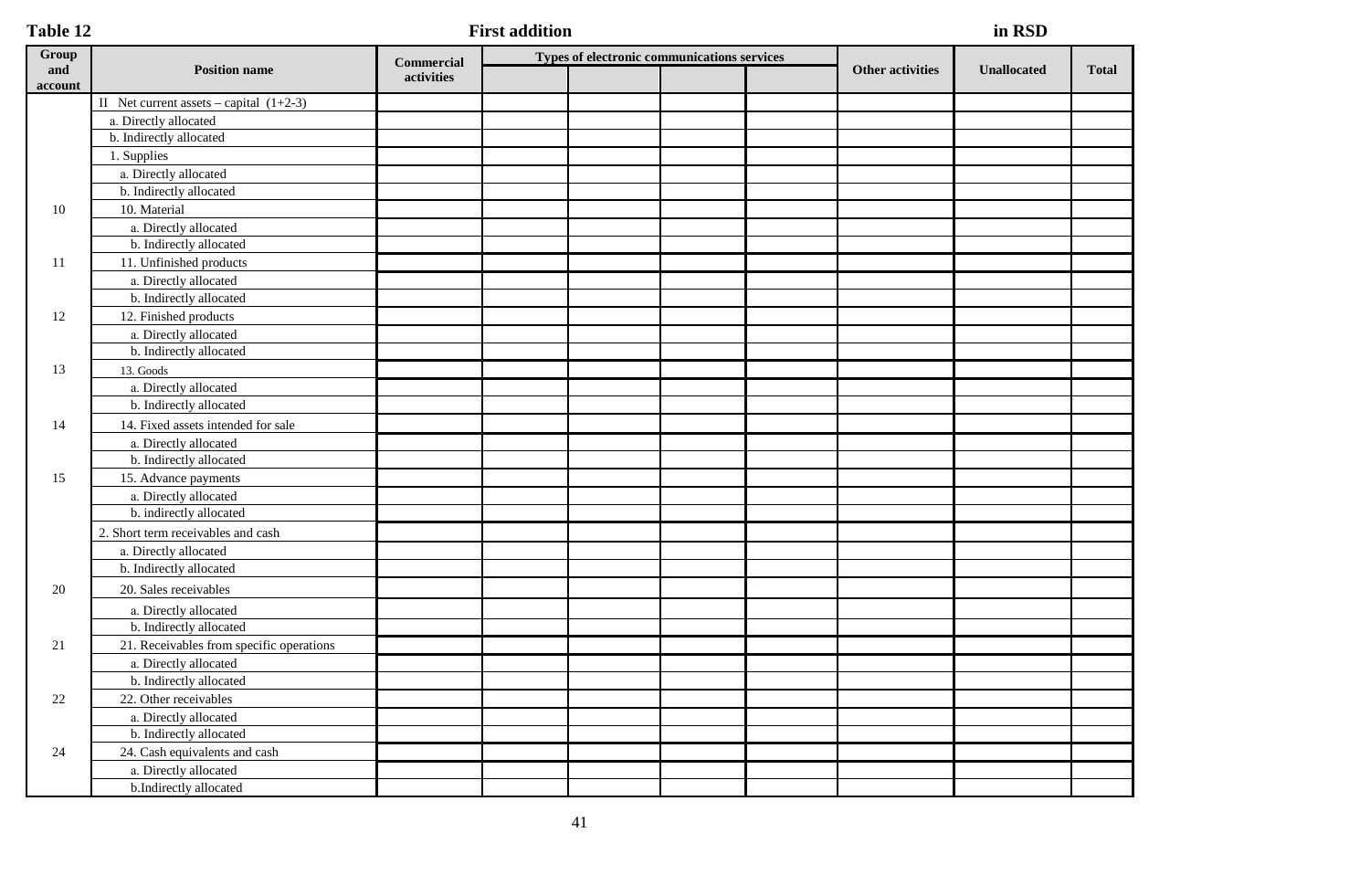# **Table 12** Last addition

# **In RSD**

| Group<br>and<br>account | <b>Position name</b>                                                         | Commercial<br>activities | Types of electronic communications services |  |  |  | <b>Other activities</b> | <b>Unallocated</b> | <b>Total</b> |
|-------------------------|------------------------------------------------------------------------------|--------------------------|---------------------------------------------|--|--|--|-------------------------|--------------------|--------------|
|                         | 3. Short term liabilities                                                    |                          |                                             |  |  |  |                         |                    |              |
|                         | a. Directly allocated                                                        |                          |                                             |  |  |  |                         |                    |              |
|                         | b. Indirectly allocated                                                      |                          |                                             |  |  |  |                         |                    |              |
| 43                      | 30. Liabilities from operations                                              |                          |                                             |  |  |  |                         |                    |              |
|                         | a. Directly allocated                                                        |                          |                                             |  |  |  |                         |                    |              |
|                         | b. Indirectly allocated                                                      |                          |                                             |  |  |  |                         |                    |              |
| 44                      | 31. Liabilities with respect to specific<br>operations                       |                          |                                             |  |  |  |                         |                    |              |
|                         | a. Directly allocated                                                        |                          |                                             |  |  |  |                         |                    |              |
|                         | b. Indirectly allocated                                                      |                          |                                             |  |  |  |                         |                    |              |
| 45                      | 32. Liabilities with respect to salaries and<br>contributions on salaries    |                          |                                             |  |  |  |                         |                    |              |
|                         | a. Directly allocated                                                        |                          |                                             |  |  |  |                         |                    |              |
|                         | b. Indirectly allocated                                                      |                          |                                             |  |  |  |                         |                    |              |
| 46                      | 33. Other liabilities                                                        |                          |                                             |  |  |  |                         |                    |              |
|                         | a. Directly allocated                                                        |                          |                                             |  |  |  |                         |                    |              |
|                         | b. Indirectly allocated                                                      |                          |                                             |  |  |  |                         |                    |              |
| 47                      | 34. Liabilities with respect to VAT                                          |                          |                                             |  |  |  |                         |                    |              |
|                         | a. Directly allocated                                                        |                          |                                             |  |  |  |                         |                    |              |
|                         | b. Indirectly allocated                                                      |                          |                                             |  |  |  |                         |                    |              |
| 48                      | 35. Liabilities with respect to other taxes,<br>contributions and other fees |                          |                                             |  |  |  |                         |                    |              |
|                         | a. Directly allocated                                                        |                          |                                             |  |  |  |                         |                    |              |
|                         | b. Indirectly allocated                                                      |                          |                                             |  |  |  |                         |                    |              |
| 49                      | 36. Accruals and deferred income                                             |                          |                                             |  |  |  |                         |                    |              |
|                         | a. Directly allocated                                                        |                          |                                             |  |  |  |                         |                    |              |
|                         | b. Indirectly allocated                                                      |                          |                                             |  |  |  |                         |                    |              |
|                         | III Total assets employed-capital employed $(I + II)$                        |                          |                                             |  |  |  |                         |                    |              |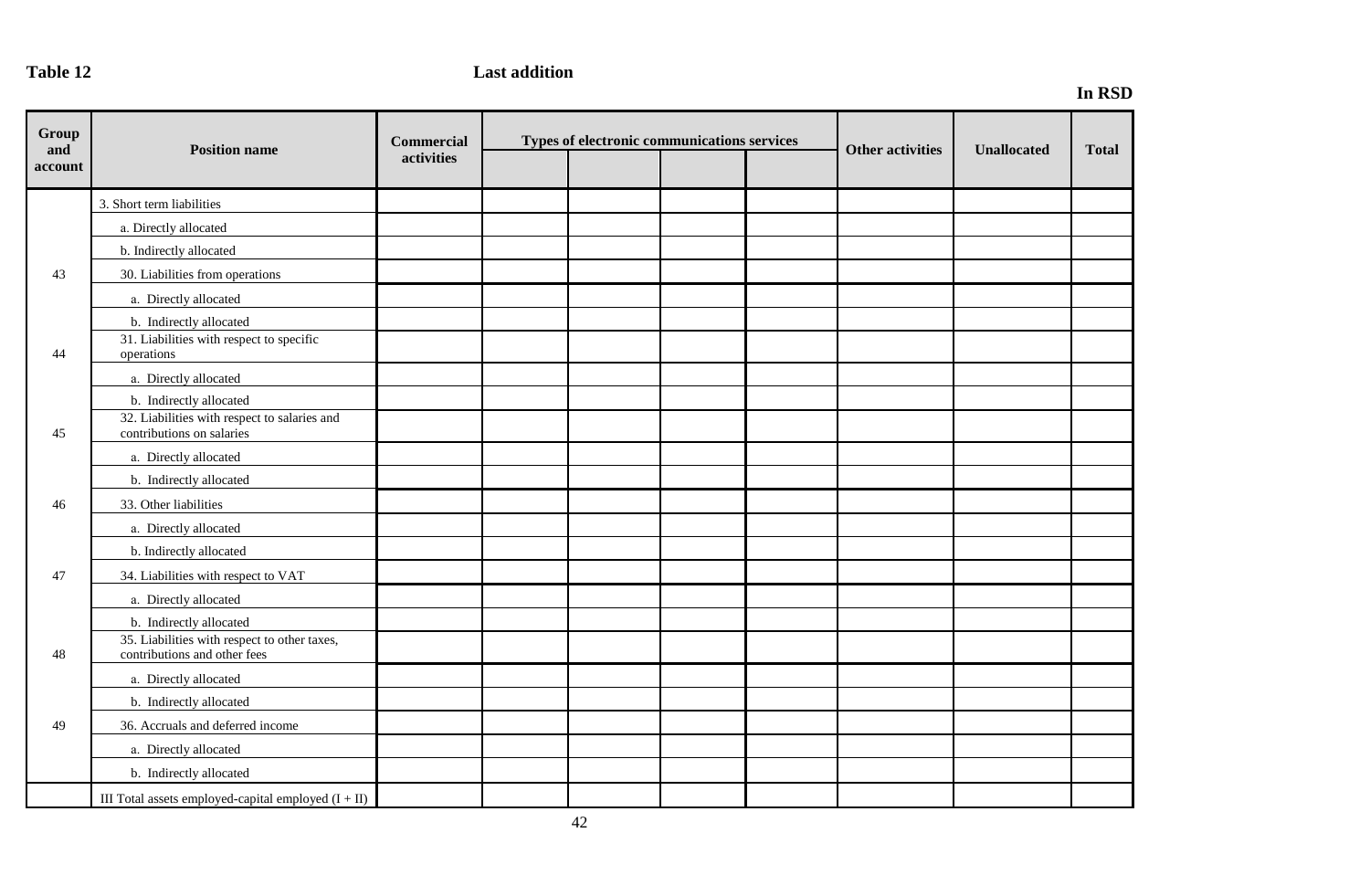# **Notes:**

- 1. Stated positions are entered in this Report further to their net values, i.e. after reduction of their cumulative amortization and other write-offs and corrections of values until the day of the making of the Report.
- 2. Degree of analytical approach and synthesizing of positions in this Report is determined by agreement between the operator and the Agency, taking into consideration the real structure of assets and liabilities of the operator and informational needs of the Agency.
- 3. Operator has the obligation of consistent application of criteria for allocation of positions directly and indirectly with cost drivers as well as to submit to the Agency the adequate explanation in the form of additional analytical reports for materially significant items and to allow unhindered insight into financial records.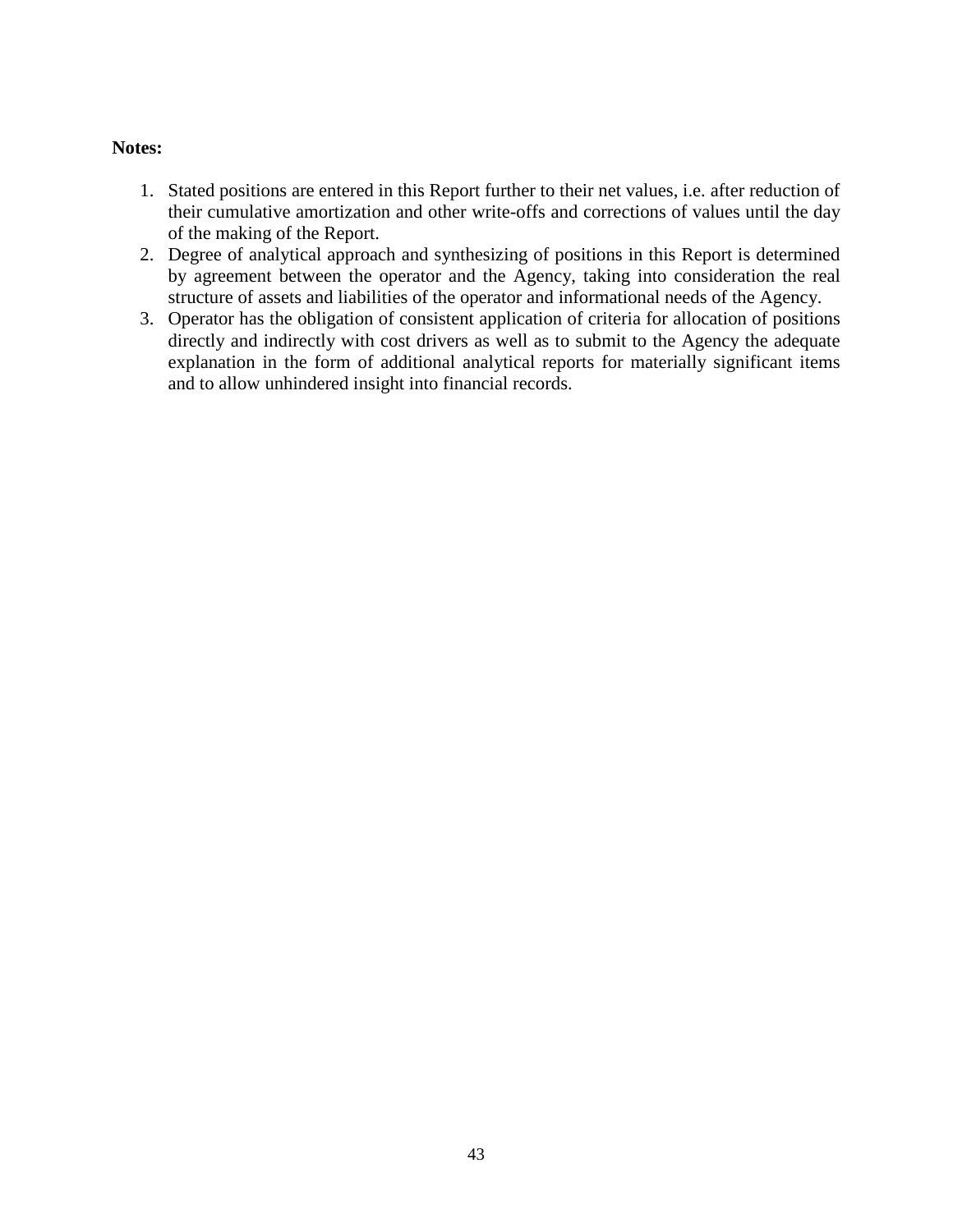# **Тable 13 Summary table for the calculation of capital employed for the application of weighted average costs of capital (WACC) in accordance with the HCA and CCA model** as of **31.12**

|                                                                            | <b>HCA</b> | <b>CCA</b> |                   |
|----------------------------------------------------------------------------|------------|------------|-------------------|
| <b>Position</b>                                                            | value      | value      | <b>Difference</b> |
| <b>I FIXED ASSETS</b>                                                      |            |            |                   |
| <b>I INTANGIBLE ASSETS</b>                                                 |            |            |                   |
| II PROPERTY, PLANT, EQUIPMENT AND BIOLOGICAL ASSETS                        |            |            |                   |
| Property, plant and equipment                                              |            |            |                   |
| 2.<br>Investment property                                                  |            |            |                   |
| <b>Biological</b> assets<br>3.                                             |            |            |                   |
| II NET CURRENT ASSETS - CAPITAL (I+II-III)                                 |            |            |                   |
| <b>I SUPPLIES</b>                                                          |            |            |                   |
| <b>IISHORT TERM RECEIVABLES AND CASH</b>                                   |            |            |                   |
| Receivables                                                                |            |            |                   |
| Receivables for overpaid income tax<br>2.                                  |            |            |                   |
| Cash equivalents and cash<br>3.                                            |            |            |                   |
| <b>III SHORT TERM LIABILITIES</b>                                          |            |            |                   |
| Liabilities from operations                                                |            |            |                   |
| Other short term liabilities<br>$2^{\circ}$                                |            |            |                   |
| Value added tax, other tax liabilities, accruals and differed income<br>3. |            |            |                   |
| Liabilities with respect to income tax<br>4.                               |            |            |                   |
| III TOTAL ASSETS EMPLOYED - CAPITAL EMPLOYED (I+II)                        |            |            |                   |

**Note***:* this table is completed on the company level

 **In RSD**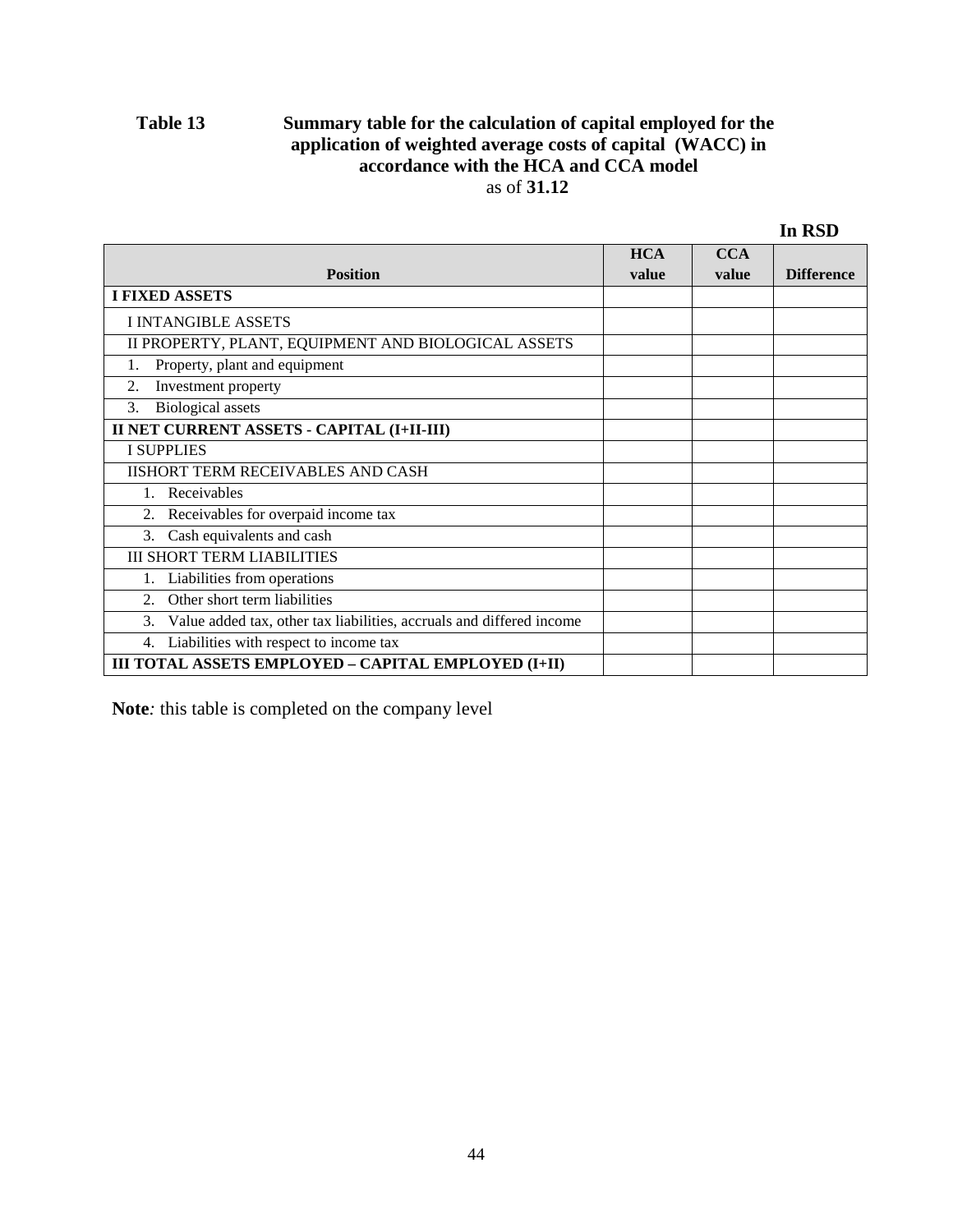# **Таble 14 Value of property, plant and equipment in accordance with the CCA model as of 31.12.**

# **In RSD**

| No.           | <b>Position</b>                        | <b>HCA</b> value | <b>CCA</b> value | <b>Difference</b> |
|---------------|----------------------------------------|------------------|------------------|-------------------|
|               | Name of property, plant and equipment  |                  |                  |                   |
| 1             | <b>Gross value</b>                     |                  |                  |                   |
| $\mathcal{L}$ | Cumulative depreciation                |                  |                  |                   |
| 3             | Net value at the beginning of the year |                  |                  |                   |
|               | $(1-2)$                                |                  |                  |                   |
| 4             | Acquisitions                           |                  |                  |                   |
| 5             | Sale disposals                         |                  |                  |                   |
| 6             | Disposals                              |                  |                  |                   |
| 7             | Revalorization                         |                  |                  |                   |
| 8             | Depreciation                           |                  |                  |                   |
| 9             | Backlog depreciation                   |                  |                  |                   |
| 1             | Net value at the end of the period     |                  |                  |                   |
| 0             | $(3+4-5-6+7-8+9)$                      |                  |                  |                   |

**Note:** this table is completed for a number of different parts of property, plants and equipment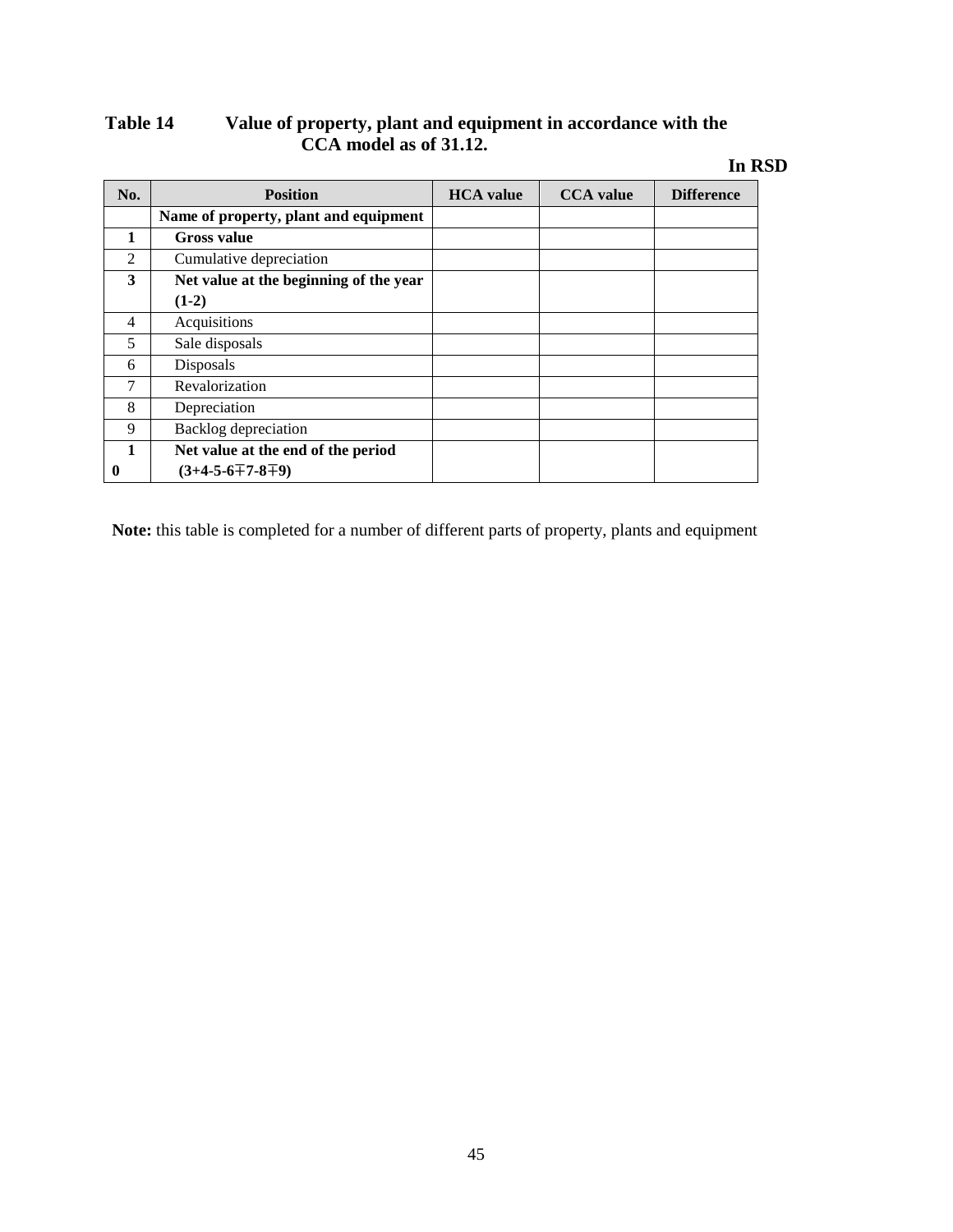# **Таble 15 Adjusted Income statement for the period from 01.01. to 31.12.**

# **In RSD**

| <b>Position</b>                                   | <b>HCA</b> value | <b>CCA</b> value | <b>Difference</b> |
|---------------------------------------------------|------------------|------------------|-------------------|
| <b>I OPERATING REVENUES</b>                       |                  |                  |                   |
| 1. Sales revenues                                 |                  |                  |                   |
| 2. Other operating revenues                       |                  |                  |                   |
|                                                   |                  |                  |                   |
| <b>II OPERATING EXPENSES</b>                      |                  |                  |                   |
| 1. Cost of goods sold                             |                  |                  |                   |
| 2. Cost of material                               |                  |                  |                   |
| 3. Cost of salaries, contributions, compensations |                  |                  |                   |
| to salaries and other personal costs              |                  |                  |                   |
| 4. Depreciation and amortization expenses         |                  |                  |                   |
| 5. Other operating expenses                       |                  |                  |                   |
|                                                   |                  |                  |                   |
| <b>III ADJUSTMENTS BASED ON CCA</b>               |                  |                  |                   |
| Holding gain/loss                                 |                  |                  |                   |
| <b>Backlog</b> depreciation                       |                  |                  |                   |
|                                                   |                  |                  |                   |
| IV OPERATING INCOME/LOSS (I-II-III)               |                  |                  |                   |
|                                                   |                  |                  |                   |
| <b>V FINANCIAL REVENUES</b>                       |                  |                  |                   |
| <b>VI FINANCIAL EXPENSES</b>                      |                  |                  |                   |
| <b>VII OTHER REVENUES</b>                         |                  |                  |                   |
| <b>VIII OTHER EXPENSES</b>                        |                  |                  |                   |
|                                                   |                  |                  |                   |
| IX INCOME/LOSS BEFORE TAXATION                    |                  |                  |                   |
| $(IV+V-VI+VII-VIII)$                              |                  |                  |                   |
|                                                   |                  |                  |                   |
| <b>X INCOME TAXES</b>                             |                  |                  |                   |
|                                                   |                  |                  |                   |
| XI NET INCOME/LOSS (IX-X)                         |                  |                  |                   |

**Note:** this table is completed on the company level and for each of the services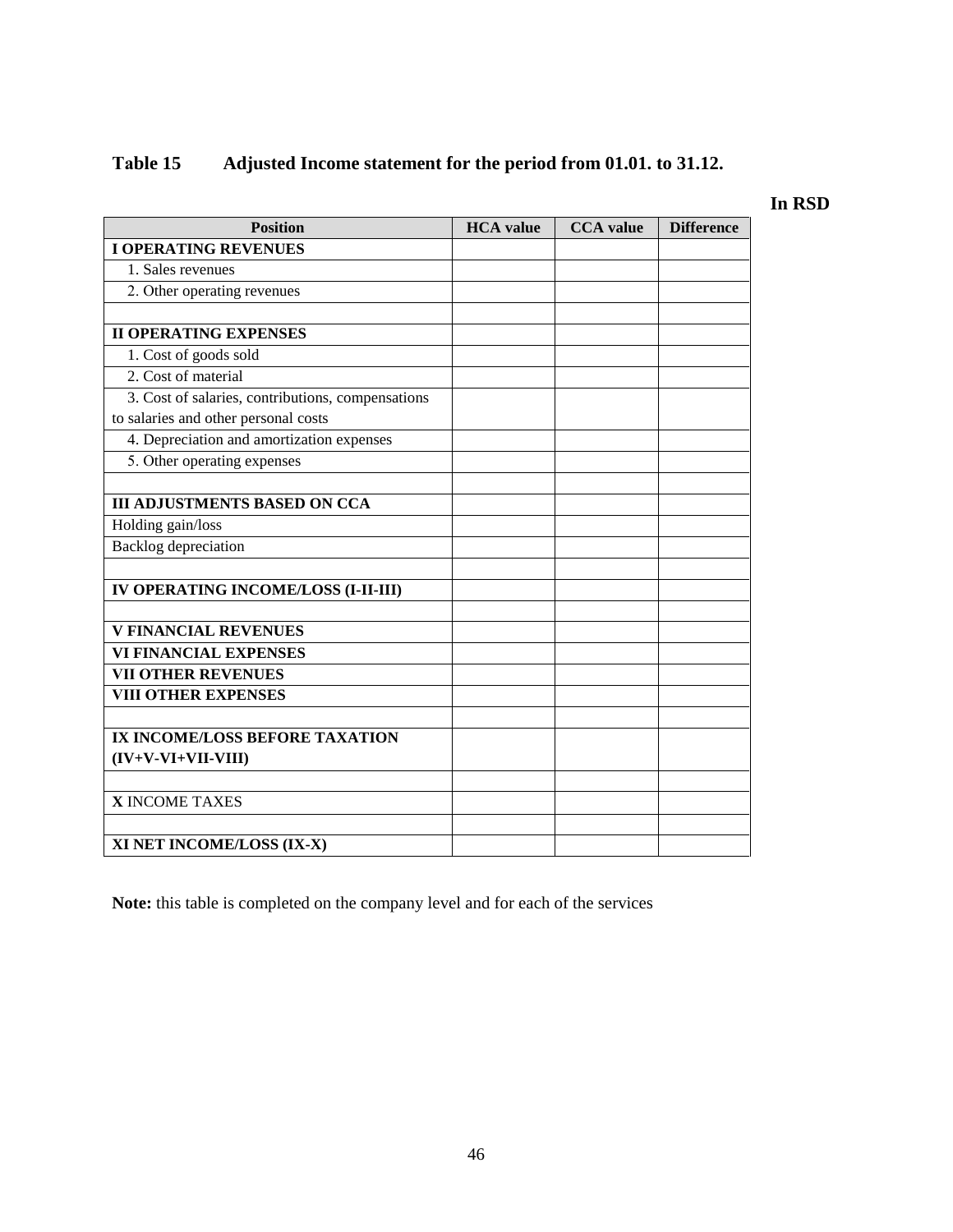# Table 16 **Balance sheet as of 31.12.**

|                                             |                  |                  | IN KƏD            |
|---------------------------------------------|------------------|------------------|-------------------|
| <b>Position</b>                             | <b>HCA</b> value | <b>CCA</b> value | <b>Difference</b> |
| <b>ASSETS</b>                               |                  |                  |                   |
| <b>A. FIXED ASSETS</b>                      |                  |                  |                   |
| I UNPAID SUBSCRIBED CAPITAL                 |                  |                  |                   |
| <b>II GOODWILL</b>                          |                  |                  |                   |
| <b>III INTANGIBLE ASSETS</b>                |                  |                  |                   |
| IV PROPERTY, PLANT, EQUIPMENT AND           |                  |                  |                   |
| <b>BIOLOGICAL ASSETS</b>                    |                  |                  |                   |
| Property, plant and equipment<br>4.         |                  |                  |                   |
| 5.<br>Investment property                   |                  |                  |                   |
| <b>Biological</b> assets<br>6.              |                  |                  |                   |
| V LONG TERM FINANCIAL INVESTMENTS           |                  |                  |                   |
| Investments in subsidiaries<br>$\mathbf{1}$ |                  |                  |                   |
| Other long term placements<br>2.            |                  |                  |                   |
| <b>B. CURRENT ASSETS</b>                    |                  |                  |                   |
| <b>I SUPPLIES</b>                           |                  |                  |                   |
| II FIXED ASSETS INTENDED FOR SALE AND       |                  |                  |                   |
| ASSETS FROM DISCONTINUED OPERATION          |                  |                  |                   |
| III SHORT TERM RECEIVABLES, PLACEMENTS      |                  |                  |                   |
| <b>AND CASH</b>                             |                  |                  |                   |
| 4. Receivables                              |                  |                  |                   |
| 5. Receivables for overpaid income tax      |                  |                  |                   |
| 6. Short term financial placements          |                  |                  |                   |
| 7. Cash equivalents and cash                |                  |                  |                   |
| 8. VAT, prepayments and accrued income      |                  |                  |                   |
| <b>C. DEFERRED TAX ASSETS</b>               |                  |                  |                   |
| <b>D. OPERATING ASSETS</b>                  |                  |                  |                   |
| <b>E. LOSS ABOVE THE CAPITAL</b>            |                  |                  |                   |
| <b>F. TOTAL ASSETS</b>                      |                  |                  |                   |
| <b>G. OFF-BALANCE SHEET ASSETS</b>          |                  |                  |                   |